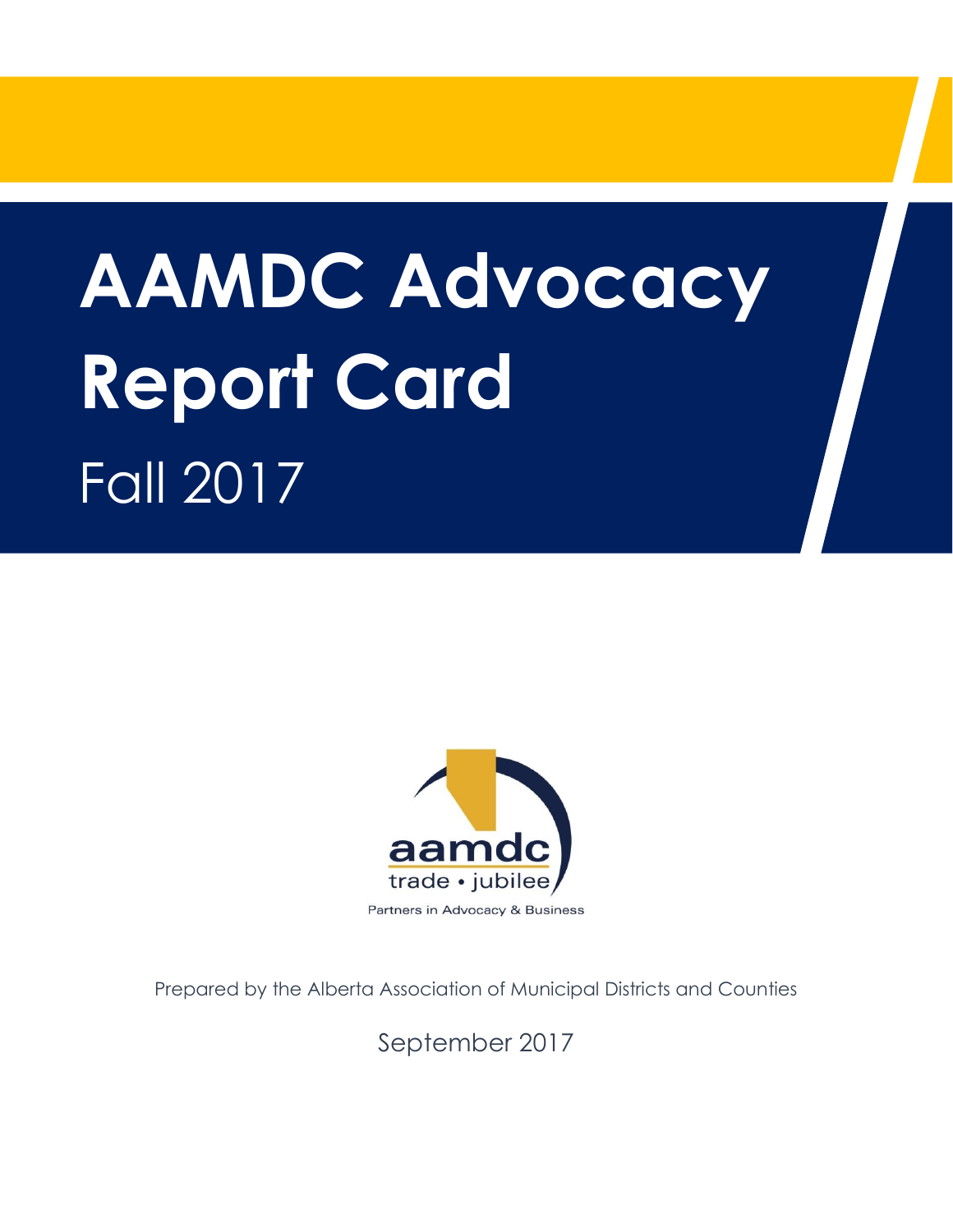# **AAMDC Advocacy Report Card: Fall 2017**

Published by the Alberta Association of Municipal Districts and Counties

Copyright © 2017 Alberta Association of Municipal Districts and Counties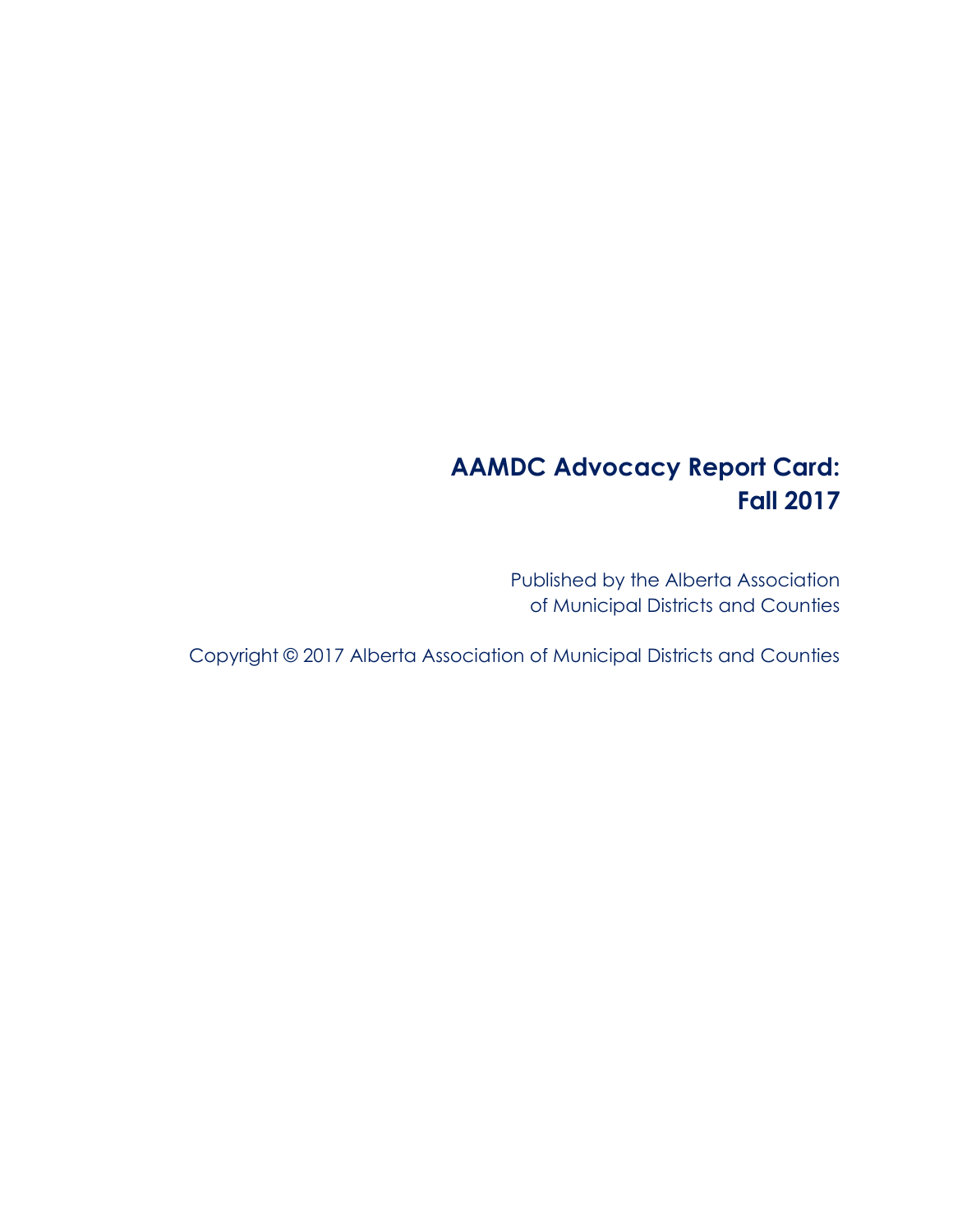# **CONTENTS**

| SECTION 1: GOVERNMENT RESPONSES TO FALL 2016 RESOLUTIONS  5 |  |
|-------------------------------------------------------------|--|
|                                                             |  |
|                                                             |  |
|                                                             |  |
|                                                             |  |
|                                                             |  |
|                                                             |  |
|                                                             |  |
|                                                             |  |
|                                                             |  |
|                                                             |  |
|                                                             |  |
|                                                             |  |
|                                                             |  |
|                                                             |  |
|                                                             |  |
|                                                             |  |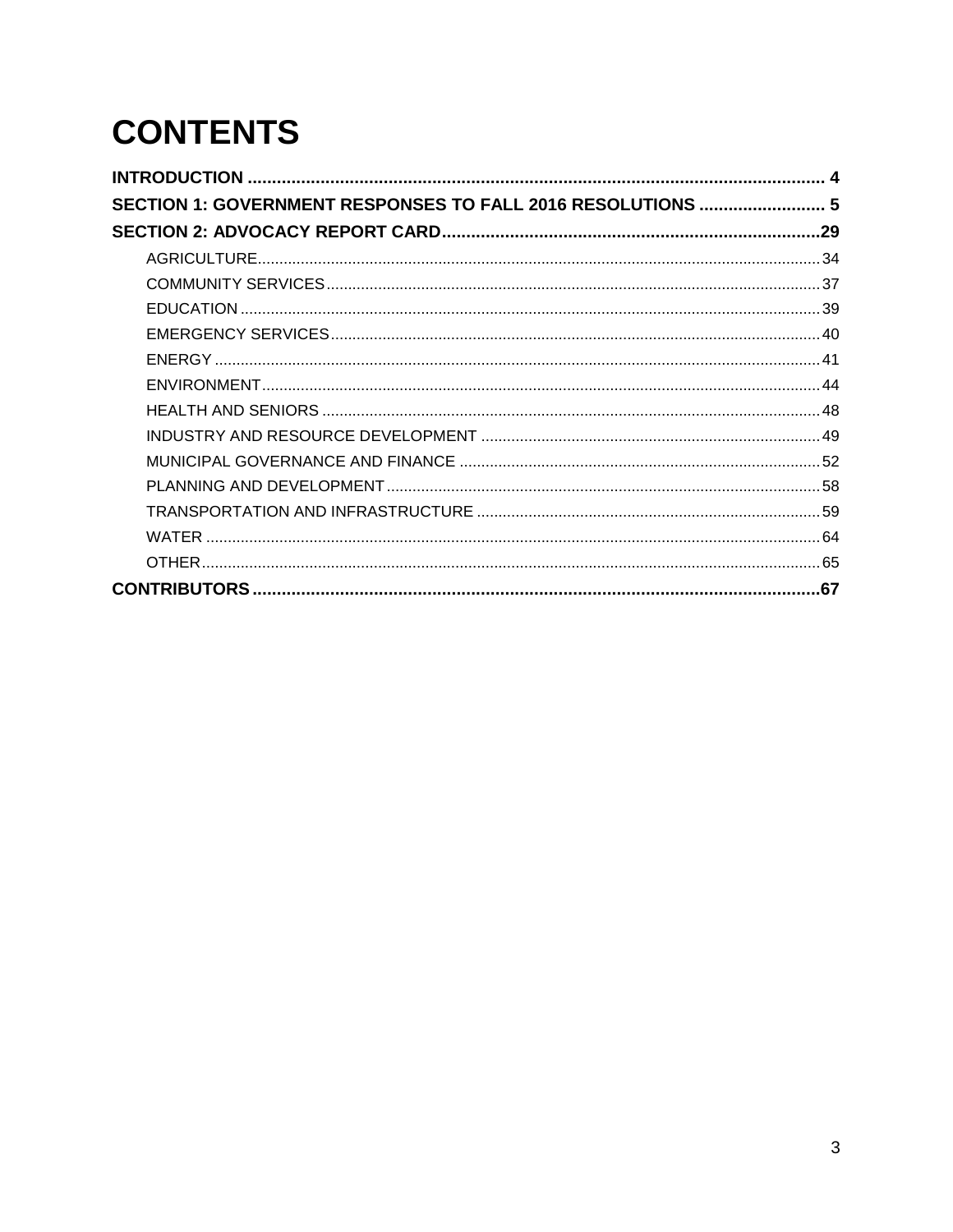# <span id="page-3-0"></span>**INTRODUCTION**

The Advocacy Report Card is divided into two sections.

**Section 1** provides detailed information on the government response to the spring 2017 resolutions and includes the Alberta Association of Municipal Districts and Counties (AAMDC) Board of Directors' reaction to the response as well as anticipated follow up.

**Section 2** updates members by reporting on all active resolutions, grouped by advocacy area.

# **Definition of Terms**

Following the adoption of resolutions at AAMDC conventions, resolutions are sent to the appropriate level of government for response. Once a response is received, the AAMDC labels the resolution with one of five indicators which determines the status of that resolution. The intention of providing a status for each resolution is to evaluate whether the government response meets the intent of the resolution. The status is not intended to reflect the AAMDC's advocacy efforts on a resolution.

| <b>STATUS</b>                | <b>DESCRIPTION</b>                                                                                                                                                     |
|------------------------------|------------------------------------------------------------------------------------------------------------------------------------------------------------------------|
| Accepted                     | Meets the AAMDC criteria as outlined in a) the resolution and b) as<br>per the expectations of the Board of Directors.                                                 |
| <b>Accepted in Principle</b> | The development addresses that action is being taken to meet the<br>intent of the resolution, but further action is required.                                          |
| <b>Accepted in Part</b>      | Some resolutions include multiple 'asks' in the operative clause. This<br>status indicates that one of the 'asks' has been met while others<br>require further action. |
| <b>Intent Not Met</b>        | The intent of the resolution has not been met as outlined in the<br>resolution or the current developments do not meet the approval of<br>the Board of Directors.      |
| Incomplete<br>Information    | The AAMDC has not received enough information to assign a status.<br>Further follow-up is required for the AAMDC to make an informed<br>decision on how to proceed.    |

Below are the descriptions of all resolution ranking statuses.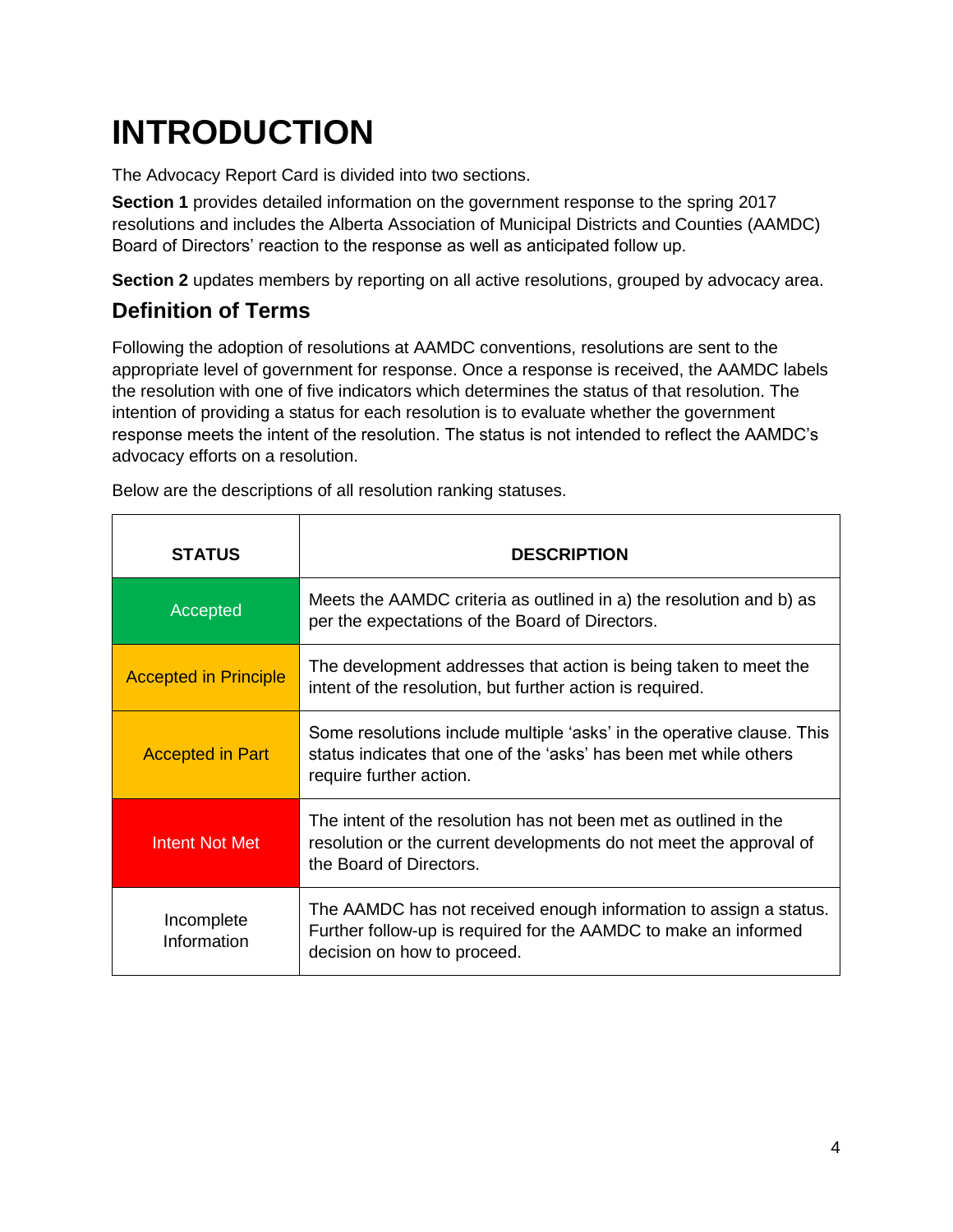# <span id="page-4-0"></span>**SECTION 1: Government Responses to Spring 2017 Resolutions**

The AAMDC recently received the Government of Alberta responses to the resolutions adopted at the spring 2017 convention. The following table provides an overview of the initial assessment to resolutions following the Government of Alberta's response. **The AAMDC emphasizes that this table only reflects the initial response received from the Government of Alberta and that advocacy efforts on all resolutions are in progress.** 

# **# RESOLUTION NAME STATUS** 1-17S Carbon Levy Exemption of Natural Gas and Propane for **All Food Production Uses** Intent Not Met 2-17S Amendments to Section 348 of the Municipal Government Act **Intent Not Met** 3-17S National Broadband Strategy **Accepted in Part** Accepted in Part 4-17S Collection of Outstanding Taxes for Education Requisitions from the Province of Alberta **Intent Not Met** 5-17S Secure Access to Natural Gas Pipelines Intent Not Met 6-17S Addendum to the Species at Risk Act Incomplete Information 7-17S Eradication of Bovine Tuberculosis and Brucellosis Prevalent in Bison Within and Surrounding Wood Buffalo National Park Intent Not Met 8-17S Oldman River Regional Services Commission Regional Planning Funding **Intent Not Met** 9-17S | Legal Opinion for Species at Risk Proposed Policies | Accepted in Part 10-17S | Modernization of Alberta Registry Agents | Accepted in Part 11-17S Review of Standard Practices for Installation of High Tension Cable Barriers on Two-Lane Provincial Highways **Intent Not Met**

## **REACTIONS AT A GLANCE**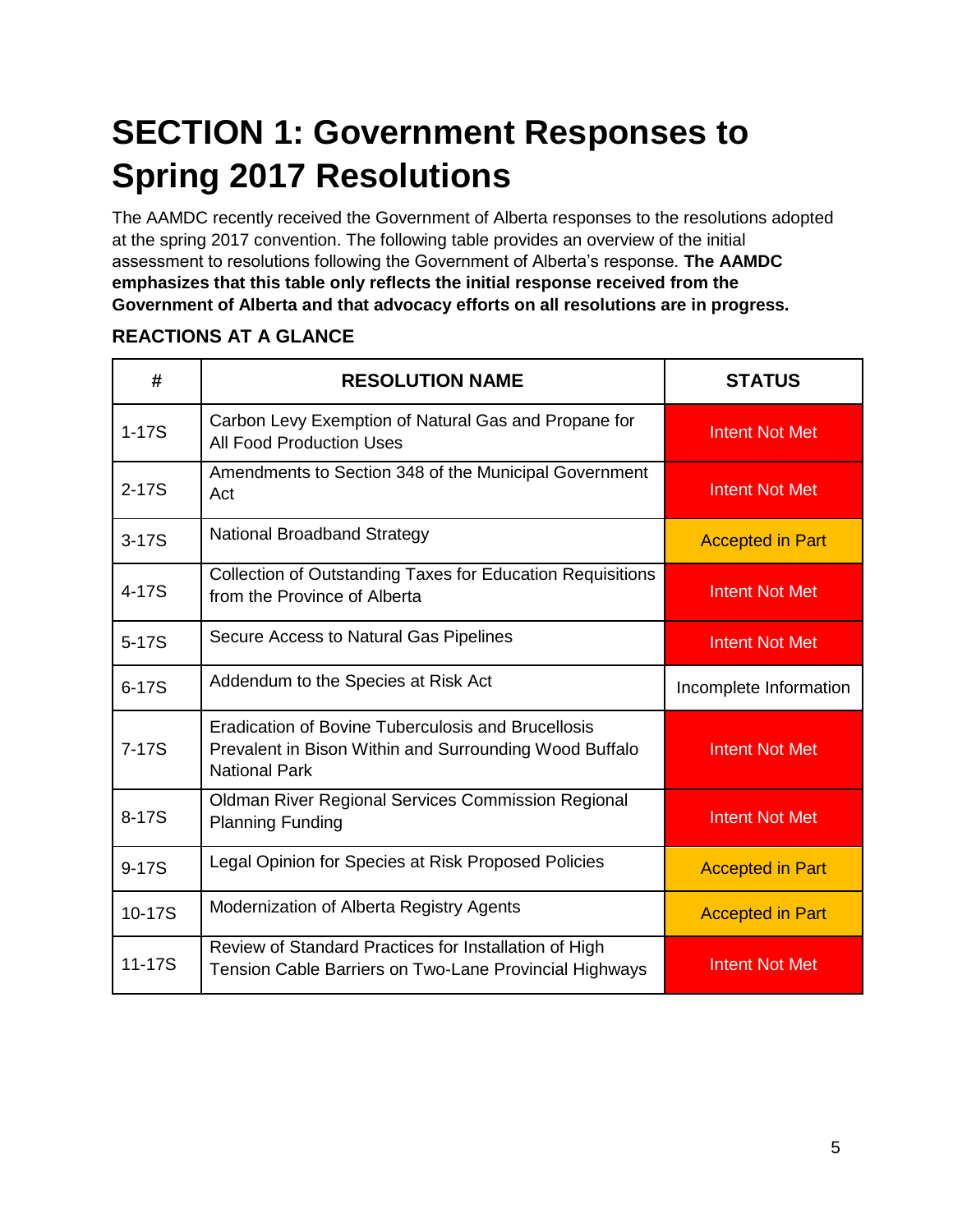# Resolution 1-17S **Carbon Levy Exemption of Natural Gas and Propane for All Food Production Uses**

MD of Willow Creek

*Carried*

#### **Advocacy Target: Alberta Environment and Parks**

WHEREAS the *Climate Leadership Implementation Act* effective January 1, 2017 states that every recipient shall pay a carbon tax on purchases of natural gas and propane; and

WHEREAS as purchasers, farmers cannot pass the additional cost of a carbon tax on to consumers or the international market; and

WHEREAS programs are in place through the Climate Leadership Plan to help farm operations reduce their emissions through efficiency upgrades; and

WHEREAS farmers use natural gas and propane for the production of food e.g. grain drying, irrigation, milk parlours, hog barns, chicken barns, greenhouses, etc.; and

WHEREAS farmers are exempt on marked fuel by way of the carbon levy exemption certificate; and

WHEREAS farmers create a tremendous carbon sink with their production of crops;

**THEREFORE, BE IT RESOLVED that the Alberta Association of Municipal Districts and Counties appeal to the Government of Alberta to provide carbon levy exemption certificates for the use of natural gas and propane for all food production uses.**

#### **Government Response**

#### Environment and Parks:

The Alberta Climate Change Office (ACCO) is working with Alberta Agriculture and Forestry (AF) and Alberta Treasury Board and Finance (TBF) to assess Resolution 1-17S. As part of this assessment, the ACCO is also exploring alternative solutions to address concerns brought forward by the Alberta Association of Municipal Districts and Counties (AAMDC).

#### **AAMDC Reaction and Follow-up**

Though it is positive that the Government of Alberta has indicated in its response that multiple ministries and the Alberta Climate Change Office are exploring alternative solutions to address concerns regarding the carbon levy that have been identified by the AAMDC, there is no indication that exemption certificates will be issued as requested in this resolution. The AAMDC's Climate Change Advisory Committee recognized the benefit that Alberta's agricultural lands serves as a carbon sink, and supports the need for continued advocacy for an exemption from the carbon levy on natural gas and propane used for food production. Due to the lack of commitment by the Government of Alberta in moving this forward, this resolution has been assigned a status of **Intent Not Met**. The AAMDC will continue to work with the government and monitor any resulting develops related to this issue.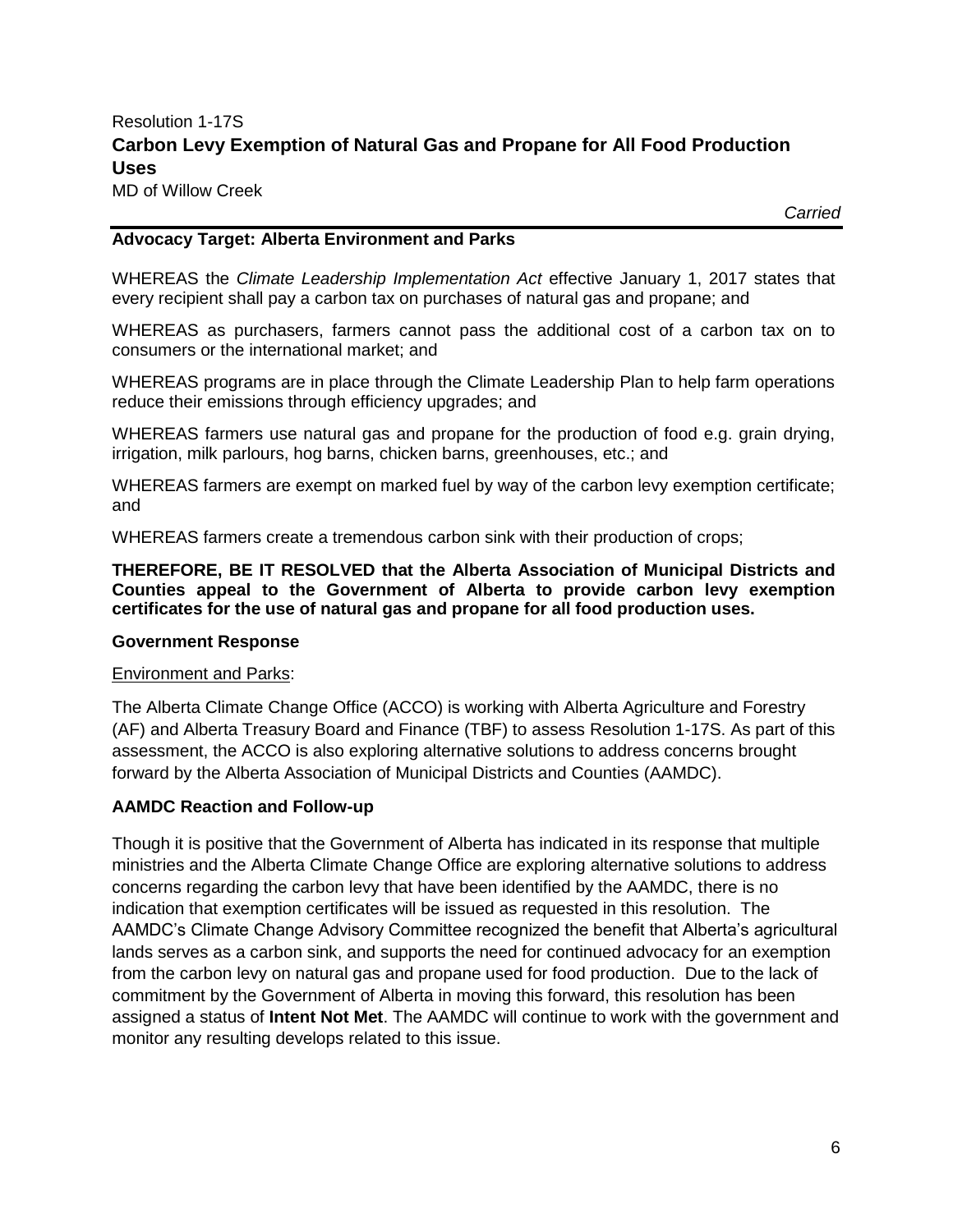#### **Advocacy Target: Alberta Municipal Affairs**

WHEREAS Section 348 of the *Municipal Government Act* (MGA) states:

Taxes due to a municipality

- (a) are an amount owing to the municipality,
- (b) are recoverable as a debt to the municipality,
- (c) take priority over the claims of every person except the Crown; and

WHEREAS Section 284(1)(f) defines Crown as:

"Crown" means the Crown in right of Alberta, and includes a Provincial agency as defined in the *Financial Administration Act* and an agent of the Crown in right of Alberta; and

WHEREAS the Agricultural Financial Services Corporation (AFSC) falls under the definition of Crown; and

WHEREAS in instances, the Crown may take priority over claims of every person; and

WHEREAS the AFSC has asserted that as a Crown corporation, they take precedence over municipalities in the recovery of taxes according to Section 348 of the MGA; and

WHEREAS Section 348 of the MGA has the potential to seriously impede municipality's ability to collect unpaid taxes; and

WHEREAS AFSC is a lending institution and has the ability to do their due diligence, therefore all risk should be burdened by all provincial taxpayers not just a municipality;

#### **THEREFORE, BE IT RESOLVED that the Alberta Association of Municipal Districts and Counties request that the Government of Alberta amend Section 348 of the** *Municipal Government Act* **to reflect that no Crown lending institutions be allowed to take priority over any claims due to the municipality.**

#### **Government Response**

#### Municipal Affairs:

As part of the *Municipal Government Act* (*MGA*) Review, Alberta Municipal Affairs (MA) has conducted extensive public and focused stakeholder engagement. This issue was not raised in any engagements that have occurred with either the public or focused stakeholder groups.

An amendment to Section 348 of the *MGA* would require substantial consultation with the federal government and its agencies, as well as other Alberta ministries and agencies.

Agreement by both levels of government to remove themselves from the order of priority would require substantial analysis and discussion, due to its likely ramifications beyond just property taxation.

As such, amendments to Section 348 of the *MGA* are not being contemplated at this time.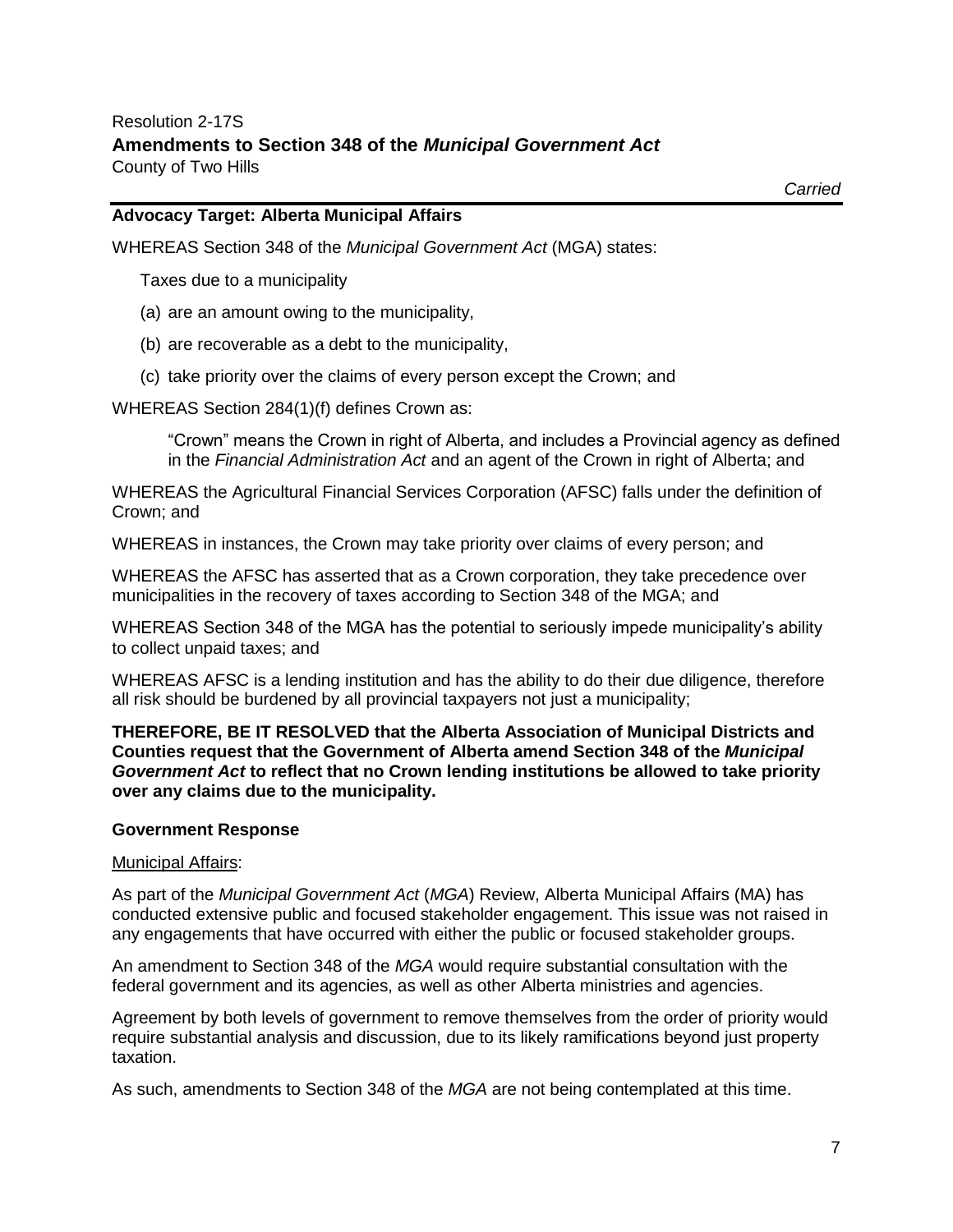#### **AAMDC Reaction and Follow-up**

AAMDC members have been facing considerable challenges collecting unpaid taxes from property owners. These efforts are further frustrated by the hierarchy of claims that places municipalities at a significant disadvantage to collect unpaid property taxes against other liabilities that the property owner possesses. As indicated in the response from Alberta Municipal Affairs, amendments to Section 348 are not being considered at this time and therefore, this resolution is assigned a status of **Intent Not Met**. Where opportunities arise, the AAMDC will advance this resolution through the review of the *Municipal Government Act* and other avenues where discussions associated with unpaid taxes and property owner liabilities are discussed.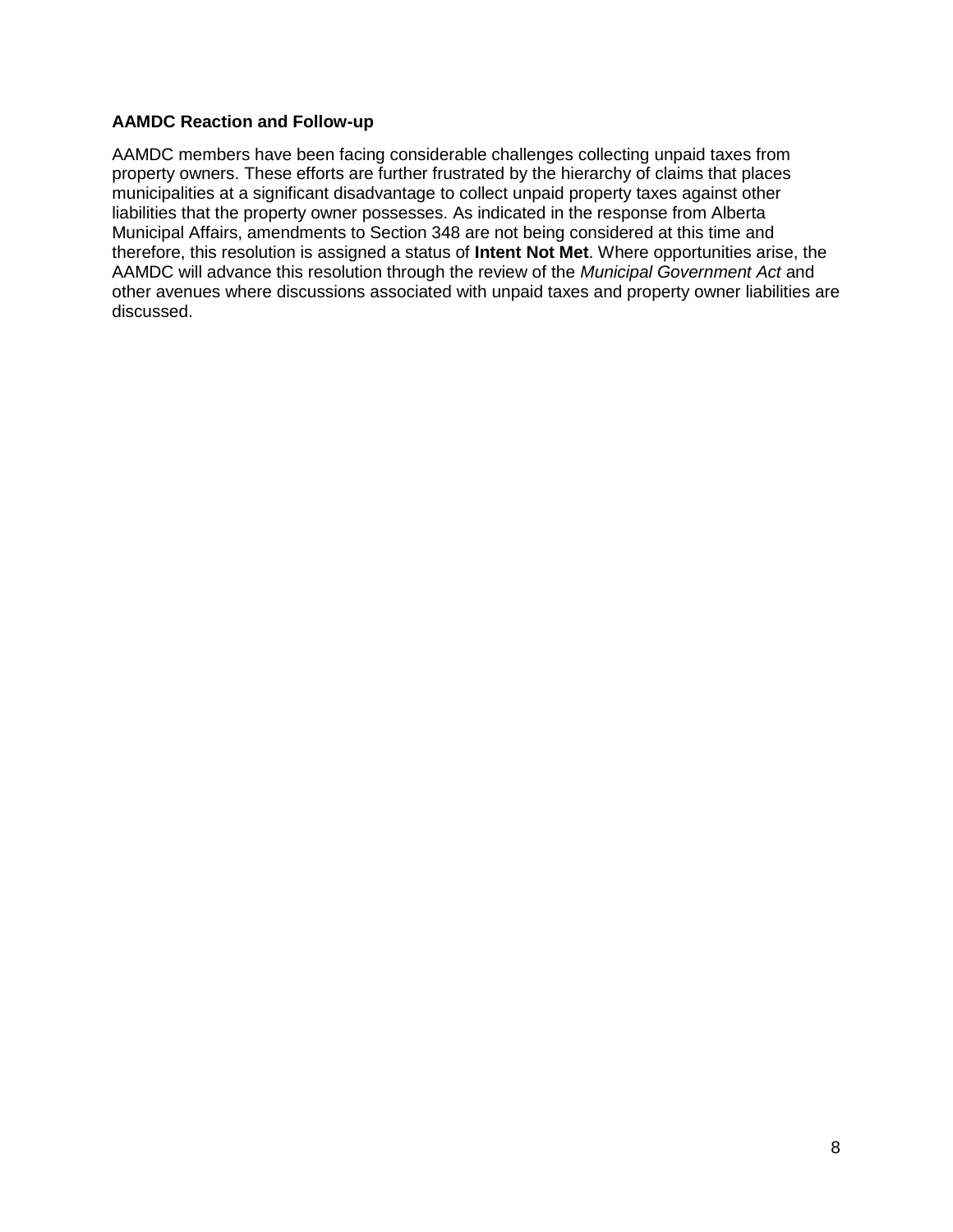*Carried*

**Advocacy Target: Service Alberta, Alberta Treasury Board and Finance, Innovation, Science and Economic Development Canada, Canadian Radio-television and Telecommunications Commission**

WHEREAS broadband is recognized as an essential utility by communities and jurisdictions throughout the world; and

WHEREAS many rural, remote, and northern communities in Canada continue to be unserved or underserved by internet service providers; and

WHEREAS internet service in rural, remote and northern communities is slower, has less bandwidth and is more expensive than services in urban centres; and

WHEREAS many jurisdictions are implementing programs and initiatives that leverage networkbased technologies to strategically improve services to residents, enable businesses to become globally competitive, incubate a knowledge workforce and enhance social capacity; and

WHEREAS the success of these communities is reliant upon the availability of high speed, high capacity bandwidth internet connectivity;

**THEREFORE, BE IT RESOLVED that the Alberta Association of Municipal Districts and Counties request that the governments of Alberta and Canada declare broadband an essential service; and** 

**FURTHER BE IT RESOLVED that the Alberta Association of Municipal Districts and Counties request that the governments of Alberta and Canada provide direct funding and support to rural, remote and northern communities to ensure affordable access to, or the development of, high speed (100 Mbps and faster) community network infrastructure; and** 

**FURTHER BE IT RESOLVED that the Alberta Association of Municipal Districts and Counties urge Government of Canada develop a national broadband strategy; and** 

**FURTHER BE IT RESOLVED that rural municipalities, internet service providers, education and health professionals, public safety organizations, and research and economic development authorities be actively involved in preparing the National Broadband Strategy.**

#### **Government Response**

#### Service Alberta:

Service Alberta (SA) is supportive of the main principles in Resolution 3-17S and continues to be the voice of Albertans to the federal government on the need for a National Broadband Strategy.

Our government is working to make life better for Albertans, and understands the importance of access to government services and improved internet. While most Albertans have access to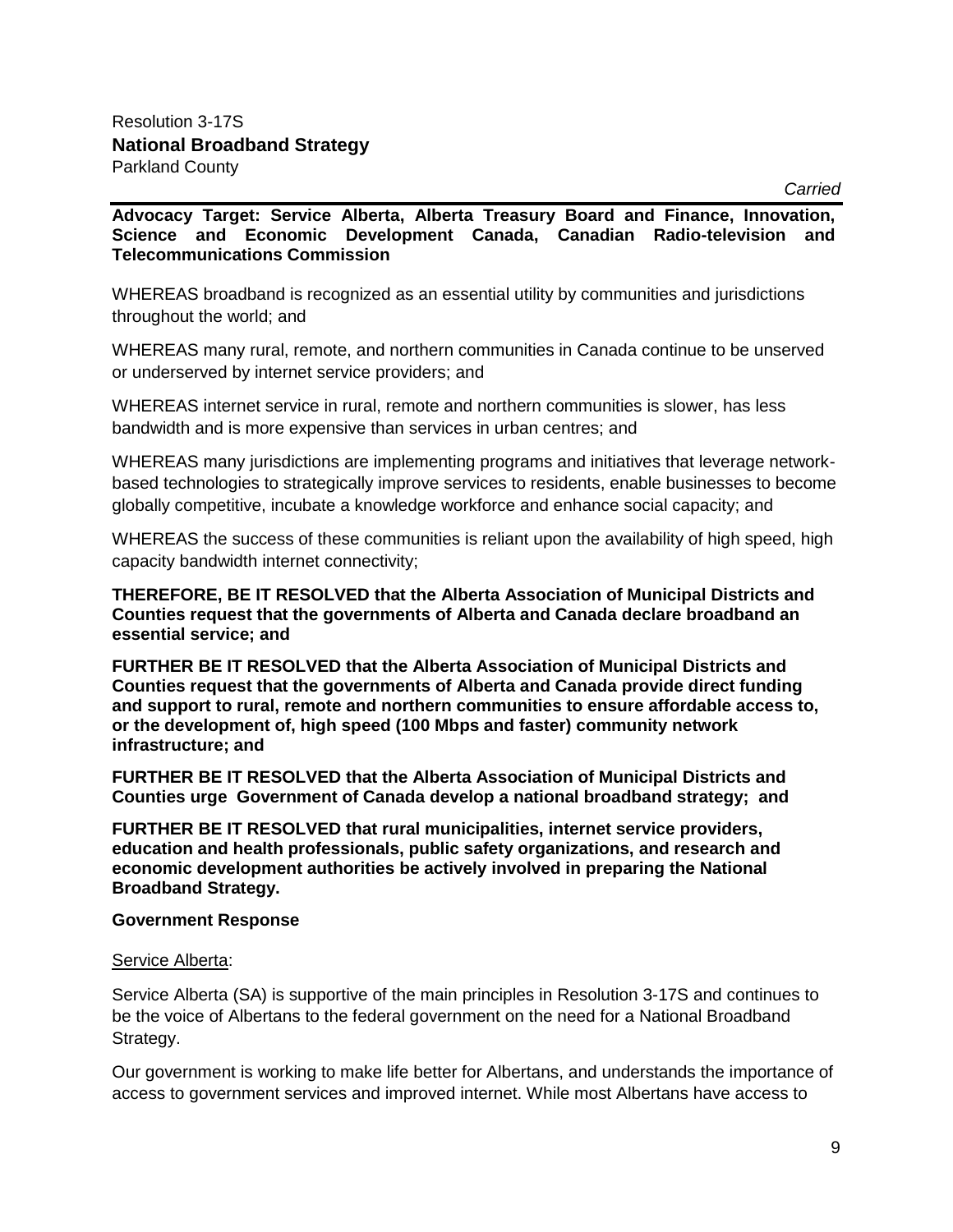some basic internet services, the government is fully aware of the internet challenges facing rural Alberta, such as increased demand, speed, and performance expectations. We have been listening and actively working with stakeholders, including Alberta municipalities and the federal government, to better understand these challenges and become part of the solution.

SA is also supportive with regard to establishing broadband as an essential service, but would note that the province does not have a role in this part of the resolution. The telecommunications industry is regulated federally, and the Canadian Radio-television and Telecommunications Commission (CRTC) established a new universal service objective on December 21, 2016, under Telecom Regulatory Policy CRTC 2016-496:

"Canadians, in urban areas as well as in rural and remote areas, have access to voice services and broadband Internet access services, on both fixed and mobile wireless networks."

The CRTC is also setting ambitious speed targets, and creating a fund that will invest up to \$750 million over and above existing government programs, to support broadband infrastructure projects in areas that do not meet these targets. This funding is in addition to the Connect to Innovate federal broadband program, which received several Alberta applications for funding prior to the April 20, 2017, closing date. SA actively worked with municipalities and internet service providers (ISPs) on several applications.

We are encouraged to see the CRTC identifying broadband as a basic need for Canadians. In Alberta, we have clearly heard that rural leaders see broadband access as key to ensuring sustainable communities where businesses, youth, and local talent can thrive. While the CRTC has outlined preliminary views on their broadband policy and funding mechanism, they have also indicated that additional discussions are needed in 2017 to finalize these details. SA will be watching for final criteria to understand how Alberta communities can benefit, and what our government can do to support those efforts.

With the SuperNet operating contract expiring in 2018, our government has been looking at options for moving forward. We have considered the valuable stakeholder insights shared with us, and are positioning future contracts, such as SuperNet, to support broadband in rural Alberta, while also leveraging federal initiatives like the newly-announced CRTC broadband fund.

This government will be discussing our approach for the future of SuperNet and potential rural broadband supports in 2017. SA has committed to reaching out to both the AAMDC and the Alberta Urban Municipalities Association to ensure they are aware of our government's direction, and to offer assistance in updating their members.

We have heard the AAMDC's requests to engage with government, and will continue to communicate and work with our local governments as we move forward. SA supports Resolution 3-17S in advocating to the federal government that rural municipalities, ISPs, education and health professionals, public safety organizations, and research and economic development authorities should be actively involved in the preparation of any National Broadband Strategy.

Alberta Treasury Board and Finance: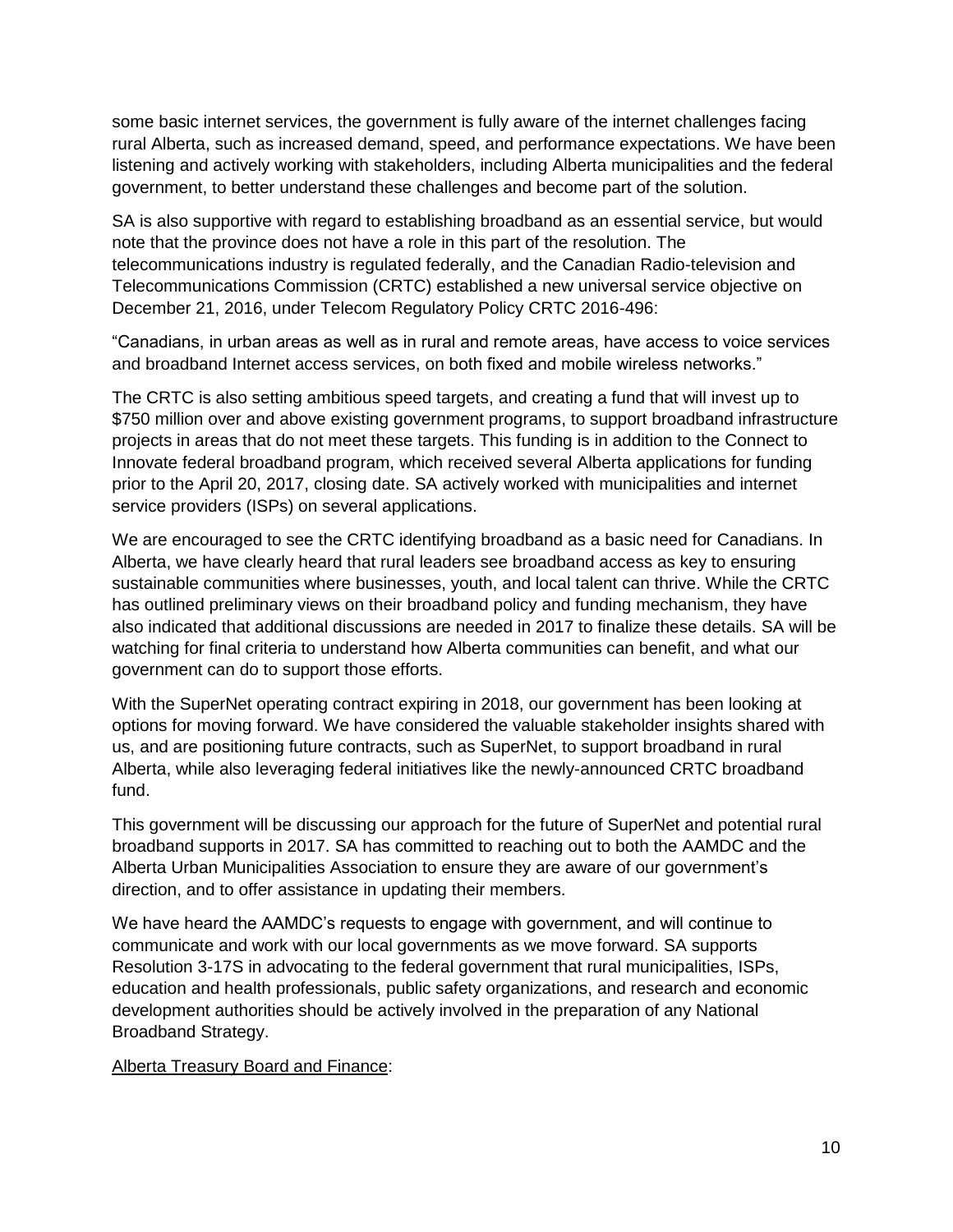The Alberta SuperNet is a broadband network that connects to rural and urban communities in the province. This network of fibre-optic cables and wireless connections reaches 429 communities across Alberta. Budget 2017 includes \$31 million of funding for the SuperNet.

Increases to funding for broadband network support would need to be considered through the government's budget development process.

#### **AAMDC Reaction and Follow-up**

The Government of Alberta response indicates broad support of the resolution's call for increased action on the part of government and industry in enhancing rural broadband avaialbility and quality. The AAMDC is pleased with the direction that the Government of Alberta has taken to this point in prioritizing rural final mile connectivity in their development of a new operating agreement. The AAMDC has also been informed that the Government of Alberta is in the early stages of developing a provincial rural broadband strategy, which will include some level of input from the AAMDC and rural municipalities.

At the federal level, the AAMDC is pleased with the 2016 Canadian Radio-television and Telecommunications Commission (CRTC) that declared broadband as a basic telecommunications service, which is the telecommunications equivalent of an essential service, and empowers the CRTC to implement programs, policies, regulations and initiatives to improve broadband in underserved areas. As mentioned in the Government of Alberta response, one such initiative being undertaken in relation to the basic service declaration is a \$750 million fund to enhance broadband in rural areas, to be funded by industry. The AAMDC has submitted input to the CRTC on how the fund should be structured, and expects to hear implementation details in the coming months. A second aspect of the CRTC's declaration of broadband as a basic service was to increase the threshold for underserved areas from those with service below 5mpps download / 1mbps upload to 50mbps download / 10mbps upload.

Despite the positive progress made recently by the provincial and federal governments related to enhancing rural broadband, the AAMDC is unaware of any federal initiative to develop a national broadband strategy. Therefore, this resolution is assigned a status of **Accepted in Part** due to the federal declaration of broadband as a basic telecommunications service, which meets the intent of part of the resolution.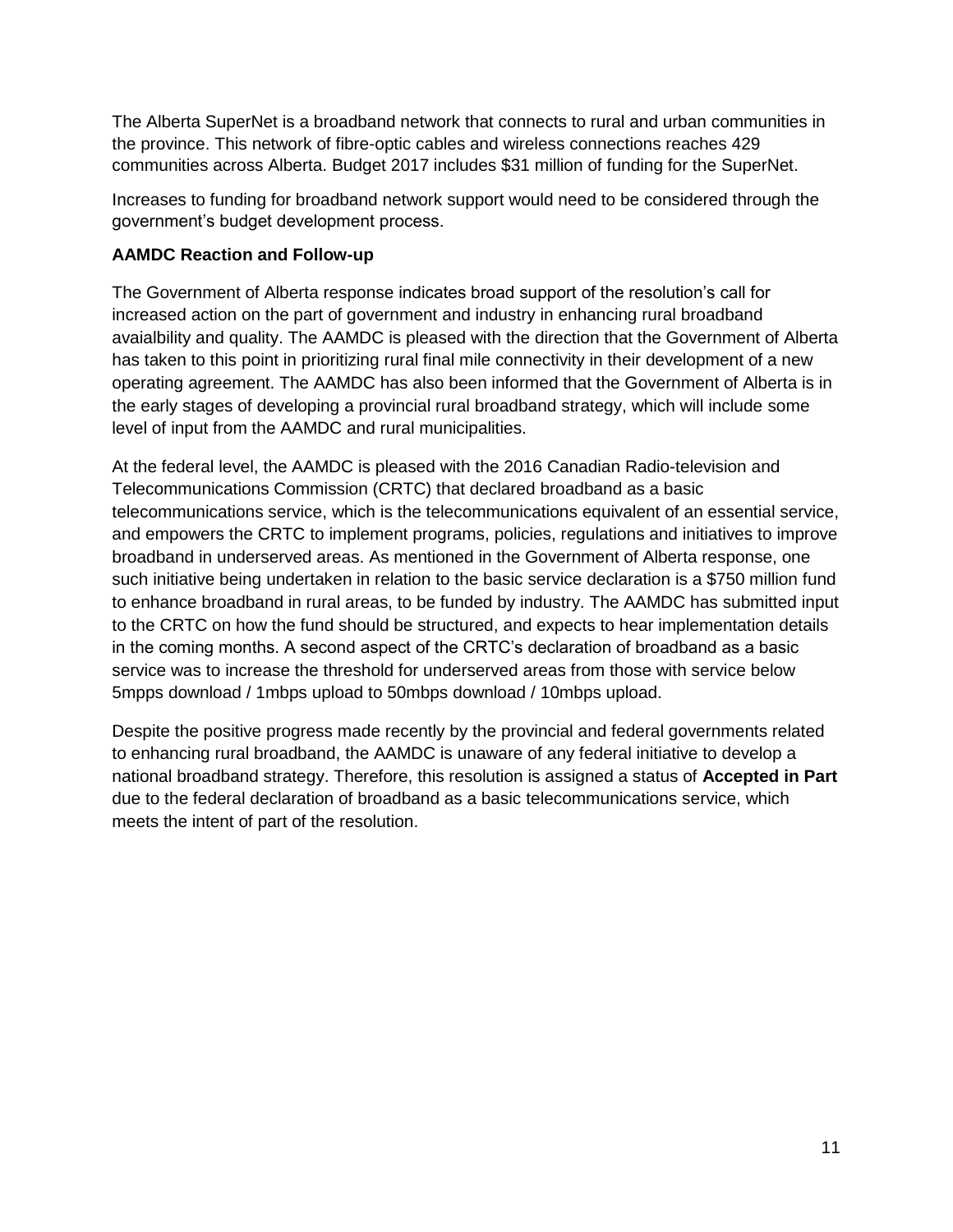## Resolution 4-17S **Collection of Outstanding Taxes for Education Requisitions From the Province of Alberta**

MD of Spirit River

*Carried*

#### **Advocacy Target: Alberta Municipal Affairs, Treasury Board and Finance**

WHEREAS the Government of Alberta annually establishes the mill rate that the municipalities are required to collect and pay into the Alberta School Foundation Fund (education property tax) on properties assessed within the municipalities; and

WHEREAS each municipality can collect education property taxes along with other taxes to operate the municipality at various times during the year, and are therefore asked to submit payment quarterly to the Government of Alberta; and

WHEREAS some of these taxes become in default and are no longer collectible leaving the municipality to recover the amount owing through the seizure of land and assets; and

WHEREAS tax recovery through the seizure of land and assets is not always an option, particularly in relation to linear property such as on oil leases on leased property; and

WHEREAS this inability to exercise tax recovery processes on some linear property leaves the municipality with bad debt for the tax burden to operate the municipality along with the debt of the education property taxes that they are required to collect by the Government of Alberta; and

WHEREAS the municipality is only acting as an invoicing and collection agency for the Government of Alberta to collect education property taxes on their behalf;

**THEREFORE, BE IT RESOLVED that the Alberta Association of Municipal Districts and Counties request that the Government of Alberta develop new tools or utilize existing mechanisms to ensure that municipalities that are unable to collect education property taxes through the tax recovery process be exempted from forwarding those uncollectible tax amounts to Alberta Education, or have the uncollectible amount refunded.**

#### **Government Response**

#### Alberta Municipal Affairs:

Alberta Municipal Affairs recognizes that the non-collection of property taxes in arrears, particularly municipal and provincial property taxes levied against industrial property, has financial implications for some municipalities. This issue is likely to evolve, given the current economic conditions in Alberta.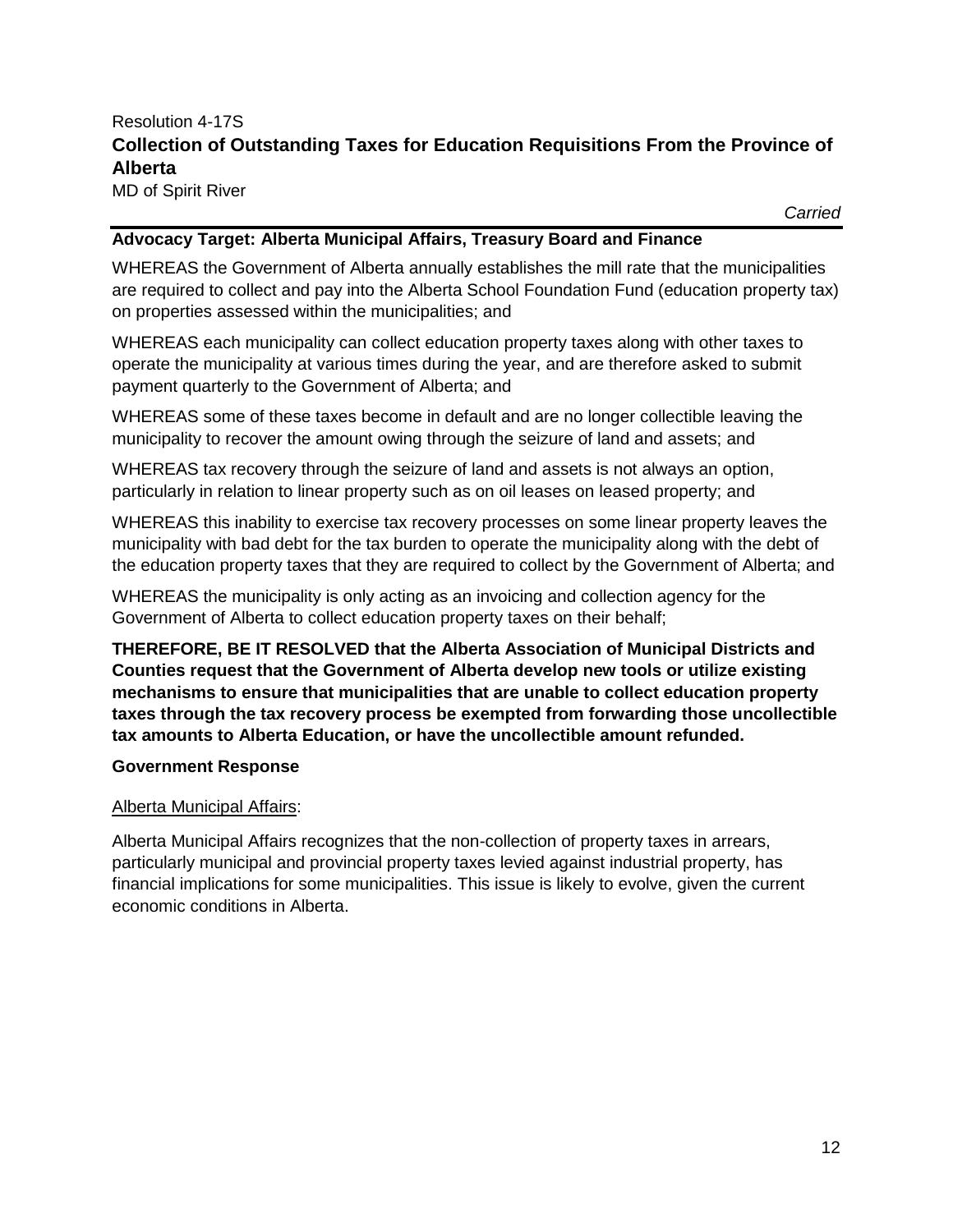In response to a previous AADMC resolution, Municipal Affairs convened an inter-ministry working group with representatives from Municipal Affairs, Alberta Treasury Board and Finance, Alberta Education, Alberta Energy, Alberta Environment and Parks (AEP), the Alberta Energy Regulator, and the AAMDC. The working group is exploring options to address the issue of uncollectable education property taxes related to linear property, specifically oil and gas.

AAMDC members are encouraged to communicate their concerns and ideas for solutions through their representative on this working group. Results of this work will be communicated to the AAMDC.

#### Alberta Treasury Board and Finance:

Treasury Board and Finance has no comments beyond those provided by Alberta Municipal Affairs.

#### **AAMDC Reaction and Follow-up**

The AAMDC appreciates the responsiveness of the Government of Alberta in forming a working group to address this issue in response to previous similar resolutions (3-16S, 5-15F). However, the AAMDC is becoming increasingly concerned with the time that has elapsed between the working group developing recommendations for addressing the issue of uncollectible taxes on industrial properties (early 2017) and the response from the Minister of Municipal Affairs as to what, if any, actions will be taken to address the issue. As many rural municipalities continue to experience similar or greater levels of industrial tax arrears in the current fiscal year, expedient action on this issue is becoming an even greater priority.

The AAMDC assigns this resolution a status of **Intent Not Met**, but will continue advocating for a Ministerial response to the working group's recommendation, and will consider amending this status if a response is received prior to the next round of resolution updates.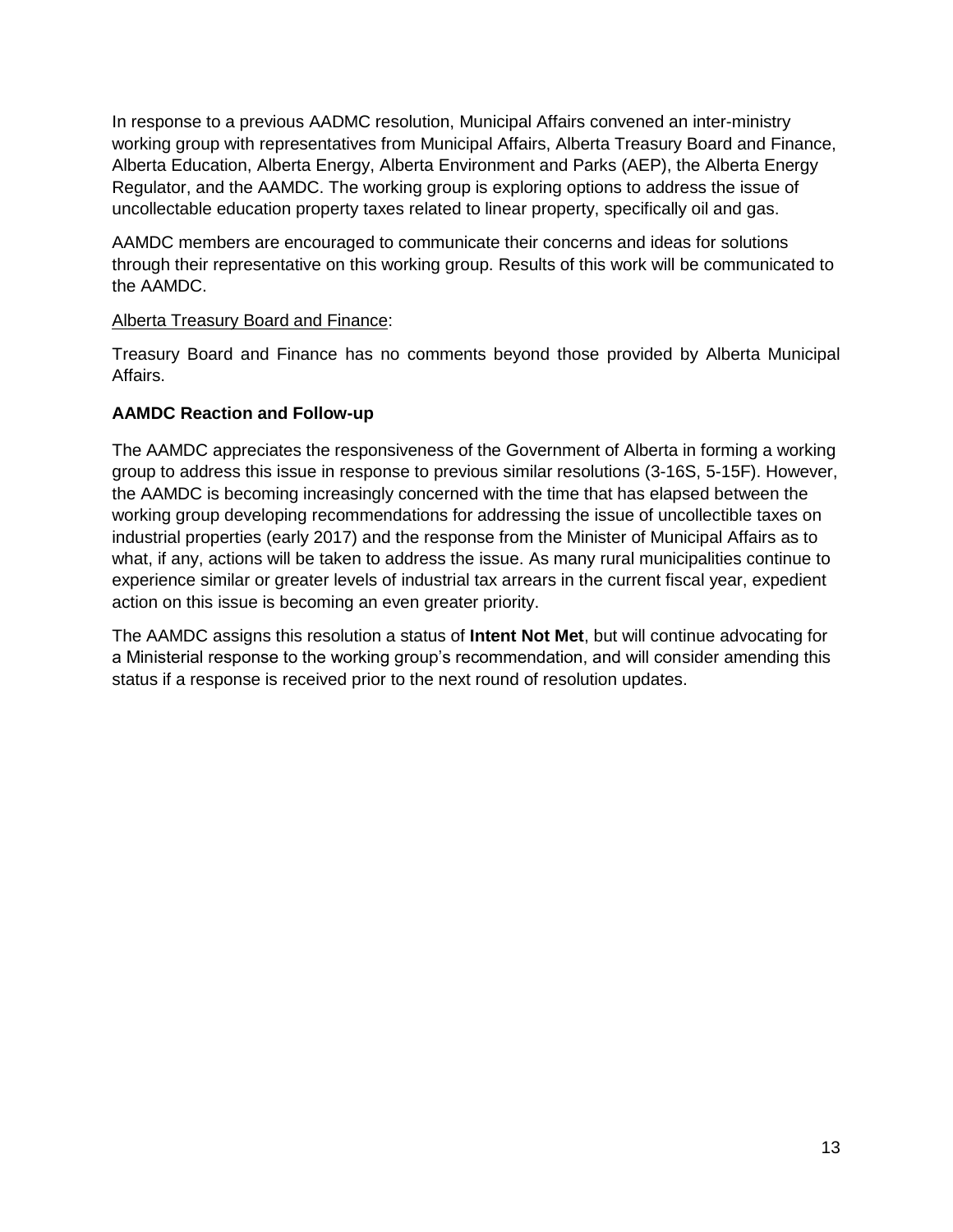#### **Advocacy Target: Alberta Energy, Natural Resources Canada**

WHEREAS sourcing of natural gas is a high priority of municipalities and natural gas co-ops in rural Alberta in order to serve our residents; and

WHEREAS high volumes of natural gas are available through privately-owned pipelines; and

WHEREAS rural municipalities and gas co-ops use privately-owned, high-pressure pipelines to supply natural gas to their customers and constituents; and

WHEREAS some privately-owned pipelines are being abandoned because they are no longer viable for the owner; and

WHEREAS rural municipalities and gas co-ops face additional costs and uncertainties because of these abandonments; and

WHEREAS these uncertainties limit cost-effective planning and expansion of natural gas systems for rural municipalities and gas co-ops;

**THEREFORE, BE IT RESOLVED that the Alberta Association of Municipal Districts and Counties, in conjunction with the Federation of Alberta Gas Co-ops and Gas Alberta, request the governments of Canada and Alberta to develop legislation and provide financial assistance to maintain certainty of access to natural gas pipelines for rural municipalities and gas co-ops in Alberta.**

#### **Government Response**

#### Alberta Energy:

The Government of Alberta (GOA) will continue to work collaboratively with the AAMDC and other stakeholders to ensure their concerns are addressed in a timely and environmentally responsible manner.

In February 2014, a rupture occurred on a NOVA Gas Transmission pipeline near Rocky Mountain House. Emergency supplies of compressed natural gas were required to maintain service to Rocky Gas Co-op customers. Prompted by the 2014 pipeline failure, along with previous incidents, the National Energy Board (NEB) issued a safety order in March 2014 to TransCanada PipeLines (TCP) to inspect over 20 high-risk pipeline segments in Alberta by the end of 2015. TCP subsequently developed a long-term strategy to verify the integrity of the majority of its pipeline systems over the next 10 years.

In August 2016, TCP filed an application with the NEB for the Peace River Mainline Abandonment Project. There is no indication at the moment when the decision on this application will be made by the NEB. TCP has advised Gas Alberta and the Federation of Alberta Gas Co-ops that there may be more supply pipelines that could be facing abandonment.

#### Alberta Agriculture and Forestry:

Alberta Agriculture and Forestry appreciates the concerns and uncertainty caused by the potential abandonment of privately owned natural gas transmission pipelines in Alberta. Since the Rural Gas Program began, the GOA has contributed over \$500 million towards the rural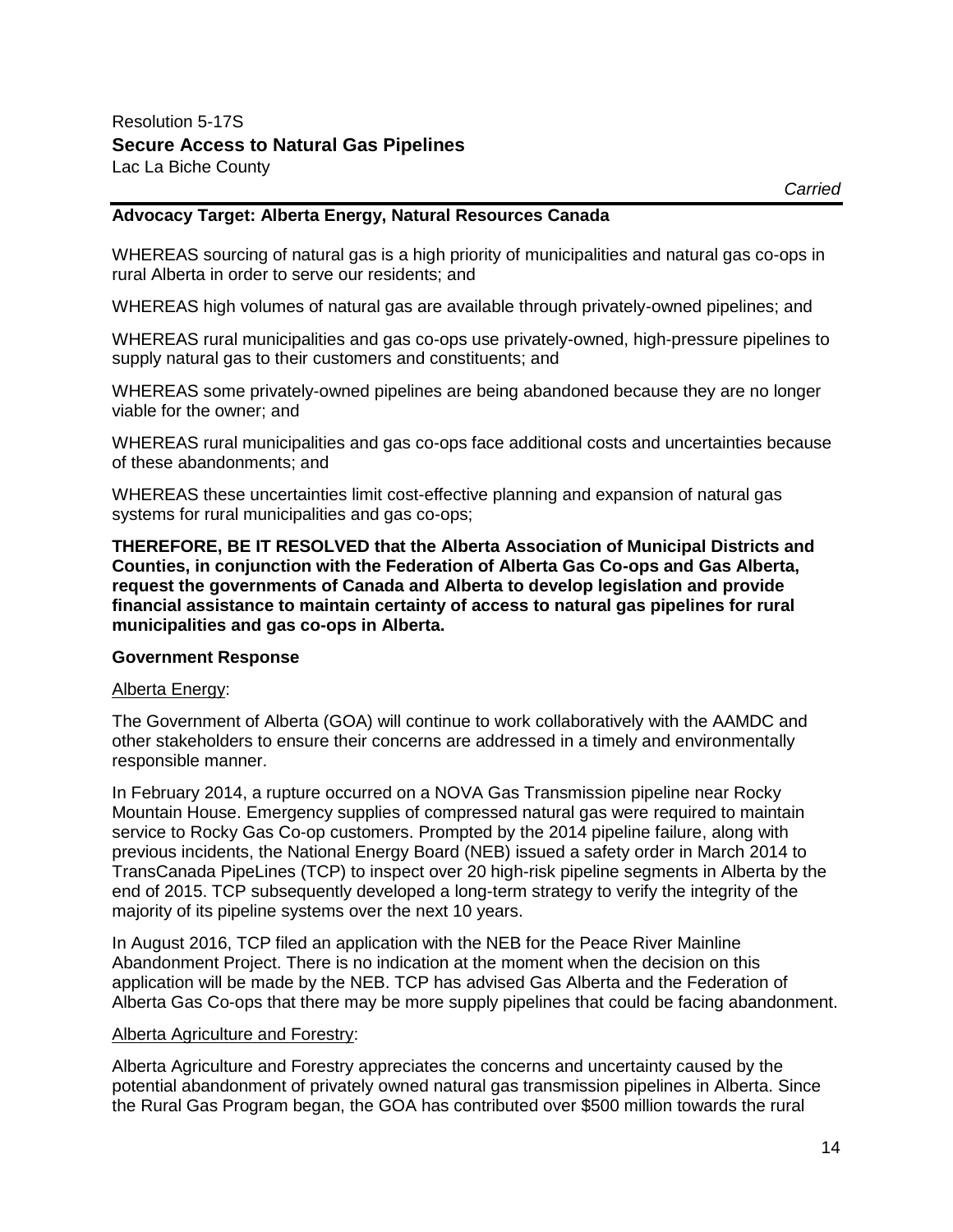natural gas distribution system's capital costs. There has also been no reduction in the level of funding support since the budget was revised to \$3.05 million in 2001. All distributors are able to access this grant funding, and all regions of Alberta where natural gas is readily available are supported equitably.

The GOA has challenged Gas Alberta and the Federation of Alberta Gas Co-ops to identify alternative funding options on the decommissioning of transmission pipelines. These approaches may encourage the federation and its members to develop a strategic plan for the long-term sustainability of rural gas co-operatives. We also invite the AAMDC to work with its members' natural gas distributors and suppliers alongside engagement with government in seeking solutions to this issue.

#### **AAMDC Reaction and Follow-up**

The AAMDC recognizes the on-going funding to support the Rural Gas Program and although the Government of Alberta has challenged Gas Alberta and the Federation of Alberta Gas Coops to identify alternative funding options on the decommissioning of transmission pipelines, the response lacks commitments of additional funding or legislative changes. As such, the resolution is deemed **Intent Not Met.**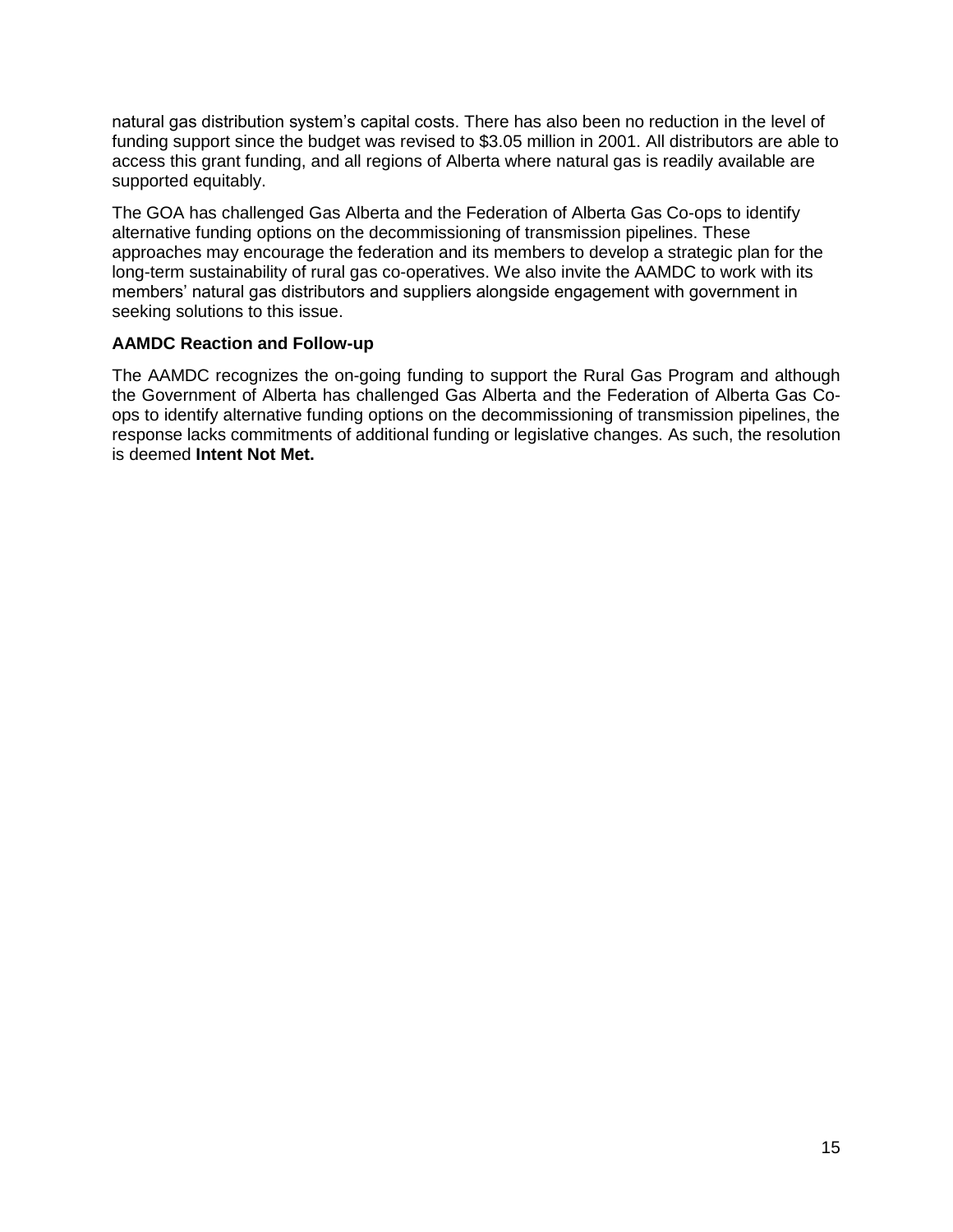#### **Advocacy Target: Environment and Climate Change Canada**

WHEREAS Section 92. 13 of the *Constitution Act 1867* provides exclusive jurisdiction to the Province over property and civil rights; and

WHEREAS the Third Schedule of the *Constitution Act 1867* provides for the jurisdiction of the Central Government "to be the Property of Canada", namely

- *1. Canals, with Lands and Water Power connected there-with.*
- *2. Public Harbours.*
- *3. Light Houses and Piers, and Sable Island.*
- *4. Steamboats, Dredges, and Public Vessels.*
- *5. Rivers and Lake Improvements.*
- *6. Railway and Railway Stocks, Mortgages and other Debts by Railway Companies.*
- *7. Military Roads.*
- *8. Custom Houses Post Offices, and all other Public Buildings, except such as the Government of Canada appropriate for the Use of the Provincial Legislatures and Governments.*
- *9. Property Transferred by the Imperial Government, and known as Ordnance Property.*
- *10. Armouries, Drill Sheds, Military Clothing, and Munitions of War, and the Lands set apart for general Public Purposes." (which might include National Parks; added by writer); and*

WHEREAS Section 27(2) of the *Species At Risk Act* (SARA) states that Land Claim Agreements only apply to Aboriginals (Section 35, *Constitution Act 1982*); and

WHEREAS Section 58 (1) of SARA gives federal jurisdiction on federal lands; and

WHEREAS Section 61 (4) of SARA provides for federal jurisdiction over provincial laws it deems not to be sufficient; and

WHEREAS Section 62 of SARA states that the Government may acquire lands or interest in lands to accommodate Protection Orders, programs or designations; and

WHEREAS Section 64 of SARA states that the Minister may, in accordance with the regulations, provide for fair and reasonable compensation to any person for losses suffered as a result of any extraordinary impact of the application of….." (*The Minister then has total discretion of what defines 'extraordinary impact*');

**THEREFORE BE IT RESOLVED that the Alberta Association of Municipal Districts and Counties urge the Government of Alberta to request the Government of Canada to amend the** *Species at Risk Act* **to include an addition to Section 64 of the Act to be entered as 64 (1)(c), to read as follows:** 

**"The Minister(s), before implementing any order, plan, program, or designation that affects any proprietary interest in lands, held by title or leased, by any individual, corporation or entity other than government, shall enter into an agreement to establish the compensation for the loss of interest in those lands including relative legal expenses, or the loss of productivity of those lands, and**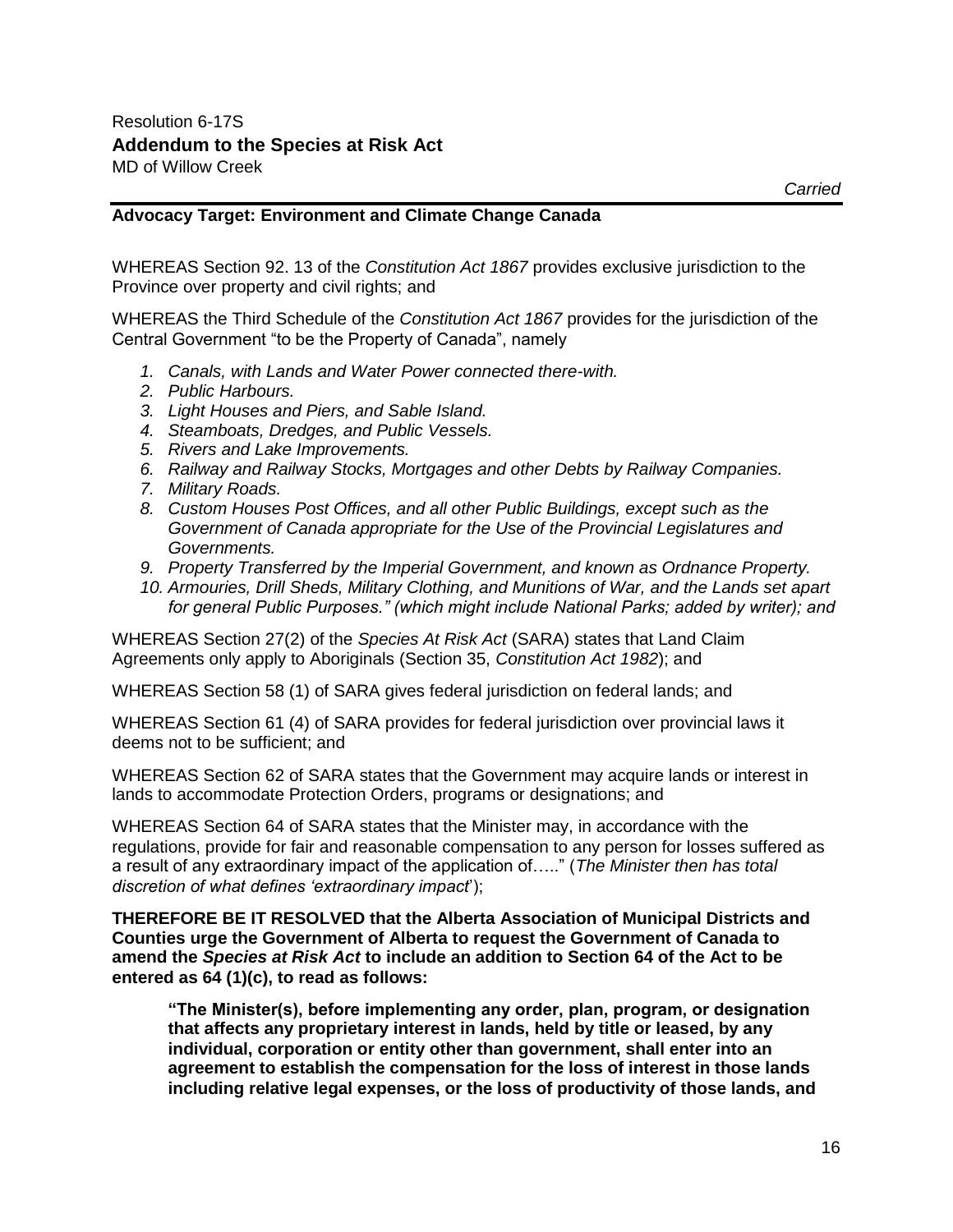**for greater certainty, no order, plan, program, or designation shall be in force until the agreement is ratified by all parties involved."; and** 

**FURTHER BE IT RESOLVED that Government of Alberta reaffirm to the Government of Canada that any action, program, plan, order, or designation contrived by the federal government that affects any lands or properties that are not within the proprietary responsibility of the Government of Canada as set out in Schedule Three of the**  *Constitution Act 1867***, will have no force or effect and considered ultra-vires to the Supreme Law of Canada as referenced by Section 92.13** *Constitution Act 1867* **and assuredly, Section 52 of the** *Constitution Act 1983***.**

#### **Government Response**

No response has yet been received from the federal government in regards to this resolution.

#### **AAMDC Reaction and Follow-up**

As no response from the Government of Canada had been received at time of reviewing this Advocacy Report Card, this resolution has been assigned a status of **Incomplete Information**. The AAMDC will continue to follow-up on this issue.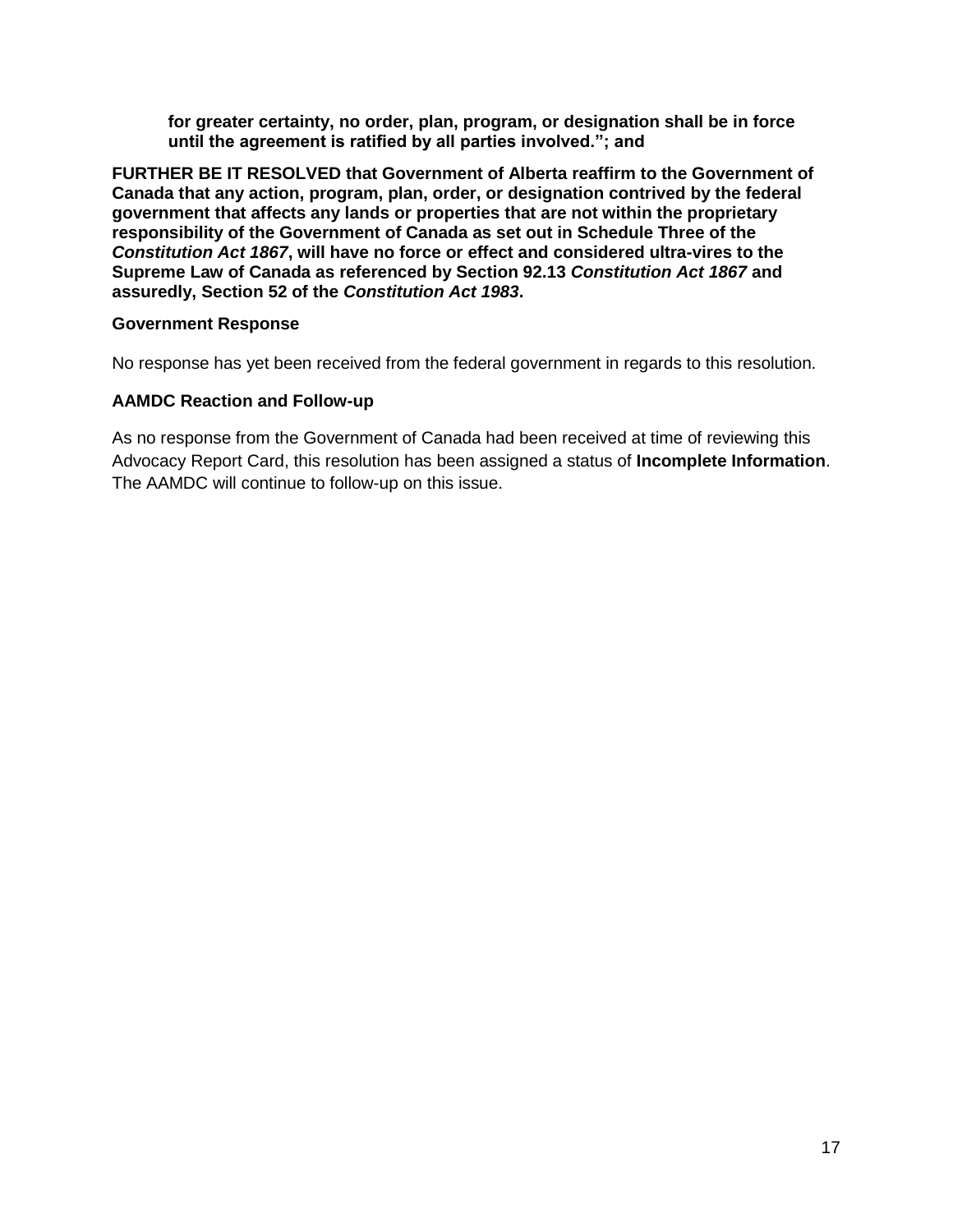### Resolution 7-17S **Eradication of Bovine Tuberculosis and Brucellosis Prevalent in Bison Within and Surrounding Wood Buffalo National Park**

Mackenzie County

*Carried*

#### **Advocacy Target: Alberta Agriculture and Forestry, Environment and Climate Change Canada, Parks Canada**

WHEREAS nationally, wood bison are listed as Threatened under Schedule 1 of the federal *Species at Risk Act*, and designated as of Special Concern by the Committee on the Status of Endangered Wildlife in Canada (COSEWIC); and

WHEREAS in Alberta, only free-roaming bison that occur within Alberta's Wood Bison Protection Area are considered endangered wildlife; and as such are recognized and protected under Alberta's *Wildlife Act*; and

WHEREAS the Government of Alberta's inability to formally protect all other free-roaming bison under the *Wildlife Act* leaves these animals vulnerable to year-round unregulated hunting, successful hunters at risk of harvesting wildlife with zoonotic diseases, and other wildlife and livestock at risk of contracting the diseases; and

WHEREAS the recently released draft Federal Recovery Strategy for the Wood Bison (2016) states the greatest threat to wood bison recovery is the prevalence of bovine tuberculosis and brucellosis; and

WHEREAS the historical and sustained availability of debilitated, diseased bison may have and could continue to artificially support a larger population of wolves; which in turn is likely to exacerbate the poor recruitment of all bison calves and other vulnerable species, within close proximity to Wood Buffalo National Park; and

WHEREAS Mackenzie County is located within direct proximity of Wood Buffalo National Park; thus the risk of diseased free-roaming bison transmitting bovine tuberculosis and brucellosis to domestic livestock is of immediate concern to all local beef producers; and

WHEREAS any bison sighted travelling west of Wood Buffalo National Park, towards the Wood Bison Protection Area, within 6 kilometers of Highway 35 is presumed diseased and therefore destroyed as a precautionary measure, in order to maintain the disease-free status of Alberta's only verified disease-free local population; and

WHEREAS the Alberta First Nations Food Security Strategy, released January 2015, found that efforts to increase northern Aboriginal food security; fundamentally includes the restoration and increase of sovereignty over local food systems, improved access to local food, including hunting of culturally traditional wildlife such as buffalo; and

WHEREAS in 1990, a Federal Environment Assessment Panel recommended completely eradicating all bison from Wood Buffalo National Park, followed by restocking with disease-free animals; and

WHEREAS in 2016, Environment and Climate Change Canada acknowledged that, at present, the only effective tool to successfully eradicate the threat of bovine tuberculosis and brucellosis from within and surrounding Wood Buffalo National Park is by depopulation;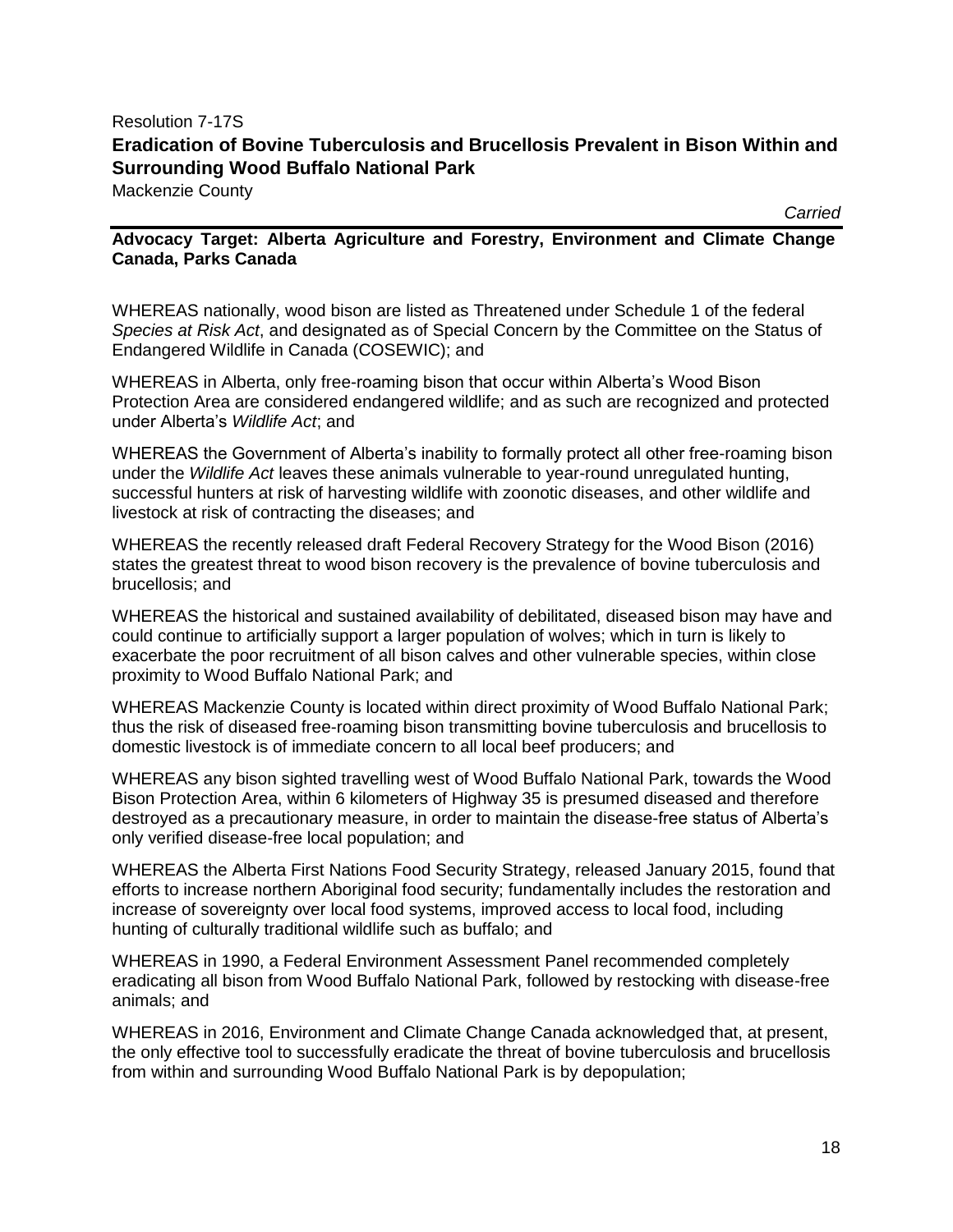**THEREFORE, BE IT RESOLVED that the Alberta Association of Municipal Districts and Counties supports the depopulation of diseased bison as the only effective tool to successfully eradicate the threat of bovine tuberculosis and brucellosis from within and surrounding Wood Buffalo National Park; and** 

**FURTHER BE IT RESOLVED that the Alberta Association of Municipal Districts and Counties urge Alberta Agriculture and Forestry and Parks Canada to develop an effective measurable plan to successfully eradicate all diseased bison from within and surrounding Wood Buffalo National Park in order to prevent further disease outbreaks province-wide; that would inevitably have adverse effects for the national, provincial and local domestic cattle and beef industries.** 

#### **Government Response**

#### Agriculture and Forestry:

Resolution 7-17S has identified several factors that highlight the importance of risks associated with bovine tuberculosis (TB) and brucellosis spreading from the wild bison population in and around Wood Buffalo National Park to local livestock populations.

While there is no known link between disease in this northern bison population, and the recent detection in southern Alberta, the current TB investigation in cattle in southern Alberta has reminded us of the time and resources required for these investigations in livestock cases.

We have seen recent progress around Manitoba's Riding Mountain National Park, that may provide valuable insight for future direction with Wood Buffalo National Park. With that said, Manitoba faced a much lower prevalence of disease in the wild population, but also a much smaller buffer between wildlife and livestock. Thus, there were greater levels of interaction between the populations.

AF sees this as an important issue that requires input from a broad range of stakeholders with varying perspectives. Previous efforts to address this issue have highlighted its importance. Ongoing surveillance initiatives continue to monitor the situation, to ensure early detection should one of these diseases transmit to livestock or encroach on local wildlife populations.

#### Environment and Parks:

The GOA is participating in an initiative with the governments of Canada, and the Northwest Territories, to develop a strategy to eliminate the risk of disease transmission from affected bison. This strategy will be developed through a collaborative, consensus-based approach, including engagement with Indigenous communities and relevant stakeholders. Options such as risk management/ containment of diseased bison or depopulation will be evaluated, based on discussions and information exchanges with other jurisdictions and agencies. The draft terms of reference for a committee to develop this strategy are being reviewed by the Canadian Wildlife Directors Committee.

In 2016, the Canadian Food Inspection Agency (CFIA) conducted a risk assessment of the potential transmission of bovine TB and brucellosis from Wood Buffalo National Park bison to the cattle industry. This assessment concluded that the risk was insignificant. The CFIA continues to complete a thorough investigation of the recent case of bovine TB in southern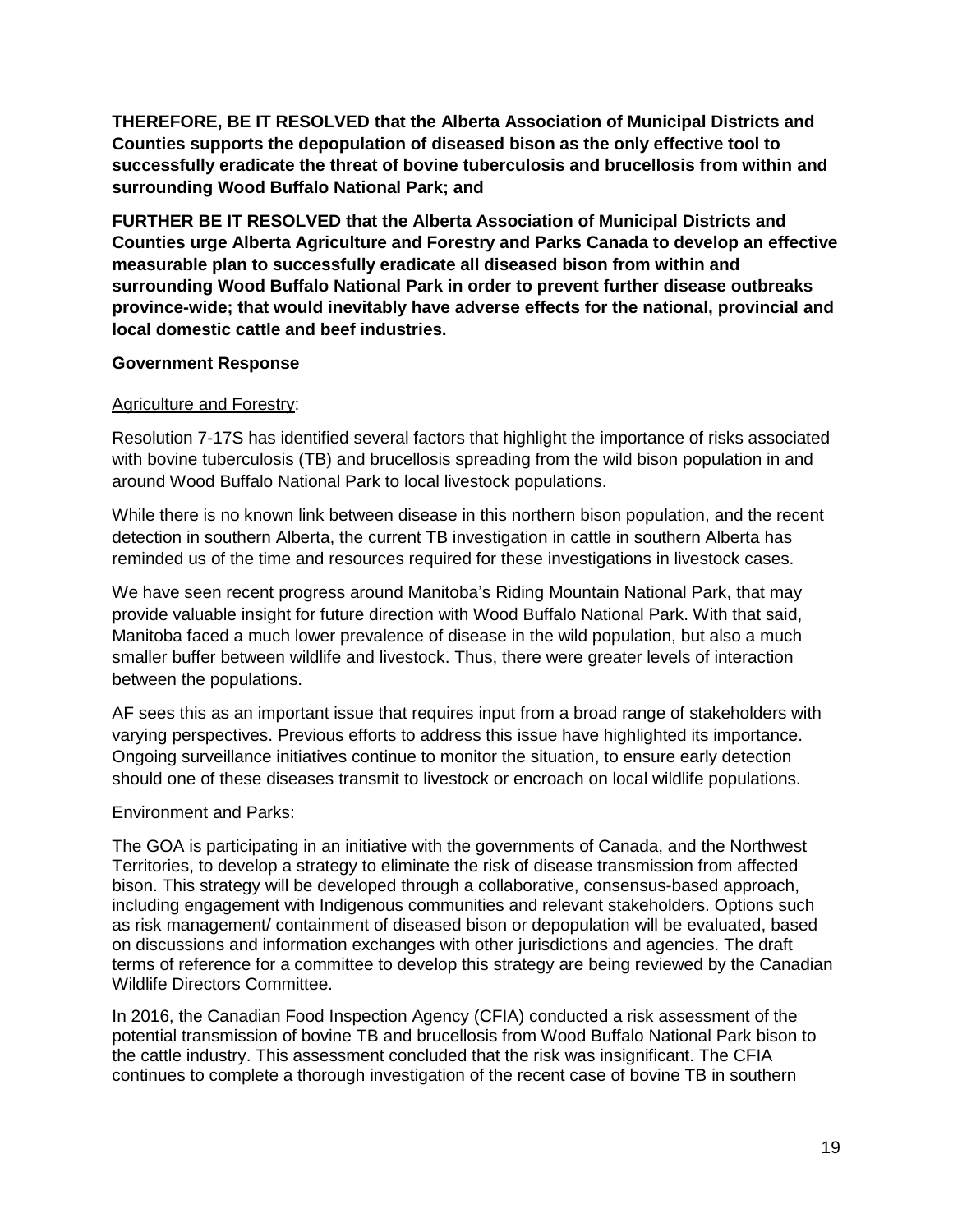Alberta. Since the start of the investigation, AF has provided veterinary epidemiology expertise to the team that is conducting the analysis.

AF and AEP are examining and testing, where necessary, all suspect lesions from hunter kill cervids (elk and deer) for TB, as well as from the current cases in areas around southern Alberta. AEP has informed hunters in the affected area to submit suspect lesions for examination and testing. Even if there should be a significant perceived or estimated actual risk of disease transmission to other wildlife or livestock identified, the cost, logistical planning, consultation and probability of implementing a complete depopulation may be prohibitive.

While there continues to be pressure from various stakeholders to initiate actions, it is important to recognize that there is a broad range of stakeholders with varying perspectives, which includes the public and a large number of First Nations groups in the immediate vicinity of the park. Ensuring that all stakeholders are engaged prior to the determination of a position or policy approach regarding this issue is critical to establishing a fully transparent and consultative approach.

#### Environment and Climate Change Canada:

The following except is taken from a letter dated July 6, 2017 from Hon. Catherine McKenna:

*Thank you for your letter of April 28, 2017, regarding bovine tuberculosis and brucellosis in bison within and surrounding Wood Buffalo National Park of Canada.*

*I understand your concern with regards to the potential for transmission of bovine tuberculosis and brucellosis from herds in and around Wood Buffalo National Park to disease-free wood bison and cattle herds in neighbouring agricultural areas.*

*While depopulation of diseased bison herds has been proposed as a solution in the past, it has never received widespread support from all stakeholders and governments. Finding a permanent solution to this issue remains a challenge due to the need to recover wood bison, which is a threatened species with major cultural significance to Indigenous people and Canadians in general. There is also the need to maintain the ecological integrity of its habitat in Wood Buffalo National Park while reducing the risk of disease transmission to neighbouring disease-free bison and cattle. I am encouraged to see ongoing cooperation among officials from the Government of Canada, Province of Alberta, and Government of the Northwest Territories as they explore a full range of options for the development of a long-term solution to the issue.*

*I anticipate that recent undertakings, including a review of the effectiveness of the management zone between Wood Buffalo National Park and the Mackenzie Bison Sanctuary, as well as recent work by the Canadian Food Inspection Agency to quantify the risk of disease transmission, will help to inform this process in the management of the issue. One remaining key priority is to ensure the early and full engagement of concerned Indigenous groups in the context of federal and provincial commitments to a renewed relationship with Indigenous people.*

#### **AAMDC Reaction and Follow-up**

This resolution specifically calls for the depopulation of diseased bison to eradicate the threat of bovine tuberculosis and brucellosis in the Wood Buffalo National Park area; however, responses from the provincial and federal governments do not indicate support for this level of action. Both the provincial and federal governments do indicate that continued effort is needed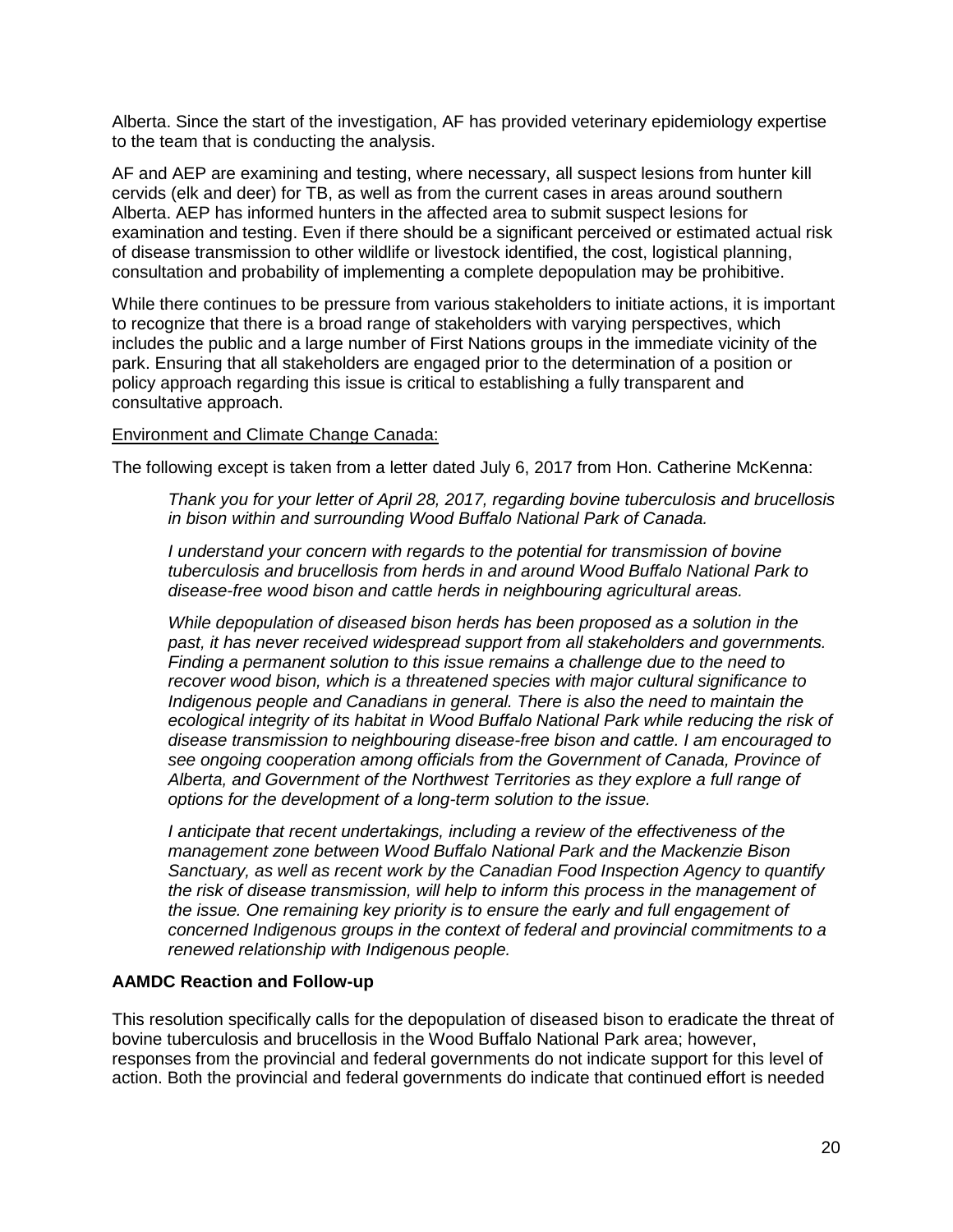to understand the risk of transmission, and note that this will involve consultation and engagement with multiple stakeholders.

Until such time that a formal consultation process is initialized to develop a strategy to address the eradication of diseased bison from the Wood Buffalo National Park area that would prevent further outbreaks, this resolution holds a status of **Intent Not Met**.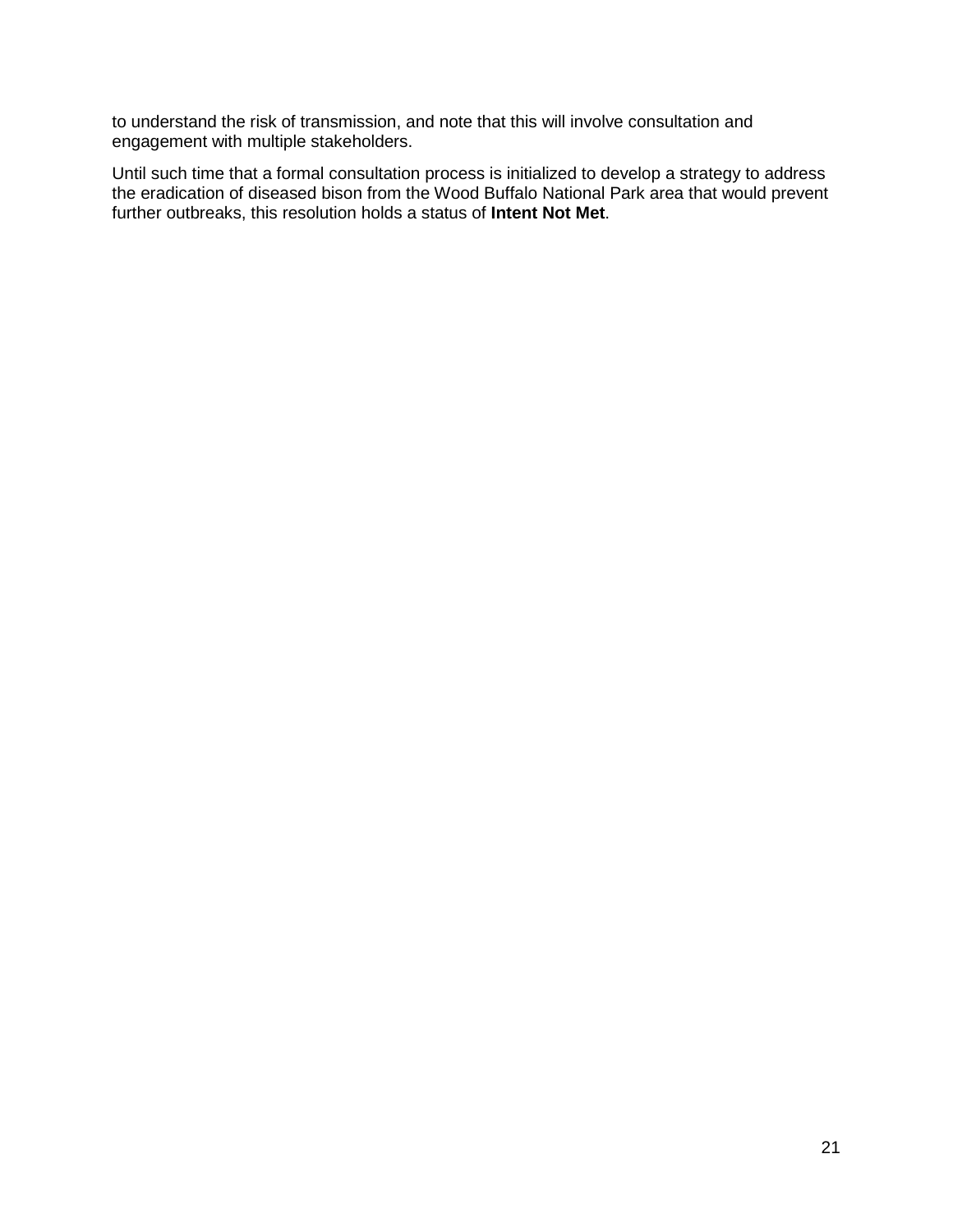#### Resolution 8-17S **Oldman River Regional Services Commission Regional Planning Funding** MD of Willow Creek

*Carried*

#### **Advocacy Target: Alberta Municipal Affairs, Alberta Treasury Board and Finance**

WHEREAS the Oldman River Regional Services Commission has provided 65 years of planning services to 42 southern Alberta member municipalities and nine non-member municipalities; and

WHEREAS the Oldman River Regional Service Commission facilitates regional cooperation and coordination of long range planning and decision making, provides a venue for regional strategic planning, solves issues through inter-municipal collaboration and creates an economy of scale for planning service delivery; and

WHEREAS the *Modernized Municipal Government Act* indicates that an increased level of collaboration and cooperation is valued; and

WHEREAS the Capital Region Board and Calgary Regional Partnership receive \$3,000,000 each in yearly funding;

**THEREFORE, BE IT RESOLVED that the Alberta Association of Municipal Districts and Counties request that the Government of Alberta provide long term, provincial funding to all municipalities for regional planning activities in a similar fashion to the Calgary Regional Partnership and the Capital Region Board.**

#### **Government Response**

#### Alberta Municipal Affairs:

Growth Management Boards (GMBs) are designed to enhance regional collaboration and coordinated decision-making within the Calgary and Edmonton regions. Each board will be responsible for developing a 20-year Growth Plan (GP) that promotes an integrated and strategic approach to planning for future growth in these regions. This is in addition to the proposed requirement to develop a five-year servicing plan that will identify the services necessary to support the goals of the GP, and ways to optimize shared services to enhance the use of taxpayer dollars.

As outlined in Budget 2017, the GOA will provide funding to the GMBs through the Alberta Community Partnership (ACP) grant program, to ensure the GMBs have the resources they need to fulfill their mandate. To be clear, municipalities that are members of GMBs maintain the responsibility for administering direct land use planning services within their communities. MA does not provide additional funding to these participating municipalities to deliver this core municipal service.

The GOA recognizes that the Oldman River Regional Services Commission (ORRSC), and other regional municipal planning service agencies, provide quality land use planning, mapping, and subdivision services to their select member municipalities throughout the province. The province is pleased to have been able to approve a \$500,000 project grant in March 2017 to a partnership of five regional municipal planning service providers, which includes the ORRSC, to create tools to support municipalities in developing municipal development plans.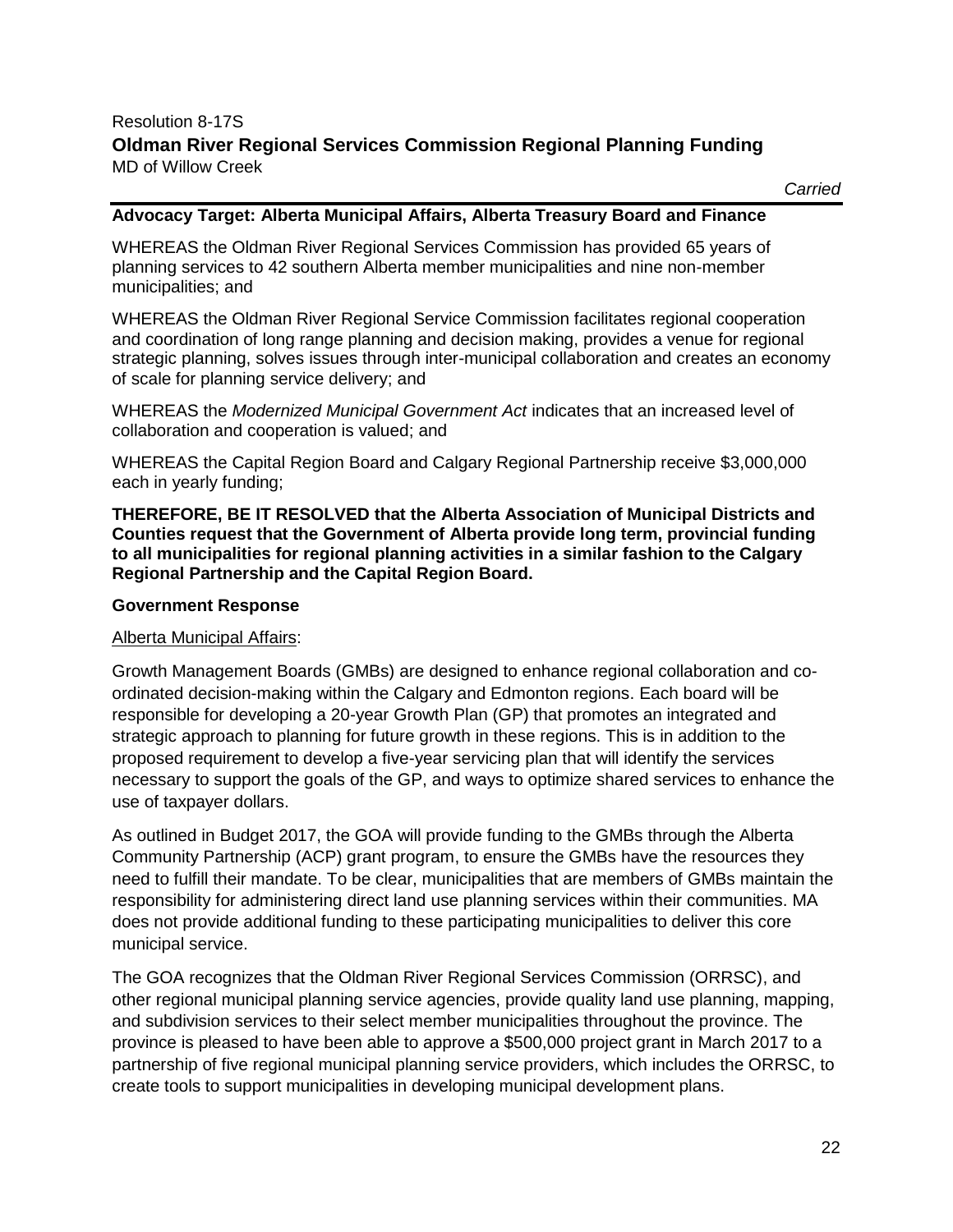Ongoing operating costs of municipal services are ineligible under the ACP, whether they are delivered by individual municipal departments, or through shared service agencies or commissions.

The province recognizes that some municipalities throughout the regions maintain their own land use planning departments, while their neighbours may choose to join shared service agencies as a practical option.

The ORRSC is a successful example of a shared service approach to municipal land use planning. Through robust membership, they have been able to realize cost efficiencies and expertise in service delivery to meet their member communities' ongoing land use planning needs. Operational delivery of municipal services, however, still remains ineligible under the ACP and other grant programs offered through MA.

#### Alberta Treasury Board and Finance:

TBF has no comments beyond those provided by MA.

#### **AAMDC Reaction and Follow-up**

This resolution requests "long term, provincial funding to all municipalities for regional planning activities in a similar fashion to the Calgary Regional Partnership and the Capital Region Board", but as outlined in the response provided from Alberta Municipal Affairs, funding offered through the Alberta Community Partnership (ACP) grant is not provided to meet the operational delivery of municipal services. ACP funding is instead provided to the Growth Management Boards (GMBs) to meet their legislated mandate. Though funding was provided to the Oldman River Regional Services Commission along with other regional planning service providers in 2017, this funding is not long term.

Given the differences between the GMBs and other planning bodies in the province, it is difficult to draw direct comparisons but given the lack of additional funding provided to regional planning organizations such as the ORRSC, this resolution is identified as **Intent Not Met.**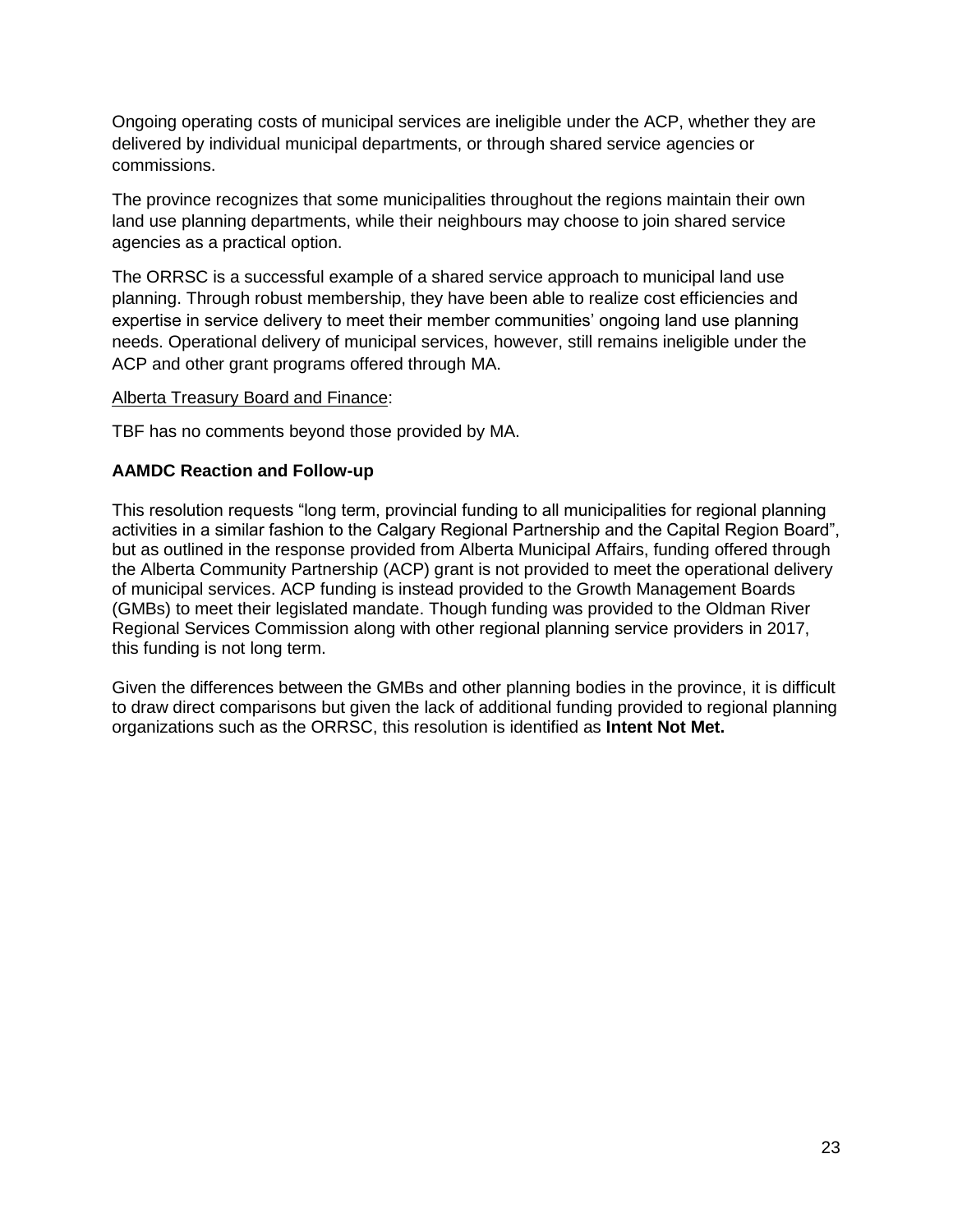#### **Advocacy Target: Alberta Association of Municipal Districts and Counties**

WHEREAS the Government of Canada have proposed *Species at Risk Act* policies in which they are currently accepting input until March 31, 2017; and

WHEREAS this Act and policies can have social and economic impact on any land use planning decision; and;

WHEREAS municipalities are responsible for land use planning as outlined in the *Municipal Government Act*; and

WHEREAS the *Modernized Municipal Government Act* has been tabled with expanded provisions related to the environment, which impacts species at risk; and

WHEREAS the proposed Policy Regarding the Identification of Anthropogenic Structures as Critical Habitat under the *Species at Risk Act*, the Policy on Critical Habitat Protection on Non-Federal Lands, and the Species at Risk Permitting Policy may have implications under the Canadian Charter of Rights and Freedoms for rural landowners and municipal land-use planning decisions;

**THEREFORE, BE IT RESOLVED that the Alberta Association of Municipal Districts and Counties (AAMDC) seek a legal opinion on the proposed** *Species at Risk Act* **policies to determine what effect that the proposed policies will have on municipal operations and the rights and freedoms of rural landowners;** 

**FURTHER BE IT RESOLVED that if the legal opinion determines that the proposed**  *Species at Risk Act* **policies will negatively impact rural landowners, that the AAMDC proceed with further action to work with the provincial and federal government on these proposed policies to demonstrate the social and economic impacts of policy implementation on the rural landscape.**

#### **AAMDC Reaction and Follow-up**

To fulfill the first part of this resolution, the AAMDC hired MLT Aikins to provide a legal opinion on the proposed Species at Risk Act Polices. The legal response identifies impacts for municipalities and rural landowners in regards to the policies, and AAMDC members should be aware of the implications some policies may have in regards to land-use planning and infrastructure project decisions. The legal response in its entirety is available on the AAMDC website.

As the obtaining the legal opinion addresses a portion of this resolution, it has been assigned a status of **Accepted in Part** and the AAMDC will continue to advocate on the importance of a socio-economic approach to policy implementation, as identified in the legal analysis.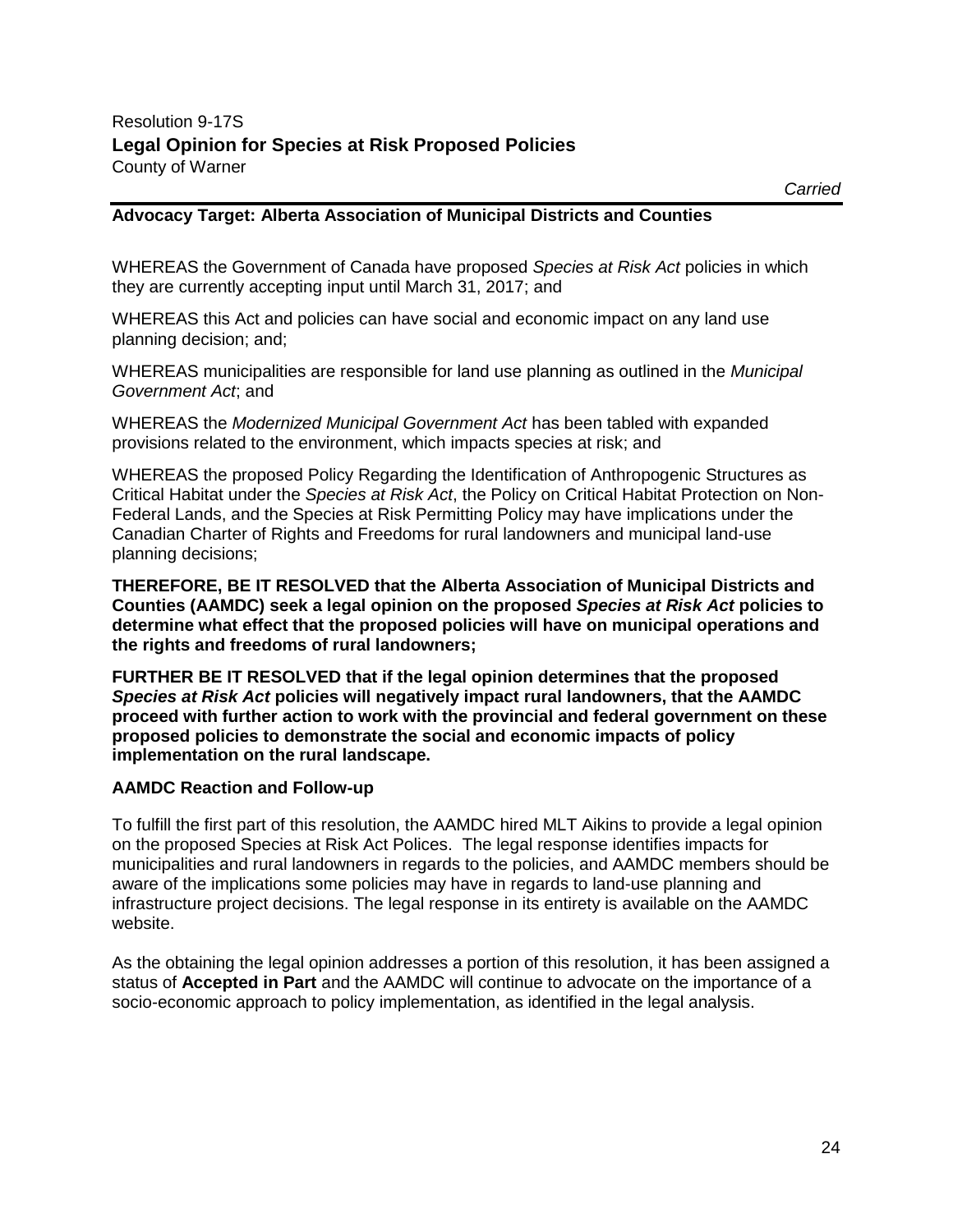#### **Advocacy Target: Service Alberta**

WHEREAS the Government of Alberta regulates the registry industry through the Registry Agents' Regulation by capping the fee amounts (as per Registry Agent Product Catalogue. Jan. 8, 2017, Alberta Government) for the largest volume of services provided by the Alberta registry agents, but these fees have not been adjusted in 11 years to reflect increases to the minimum wage or cost of living and inflationary increases in Alberta; and

WHEREAS Alberta registry agents offer essential professional, personalized, and secure overthe-counter and online services to clients near their homes, a fact of significant importance to aging rural Alberta clients with distance restricted driver's licences and/or without the ability to use the internet; and

WHEREAS registry agents are eager to develop a modernization plan to enhance services to Albertans in conjunction with Service Alberta and other stakeholders;

**THEREFORE, BE IT RESOLVED that the Alberta Association of Municipal Districts and Counties request that the Government of Alberta recognize the vital role of Alberta registry agents in the delivery of essential government services to all Albertans; and**

**FURTHER BE IT RESOLVED that the Government of Alberta recognize the positive impact in rural Alberta communities, and work to strengthen their partnership with the Association of Alberta Registry Agents and local municipalities by:** 

- Supporting the modernization of the registry agent industry;
- **Expanding existing online services directly to Albertans through registry agents; and**
- **Ensuring the long-term sustainability of rural registry agents, including a fair and equitable fee model.**

#### **Government Response**

#### Service Alberta:

The Alberta registry services delivery model has largely remained unchanged since 1993, despite significant changes in the way citizens, governments, and businesses conduct transactions. Albertans have told us they want access to government services how, where and when they want.

To do this, SA is committed to improving Albertans' access to registry services through innovative service delivery methods and technology. Whether online or in the communities where they live, Albertans are looking for easy, secure, and affordable ways to access registry services.

SA recognizes that registry services are vital to the day-to-day activities of all Albertans, and that registry agents are woven into the fabric of the communities they serve. As Alberta's registry needs evolve, the ministry will continue to listen to stakeholders to ensure that the modernization of registry service delivery proceeds in the best interest of Albertans. Discussions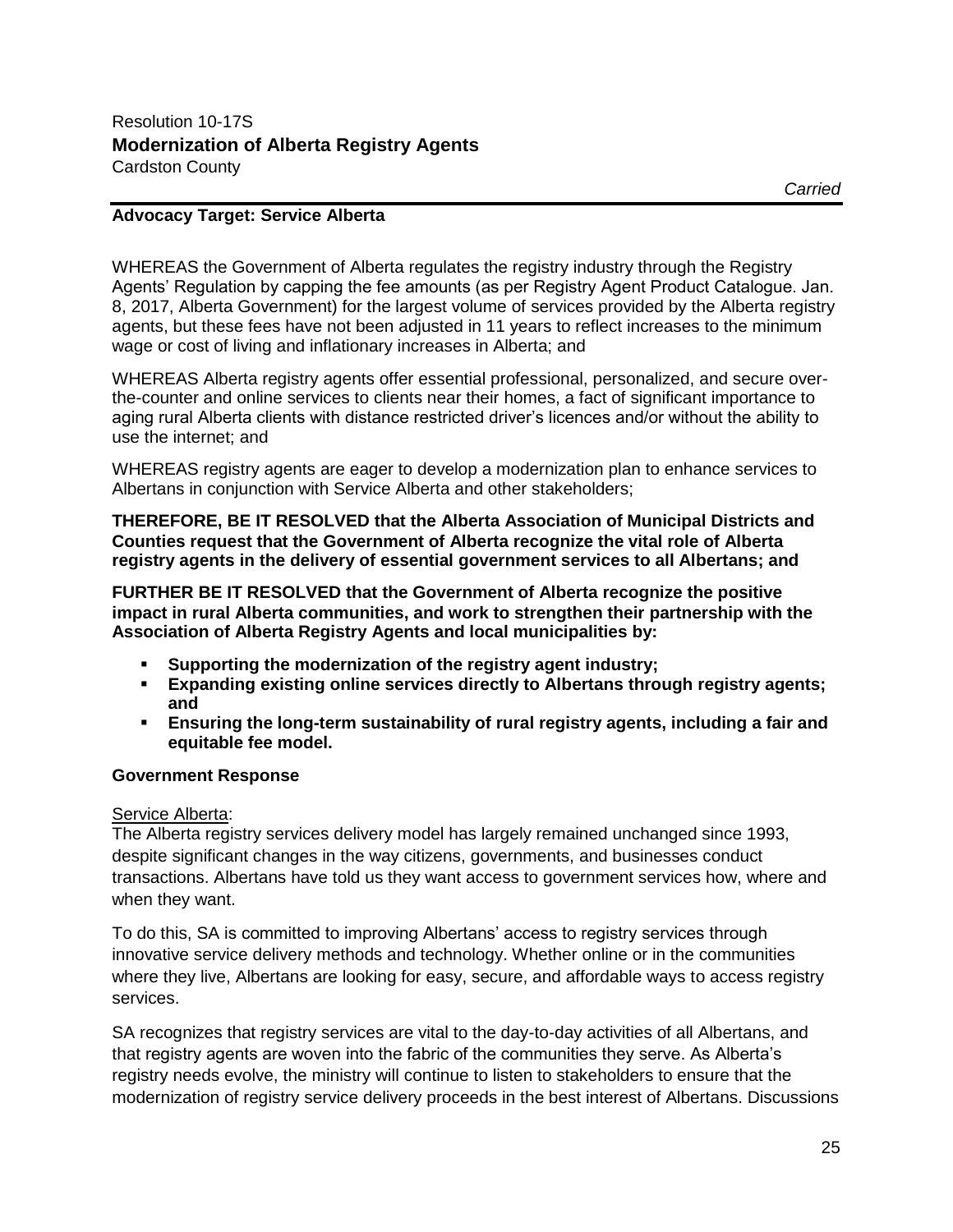with key stakeholders such as the Association of Alberta Registry Agents, and the Alberta Motor Association about the future modernization of the registry service delivery system are important and will continue to occur.

SA also recognizes any future modernization of Alberta registry agents will be done with the core principle that access to in-person registry services in rural Alberta are essential, and must be preserved.

Registry agents earn revenue from service charges paid by Albertans to obtain GOA products and services. In some cases (e.g. driver's licenses, vehicle registration renewals, driver's knowledge tests, etc.), these service charges are regulated with a maximum the agent is allowed to charge. In other cases (e.g. driver's abstracts, birth certificates, corporate registrations, etc.), the service charge is not regulated by government and agents can determine the amount they charge.

#### **AAMDC Reaction and Follow-up**

The Government of Alberta response includes recognition of the vital role that registry agents play in supporting the quality of life of Albertans.

The AAMDC appreciates the Government of Alberta's prioritization of maintaining access to inperson registry services during any modernization process. However, the AAMDC will follow up with the writer of the resolution, Service Alberta, and other related stakeholders to consider the possibility of expanding online services and considering possible changes to the fee model to better support the sustainability of in-person registry services.

This resolution is assigned a status of **Accepted in Part**, and the AAMDC will continue to advocate on this issue.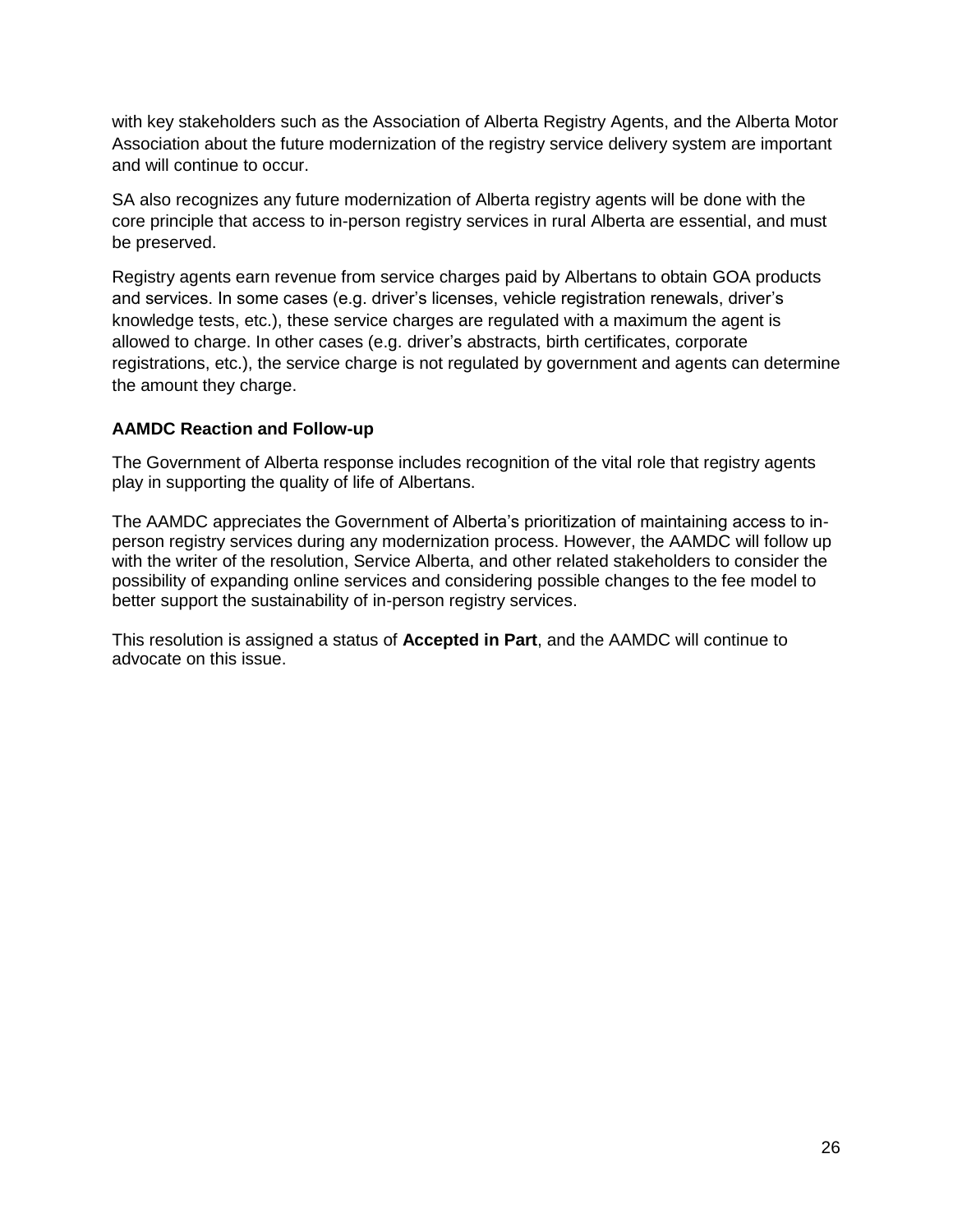### Resolution 11-17S **Review of Standard Practices for Installation of High Tension Cable Barriers on Two-Lane Provincial Highways**

County of Barrhead

*Carried*

#### **Advocacy Target: Alberta Transportation**

WHEREAS the purpose of Alberta's provincial highway system is to provide for the safe and efficient movement of people and goods; and

WHEREAS the diversity of vehicles and equipment on Alberta's provincial highways ranges from vehicles operated by the general public to commercial, industrial and agricultural equipment; and

WHEREAS the Government of Alberta has identified High Tension Cable Barriers (HTCB) as the preferred barrier system and is a standard to replace the traditional guardrail systems where feasible; and

WHEREAS the Government of Alberta has conducted performance evaluations on the safety and operational performance of HTCB for use in medians between multi-lane roadways only; and

WHEREAS there is the potential for safety concerns created by having HTCBs installed on the shoulders (particularly both shoulders) of rural two-lane highways;

**THEREFORE, BE IT RESOLVED that the Alberta Association of Municipal Districts and Counties urge the Government of Alberta to review Alberta Transportation's Standard Practices for installation of High Tension Cable Barriers (HTCBs) on two-lane provincial highways to ensure Alberta has the safest possible highways.**

#### **Government Response**

#### Alberta Transportation:

Where there are hazards, a mitigation strategy is required to reduce the severity of incidents where vehicles run off the road. If the hazard cannot be removed, relocated, or modified, the next best option is to protect drivers from it. High Tension Cable Barriers (HTCBs) are proven to prevent or reduce the severity of crashes where vehicles run off the road. They are the most forgiving barrier system available for reducing the severity of off-road crashes, provided a suitable operating space is available.

An October 2016 design guide available on the Alberta open government portal includes guidelines for an HTCB installation in the median and on the roadside. This bulletin includes guidelines such as the placement, and the height on undivided highways, considering wide loads, farm equipment, and nuisance hits.

As outlined in the bulletin, it is best to set HTCBs as far back from a road as practical in the interest of accommodating wide loads, farm equipment, and reducing the frequency of nuisance hits. This approach provides more lateral space and reduced barrier height compared to an installation at the edge of a road.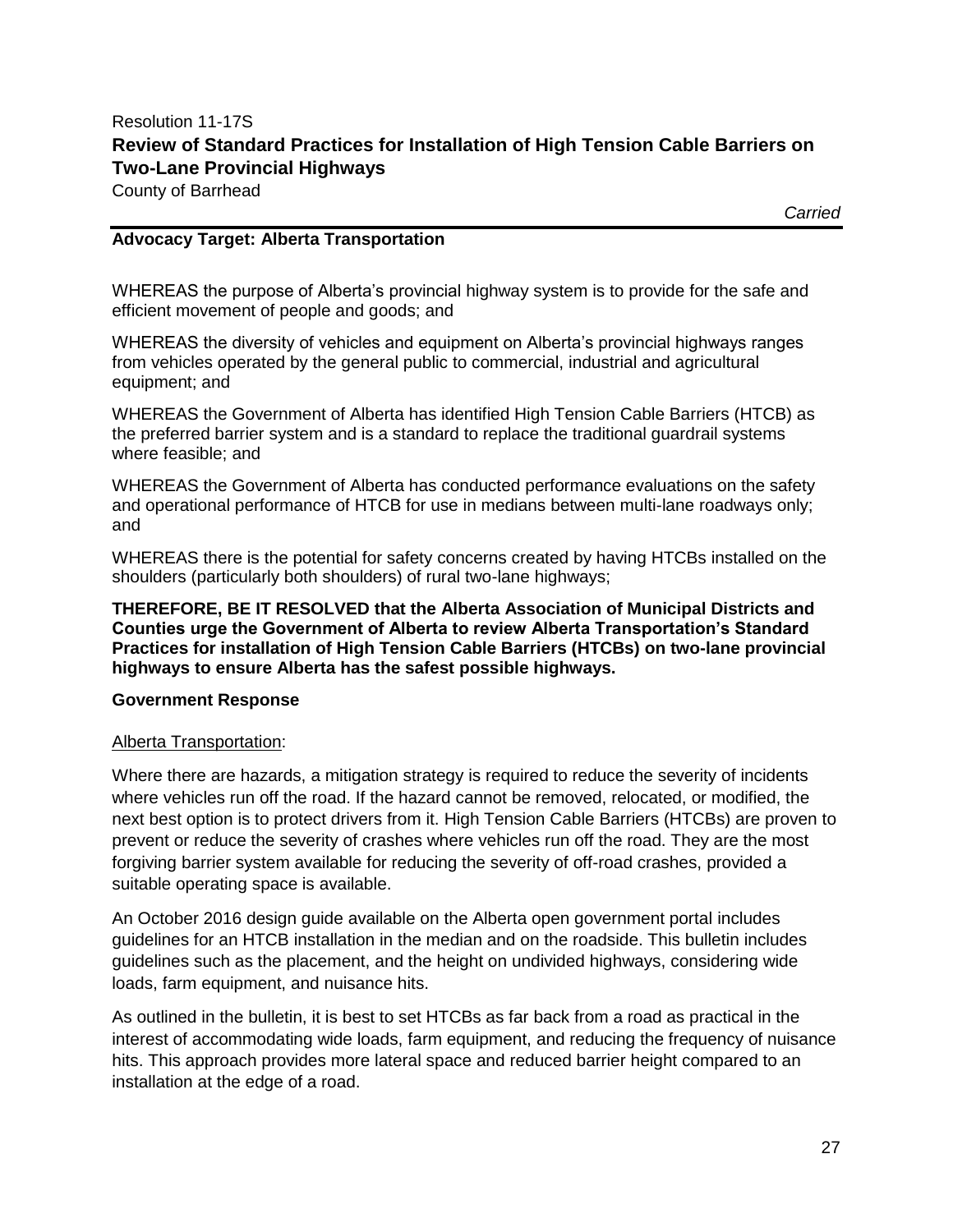A suitable flat slope on the side of the road allows for an offset between the edge of a shoulder and the barrier system. If a flat slope is not available, an HTCB must be placed at the pavement's edge (the edge of the shoulder on unpaved roads).

Both the barrier height, and the lateral offset of an HTCB, affect the ability to accommodate wide loads and farm equipment. Designers have the following options:

- Offset the barrier as much as possible from the shoulder, while still providing deflection room for any hazards.
- Modify the slope in order to offset an HTCB down the slope. If the side slope cannot be flattened due to constraints, an HTCB can be placed at the shoulder break point. This is the same location where a conventional barrier system would be placed.
- Specify that an HTCB must be 840 millimetres in height or less. This height aligns with the new height requirement for W-Beam barriers. This option minimizes the likelihood of nuisance hits from wide-load vehicles, including farm equipment. AT has various HTCB products available that meet this height requirement.

On two-lane highways, motorists' ability to escape a cross-over (head-on) collision is not affected by the presence of an HTCB or a conventional barrier. In addition, HTCBs:

- do not cause snow drifting to the same extent as traditional barriers, which results in reduced run-off-road incidents and maintenance costs related to snow clearing;
- do not impede the movement of pedestrians and bicycles as much as that of conventional barriers on a road with a narrow shoulder; and
- occupy less space than a conventional barrier, allowing for a wider shoulder.

#### **AAMDC Reaction and Follow-up**

The Government of Alberta's response includes information detailing design options to ensure that HTCBs on two-lane highways are as safe as possible and do not impact snow removal or oversized vehicle travel on such highways. However, the resolution requests Alberta Transportation to review the current practices, which the response does not indicate a willingness to undertake.

This resolution is assigned a status of **Intent Not Met** and the AAMDC will continue to advocate on this issue.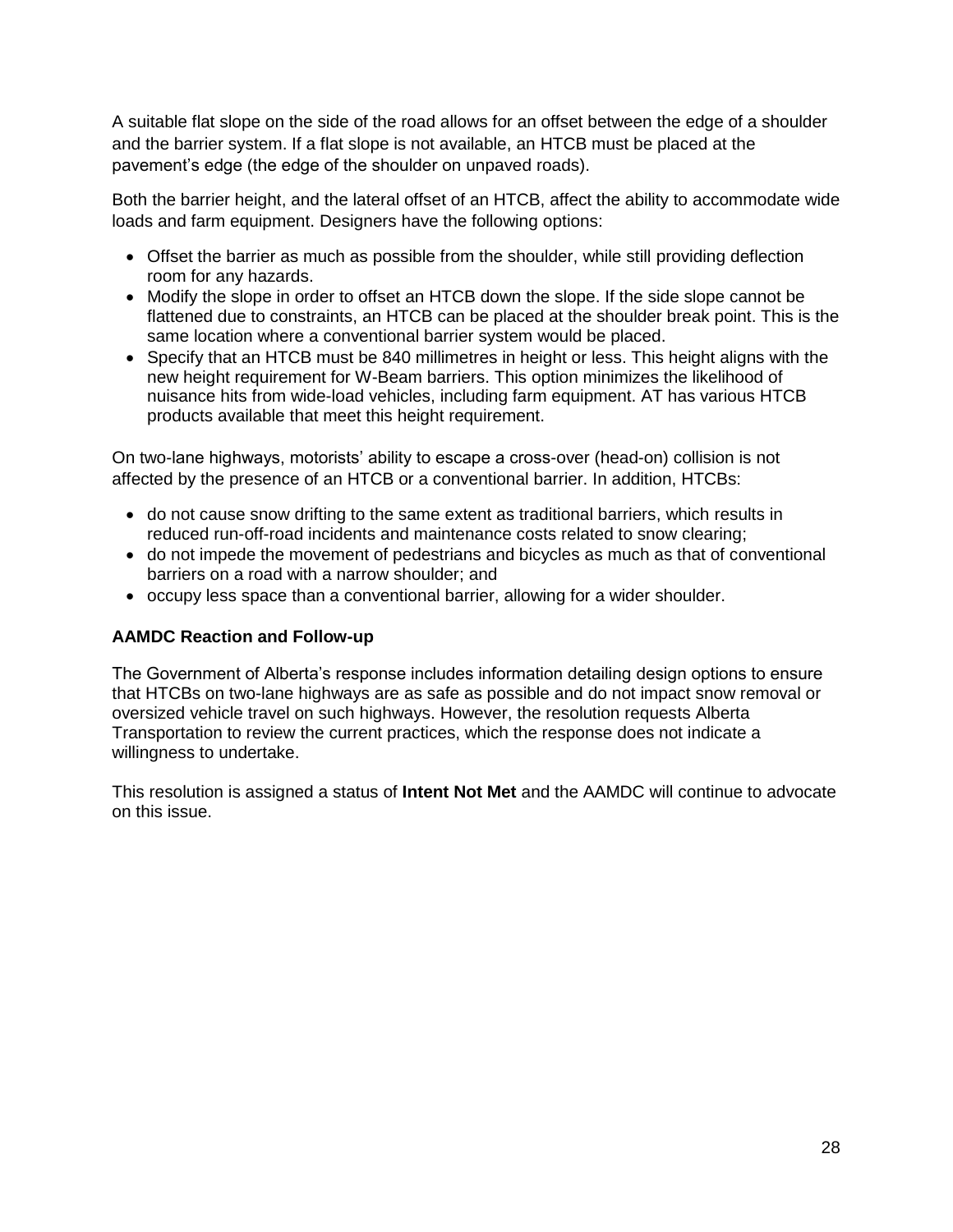# <span id="page-28-0"></span>**SECTION 2: Advocacy Report Card**

The following table is a summary of the AAMDC's current resolutions excluding the resolutions adopted in spring 2017 and detailed in Section 1. Recent developments on the resolutions are detailed below in the corresponding categories, and readers are reminded that although resolution statuses may remain unchanged, work on each resolution is ongoing. Each resolution has a three-year lifespan to reflect the nature of shifting government policy development and timelines associated with legislative changes and implementation.

| <b>CATEGORY</b>                     | #          | <b>RESOLUTION TITLE</b>                                                                             | <b>STATUS</b>                          |
|-------------------------------------|------------|-----------------------------------------------------------------------------------------------------|----------------------------------------|
| <b>AGRICULTURE</b>                  | $5-16S$    | <b>Agricultural Opportunity Fund for</b><br><b>Agricultural Research and Forage</b><br>Associations | <b>Intent Not Met</b>                  |
|                                     | 10-16S     | <b>Genetically Modified Alfalfa</b>                                                                 | <b>Intent Not Met</b>                  |
|                                     | $7-15F$    | <b>Agriculture Plastics Recycling</b>                                                               | <b>Intent Not Met</b>                  |
|                                     | 15-15F     | Management of Farm Development and<br><b>Agricultural Leases</b>                                    | <b>Intent Not Met</b>                  |
|                                     | $6 - 15S$  | Management of Farm Development and<br><b>Agricultural Leases</b>                                    | <b>Intent Not Met</b>                  |
| <b>COMMUNITY</b><br><b>SERVICES</b> | 11-16F     | Stakeholder Participation in the Future of<br>the Alberta SuperNet                                  | <b>Intent Not Met</b>                  |
|                                     | 22-16F     | Security of Canada Post Community and<br><b>Super Mailboxes</b>                                     | <b>Accepted in</b><br><b>Principle</b> |
|                                     | $11 - 16S$ | Provincial Funding for Municipal Public<br>Libraries and Regional Library Systems                   | Accepted                               |
|                                     | 21-15F     | Minimum Wage Increase                                                                               | <b>Intent Not Met</b>                  |
|                                     | $5-15S$    | Review of Alberta Supernet Agreement<br>with Axia Supernet Ltd.                                     | <b>Accepted in</b><br><b>Principle</b> |
| <b>EDUCATION</b>                    | 12-16S     | <b>Provincial Funding for School Resource</b><br><b>Officers</b>                                    | <b>Intent Not Met</b>                  |
| <b>EMERGENCY</b><br><b>SERVICES</b> | 12-16F     | <b>Wildland Fire Fighting Costs</b>                                                                 | <b>Intent Not Met</b>                  |
|                                     | 18-16F     | Provincial Responsibility for Fire Costs on<br><b>Occupied Public Lands</b>                         | <b>Intent Not Met</b>                  |

# **RESOLUTIONS AT A GLANCE**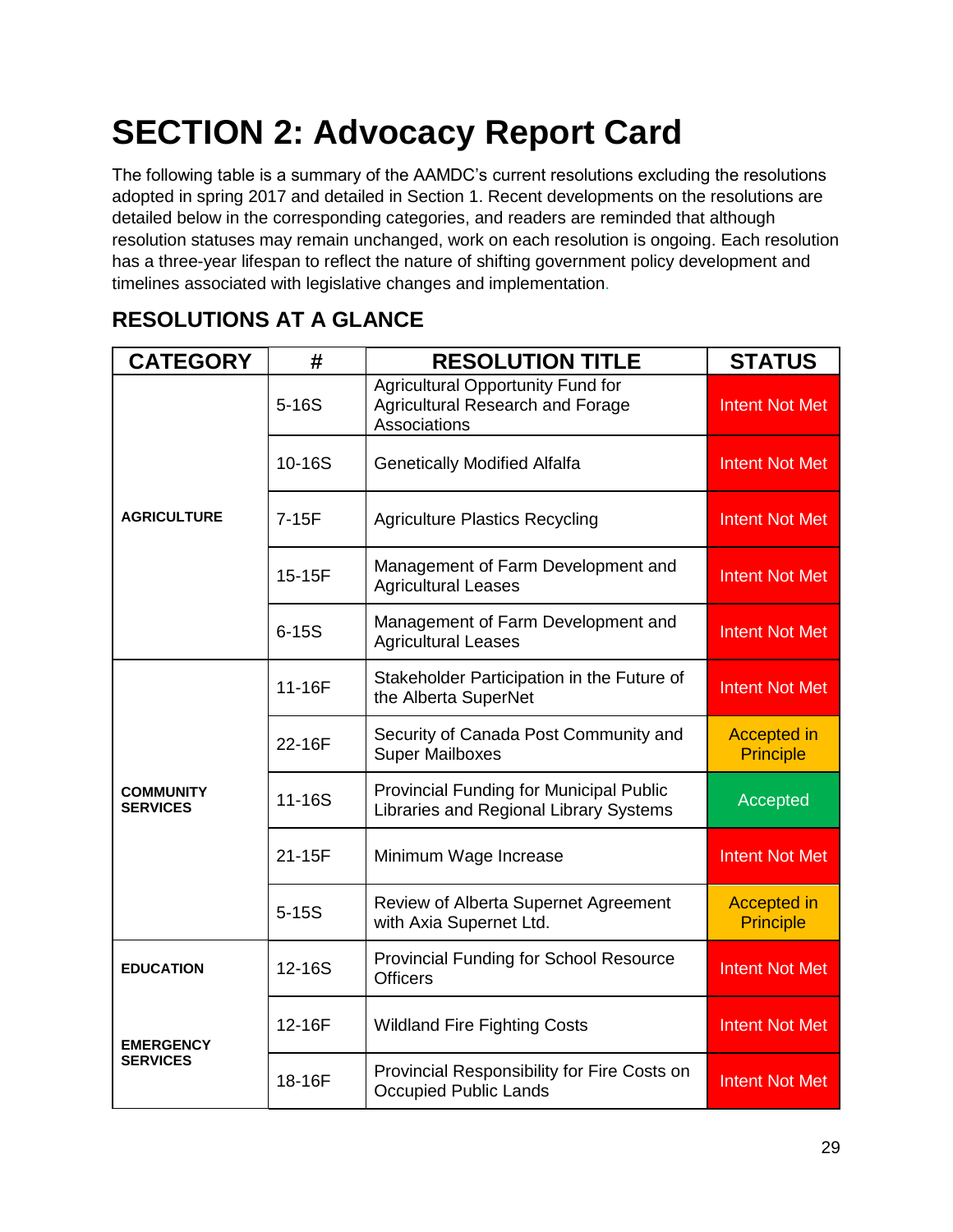| <b>CATEGORY</b>             | #              | <b>RESOLUTION TITLE</b>                                                                         | <b>STATUS</b>                          |
|-----------------------------|----------------|-------------------------------------------------------------------------------------------------|----------------------------------------|
|                             | 8-16S          | Provincial Funding for Regional Air<br><b>Ambulance Services</b>                                | <b>Intent Not Met</b>                  |
| <b>ENERGY</b>               | 5-16F          | <b>Continued Operation of Coal-fired Power</b><br><b>Generation Plants</b>                      | <b>Intent Not Met</b>                  |
|                             | 13-16F         | Northern Gateway Pipelines Support                                                              | <b>Intent Not Met</b>                  |
|                             | 19-16F         | Support for Multi-Stakeholder Task Force<br>to Explore Value-Added Oil and Gas<br>Opportunities | <b>Accepted in</b><br><b>Principle</b> |
|                             | <b>ER2-16S</b> | Support for the Energy East Pipeline<br>Project                                                 | Accepted                               |
|                             | 24-15F         | Alternative Energy Source - Solar Power                                                         | Accepted                               |
| <b>ENVIRONMENT</b>          | $1-16F$        | Alberta Environment Approvals for<br><b>Construction Projects</b>                               | <b>Accepted in</b><br><b>Principle</b> |
|                             | $2-16F$        | <b>Exemption of Municipalities from Carbon</b><br>Levy                                          | <b>Intent Not Met</b>                  |
|                             | 6-16F          | Carbon Levy Exemption on Natural Gas<br>and Propane Used for Agricultural<br>Operations         | <b>Intent Not Met</b>                  |
|                             | 15-16F         | Species at Risk and the Need for an<br><b>Overall Socio-Economic Impact</b><br>Assessment       | <b>Intent Not Met</b>                  |
|                             | $7-16S$        | <b>Wildlife Damage Compensation Program</b>                                                     | <b>Accepted in</b><br><b>Principle</b> |
|                             | 12-15F         | <b>Survey Requirements for Recreation</b><br>Lease Renewals                                     | <b>Intent Not Met</b>                  |
|                             | 16-15F         | Species at Risk Act (SARA)                                                                      | Incomplete<br>Information              |
|                             | $2 - 15S$      | <b>Elk Quota Hunt</b>                                                                           | <b>Accepted in</b><br><b>Principle</b> |
|                             | 4-15S          | Landowner Special License for Elk                                                               | <b>Intent Not Met</b>                  |
|                             | $7 - 15S$      | <b>Reinstatement of Commercial Fishing</b><br>Quotas in Alberta                                 | <b>Intent Not Met</b>                  |
| <b>HEALTH &amp; SENIORS</b> | <b>ER1-16S</b> | Rural Physician Action Plan Funding                                                             | Accepted                               |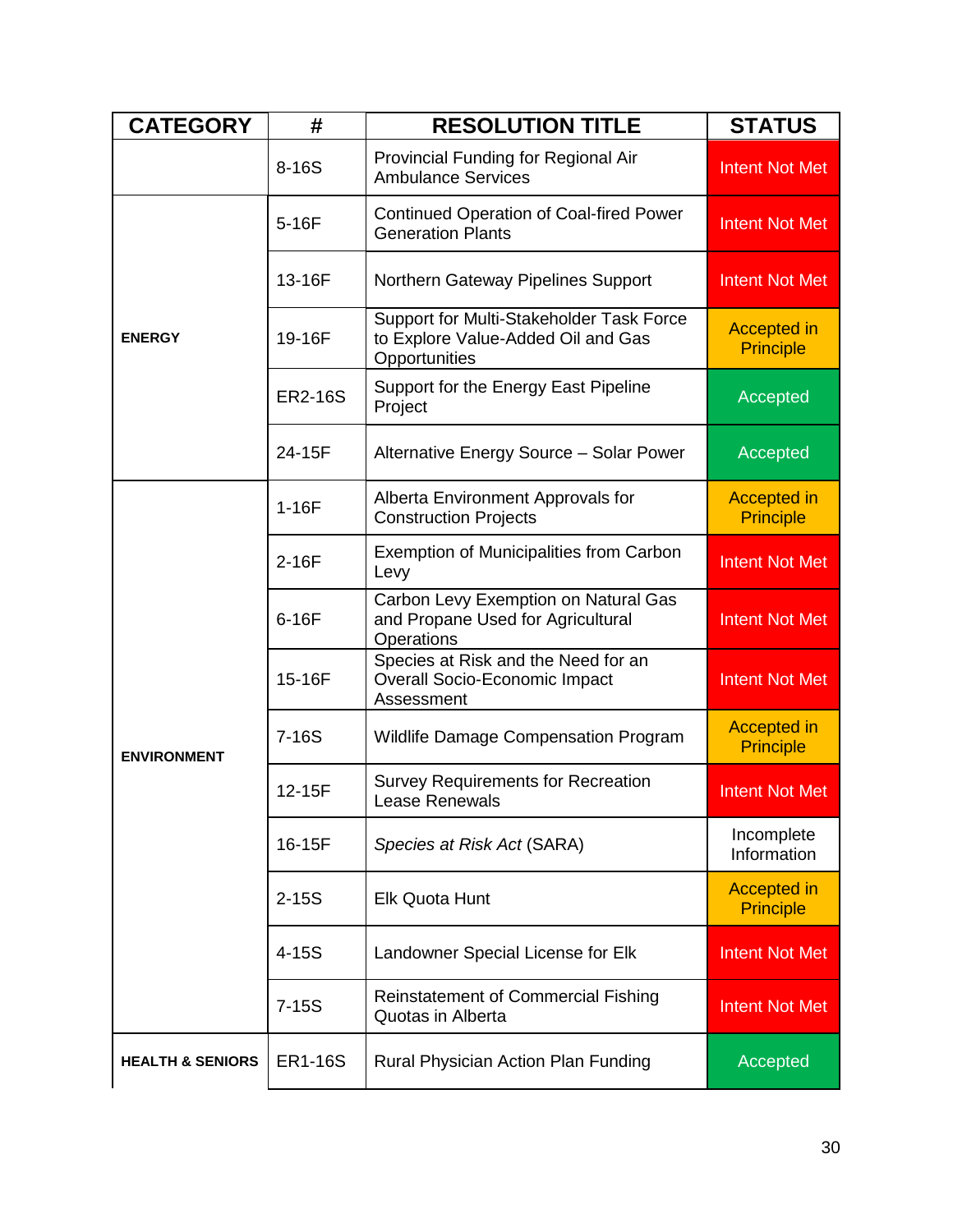| <b>CATEGORY</b>                                             | #       | <b>RESOLUTION TITLE</b>                                                                            | <b>STATUS</b>                          |
|-------------------------------------------------------------|---------|----------------------------------------------------------------------------------------------------|----------------------------------------|
|                                                             | 10-15F  | Maintenance of Funding for Seniors'<br>Lodging                                                     | <b>Accepted in</b><br>Part             |
| <b>INDUSTRY AND</b>                                         | 10-16F  | Funding Model for Sand and Aggregate Pit<br>Reclamation                                            | <b>Intent Not Met</b>                  |
|                                                             | 14-16F  | Conservation and Reclamation of Class 1<br><b>Gravel Pits</b>                                      | <b>Accepted in</b><br><b>Principle</b> |
| <b>RESOURCES</b>                                            | 11-15F  | Provincial Support for Municipal Aggregate<br>Acquisition                                          | <b>Intent Not Met</b>                  |
|                                                             | 17-15F  | <b>Community Aggregate Payment Levy Rate</b><br>Amendment                                          | <b>Accepted in</b><br><b>Principle</b> |
|                                                             | 3-16F   | Implementation of the Centralized<br><b>Industrial Property Assessment</b>                         | <b>Intent Not Met</b>                  |
| <b>MUNICIPAL</b><br><b>GOVERNANCE AND</b><br><b>FINANCE</b> | 4-16F   | <b>Centralized Industrial Assessment</b>                                                           | <b>Intent Not Met</b>                  |
|                                                             | 17-16F  | Capital Region Board Mandate Expansion                                                             | <b>Intent Not Met</b>                  |
|                                                             | 23-16F  | <b>List of Municipal Electors</b>                                                                  | <b>Accepted in</b><br><b>Principle</b> |
|                                                             | $1-16S$ | Preservation of Linear Assessment for<br><b>Rural Municipalities</b>                               | Accepted                               |
|                                                             | $2-16S$ | Notice Period for Adjustments to Linear<br><b>Assessment Modifiers</b>                             | <b>Accepted in</b><br><b>Principle</b> |
|                                                             | $3-16S$ | Recovery of Linear Property, Commercial<br>Property, and Education Requisition Tax<br>Arrears      | <b>Intent Not Met</b>                  |
|                                                             | $1-15F$ | <b>Continued Provincial Funding Support for</b><br><b>Municipalities</b>                           | <b>Accepted in</b><br><b>Principle</b> |
|                                                             | 4-15F   | <b>AAMDC Participation in City Charters</b><br><b>Discussion</b>                                   | <b>Intent Not Met</b>                  |
|                                                             | $5-15F$ | Recovery of Linear Property Tax Arrears                                                            | Intent Not Met                         |
|                                                             | 13-15F  | Non-Profit Housing Organizations<br>Borrowing from the Alberta Capital<br><b>Finance Authority</b> | Intent Not Met                         |
|                                                             | 22-15F  | Amendments to the Municipal Government<br>Act Regarding Joint and Several Liability                | <b>Intent Not Met</b>                  |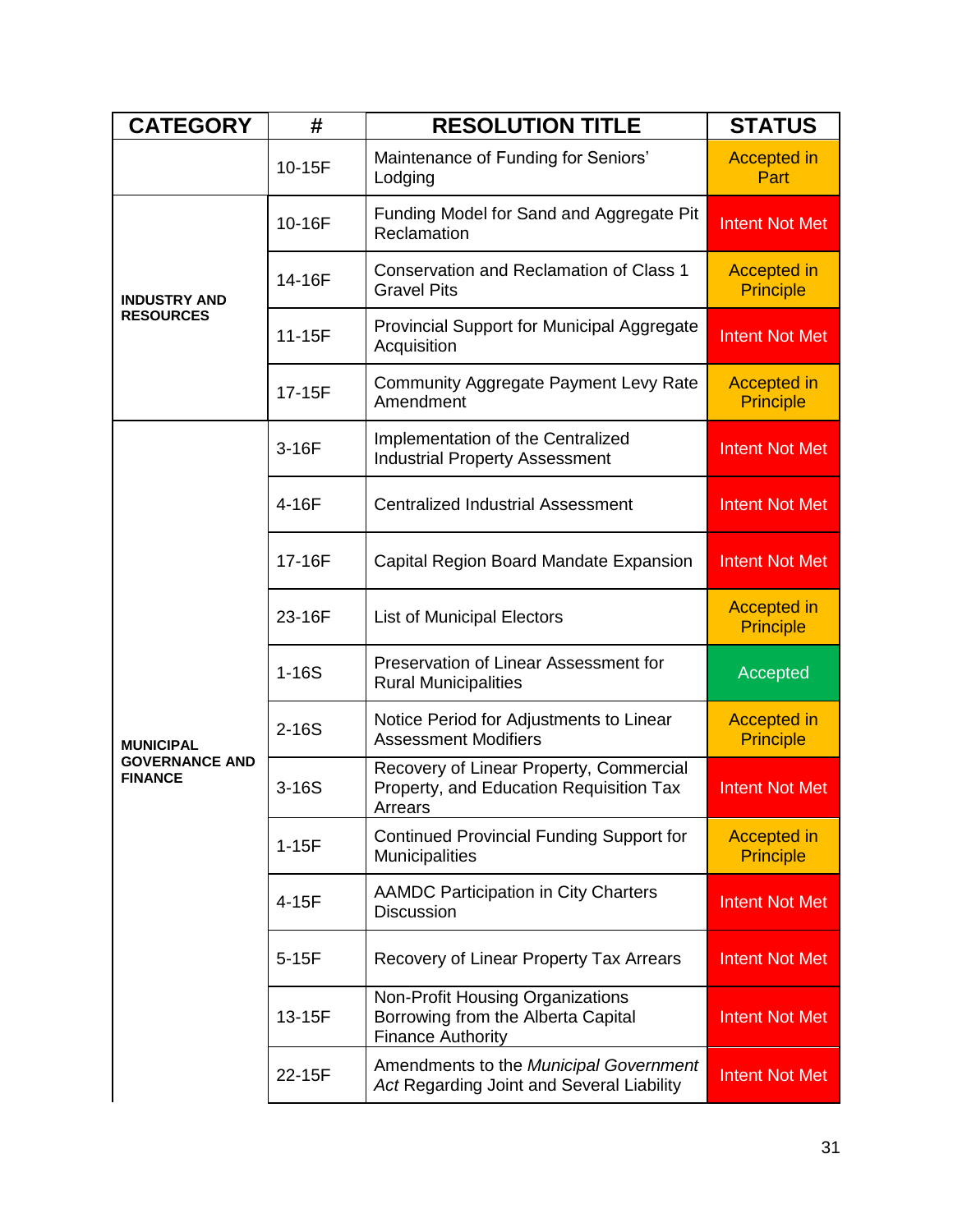| <b>CATEGORY</b>                                              | #                                                      | <b>RESOLUTION TITLE</b>                                                                                                          | <b>STATUS</b>                          |
|--------------------------------------------------------------|--------------------------------------------------------|----------------------------------------------------------------------------------------------------------------------------------|----------------------------------------|
| <b>PLANNING AND</b><br><b>DEVELOPMENT</b>                    | $6-15F$                                                | Re-introduction of Bill 204 to Address the<br>Matter of Adverse Possession                                                       | <b>Accepted in</b><br><b>Principle</b> |
|                                                              | 9-15F                                                  | Referrals on the Sales of Public Lands                                                                                           | <b>Intent Not Met</b>                  |
|                                                              | 19-15F                                                 | Amendment to the Municipal Government<br>Act to Provide for the Dedication of<br><b>Environmental Reserves in Specific Cases</b> | <b>Intent Not Met</b>                  |
| <b>SENIORS</b>                                               | 10-15F                                                 | Maintenance of Funding for Provincial<br><b>Funding for Seniors' Lodging</b>                                                     | <b>Accepted in</b><br>Part             |
|                                                              | 16-16F                                                 | Support for Continuation of Crude Oil<br>Tanker Activity Along the Northern Coast<br>of British Columbia                         | <b>Intent Not Met</b>                  |
|                                                              | 7-16F                                                  | Vegetation Management on Alberta<br><b>Provincial Highways</b>                                                                   | <b>Accepted in</b><br>Part             |
| <b>TRANSPORTATION</b><br><b>AND</b><br><b>INFRASTRUCTURE</b> | $6-16S$                                                | Creating a Residential Exemption to<br><b>Roadside Development Permits</b>                                                       | <b>Intent Not Met</b>                  |
|                                                              | $2-15F$                                                | <b>Enhanced Funding for Roads, Highways</b><br>and Local Bridges in Rural Municipalities                                         | Accepted                               |
|                                                              | $3-15F$                                                | Local Road Bridge Opt-Outs Under<br><b>Navigation Protection Act</b>                                                             | Accepted                               |
|                                                              | 8-15F                                                  | Land Acquisition Process for Crown Land                                                                                          | <b>Intent Not Met</b>                  |
|                                                              | 20-15F                                                 | <b>Capital Funding for Community Airports</b>                                                                                    | Accepted                               |
|                                                              | 23-15F                                                 | Alberta Transportation Highway Signage                                                                                           | <b>Intent Not Met</b>                  |
|                                                              | $3-15S$                                                | Legal Opinion on the Jurisdiction of the<br>Weed Control Act on All Railway                                                      | Accepted                               |
|                                                              | $8 - 15S$                                              | Government Prioritizing Northern Alberta<br>Highways                                                                             | <b>Intent Not Met</b>                  |
| <b>WATER</b>                                                 | There are no active resolutions related to this issue. |                                                                                                                                  |                                        |
| <b>OTHER</b>                                                 | 8-16F                                                  | Resolution Process – Frequency of Similar<br>or Duplicate Resolutions                                                            | Accepted                               |
|                                                              | 20-16F                                                 | Casino Opportunities for Charitable<br>Organizations                                                                             | <b>Accepted in</b><br><b>Principle</b> |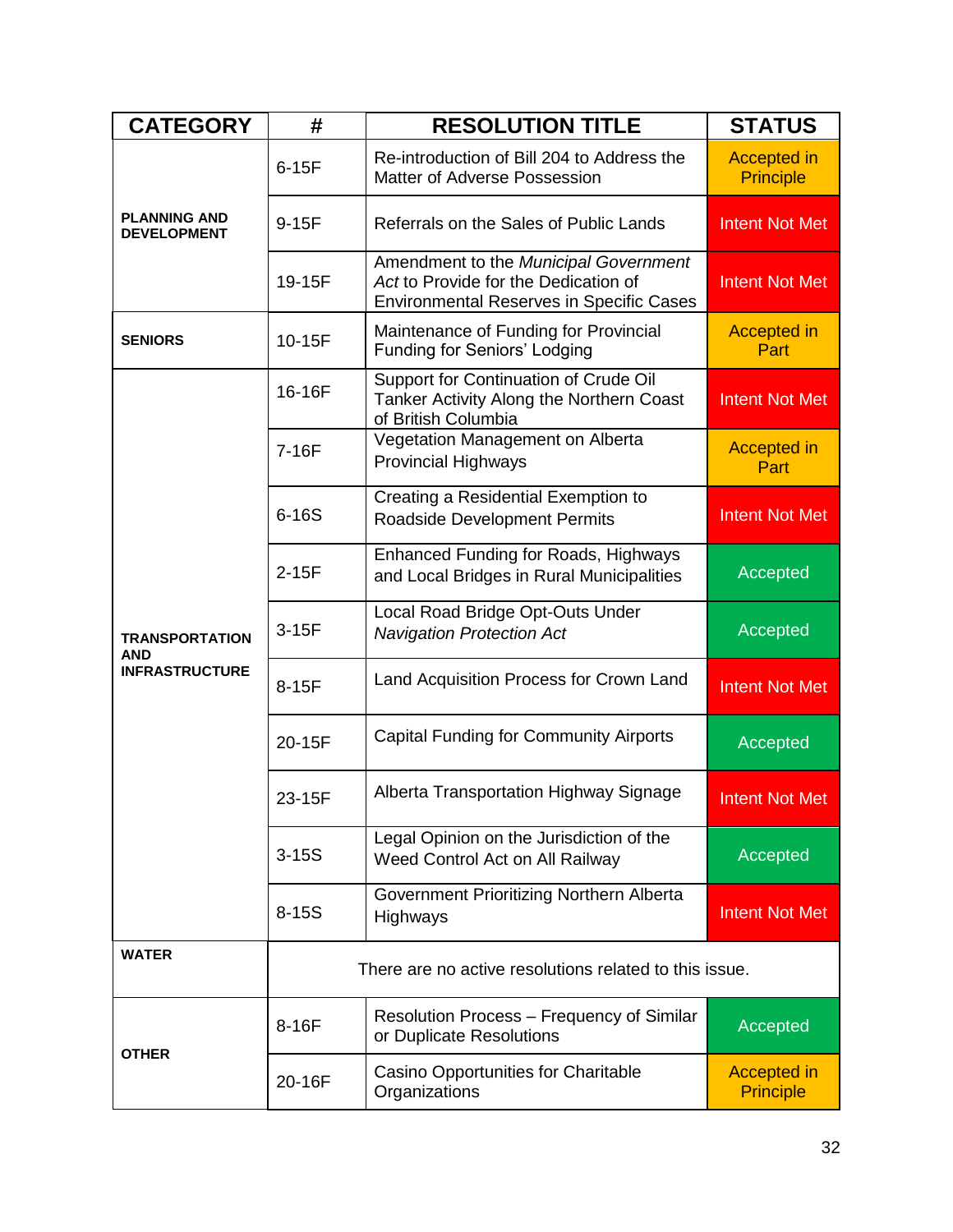| <b>CATEGORY</b> | #              | <b>RESOLUTION TITLE</b>                        | <b>STATUS</b>  |
|-----------------|----------------|------------------------------------------------|----------------|
|                 | <b>ER1-16F</b> | Save Vegreville's Case Processing Centre       | Intent Not Met |
|                 | 4-16S          | Improving Oversight of Delegate<br>Legislation | Intent Not Met |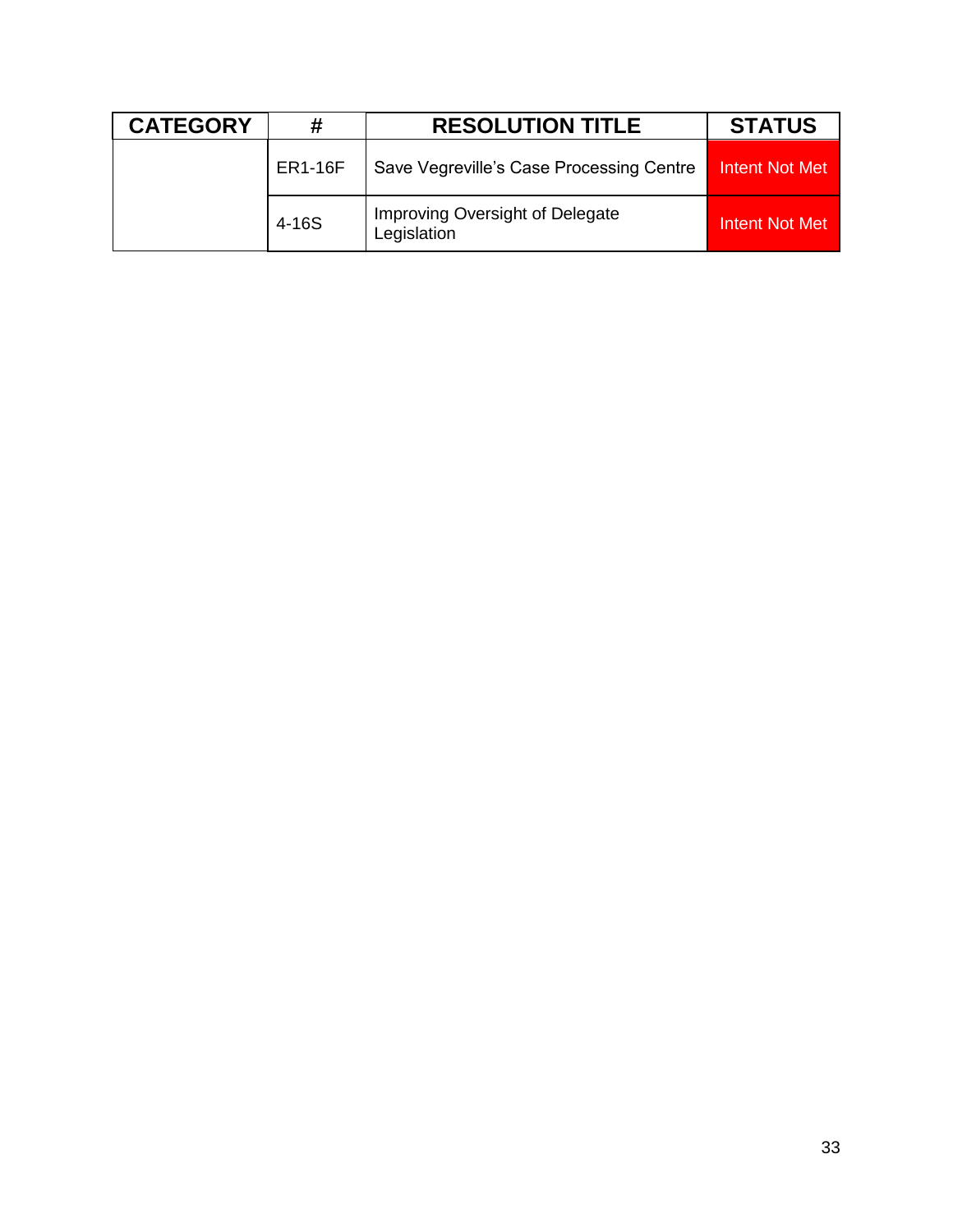#### <span id="page-33-0"></span>**5-16S: Agricultural Opportunity Fund for Agricultural Research and Forage Associations**

*Status: Intent Not Met*

THEREFORE, BE IT RESOLVED that the Alberta Association of Municipal Districts and Counties request Alberta Agriculture and Forestry reinstate the 2014 Agricultural Opportunity Fund increase that was allocated for the agricultural research and forage associations.

**DEVELOPMENTS:** The Government of Alberta response is somewhat unclear as it indicates that AOF funding was rescinded to \$1.95 million in 2015/16 but was supplemented with "special funding" to provide a total of \$3.95 million. Budget 2017-18 does not include any reference to the Agricultural Opportunity Fund, nor any reference to funding provided for agricultural research and forage associations. This resolution continues to hold a status of **Intent Not Met**.

#### **10-16S: Genetically Modified Alfalfa**

*Status: Intent Not Met*

THEREFORE, BE IT RESOLVED that the Alberta Association of Municipal Districts and Counties request that Alberta Agriculture and Forestry and the Canadian Food Inspection Agency work with Alberta's agricultural service boards, marketing groups, Forage Genetics Canada and other relevant stakeholders to prevent the introduction of genetically modified/engineered alfalfa to the province of Alberta until there is a marketplace and consumer acceptance in Alberta's export markets including China, Japan, the European Union, and the Middle East.

**DEVELOPMENTS:** The Government of Alberta deferred responsibility on this issue to the Canadian Food Inspection Agency (CFIA). In response to this resolution, the CFIA indicates that environmental safety assessments take into account the potential of the plant to become an agriculture weed or to be invasive of natural habitats; the potential consequences of gene flow to other plants; the potential to increase the activity of a plant pest; and the potential impact on non-target organisms and biodiversity.

CFIA notes that Roundup Ready (RR) (glyphosate tolerant) alfalfa was authorized in 2005, and alfalfa with reduced lignin was authorized in 2014 after undergoing safety assessments by the CFIA and Health Canada. The response from CFIA also explains that before varieties of alfalfa can be fully commercialized in Canada, they are subject to variety registration to ensure that varieties sold meet the definition of a variety and are accurately represented in the market; facilitate the seed certification process; provide tracking and tracing in commercial channels; and help ensure varietal identity and purity in the market. Proceeding with variety registration is a business decision that rests with the applicant.

In 2013, five RR alfalfa varieties were registered in Canada and in 2016, an alfalfa variety with both the glyphosate tolerance and reduced lignin traits was registered. Once a GM crop has been authorized for environmental release and obtained other appropriate regulatory approvals, including variety registration where applicable, it is considered to be like any other commodity crop.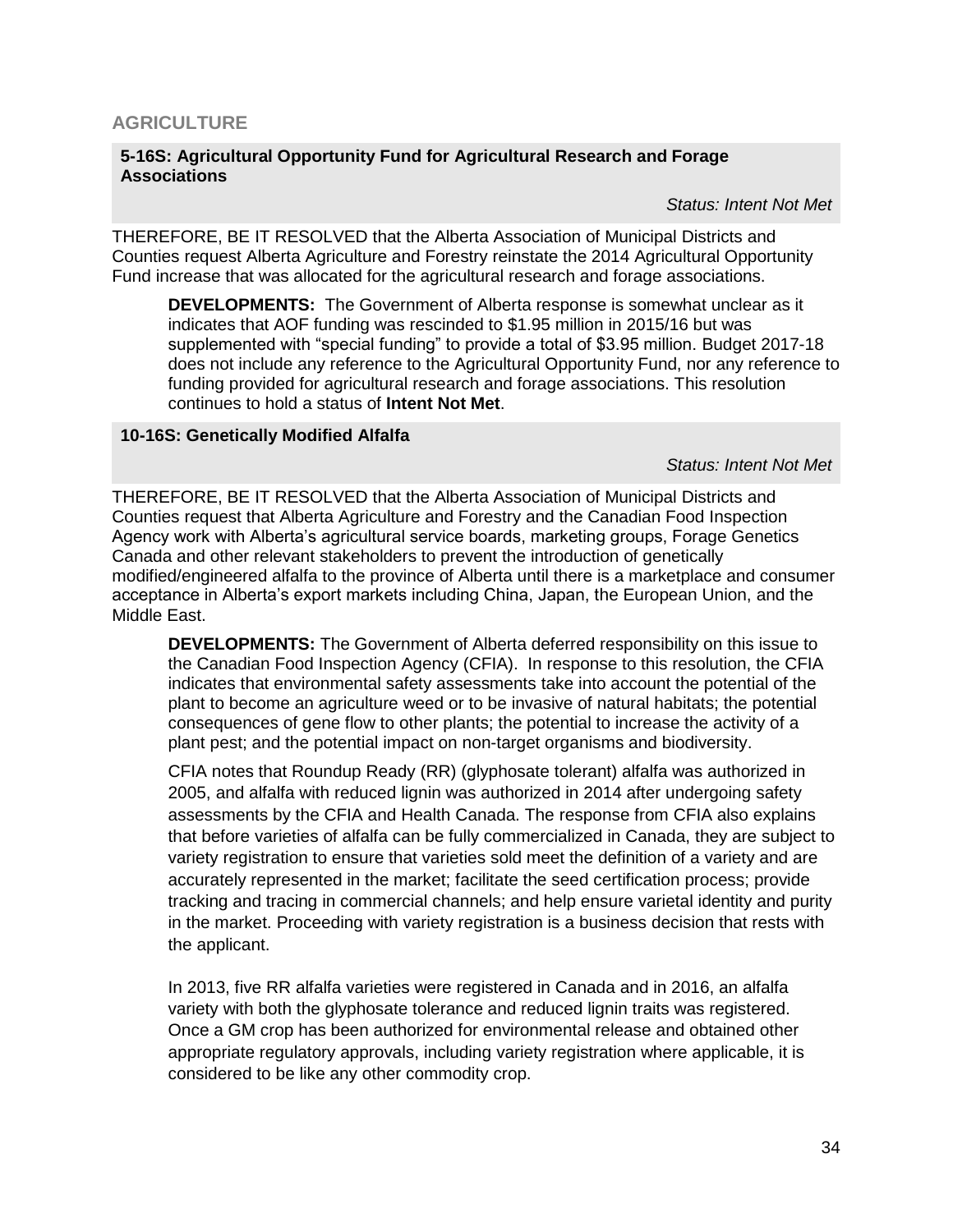The CFIA response emphasizes that the Government of Canada believes that the industry itself is best positioned to make decisions regarding plans to commercialize GM alfalfa in Canada and to implement stewardship programs to facilitate the coexistence of GM alfalfa with conventional types. Further, the response emphasizes that the Government of Canada believes that producers should have choice in selecting the agricultural practices, products and technologies that offer them the most benefits, both economic and environmental.

As the response from CFIA does not express any interest in preventing the introduction of genetically modified or engineered alfalfa, this resolution has been assigned a status of **Intent Not Met**.

#### **7-15F: Agriculture Plastics Recycling**

*Status: Intent Not Met*

THEREFORE, BE IT RESOLVED the Alberta Association of Municipal Districts and Counties request that Alberta Environment and Parks develop a recycling program to provide for the collection and recycling of agricultural plastics in Alberta.

**DEVELOPMENTS:** The AAMDC believes that a coordinated, province-wide approach to end of life management for agriculture plastics is the most effective means of limiting the amount of agriculture plastics that end up in landfills. Currently, some rural municipalities have provided recycling options for this material, but due to its large size and limited recycling options, these programs are beyond the capacity of most municipalities.

The AAMDC has been collaborating with other municipal associations, AAMDC members, and with the Recycling Council of Alberta to explore options used in other provinces and will continue to identify opportunities for advocacy alignment. In recent months, the AAMDC has made progress with Alberta Environment and Parks and Alberta Agriculture and Forestry in emphasizing the need for an agriculture plastics program and anticipates that discussions will continue moving in a positive direction. Until a coordinated recycling program is developed, this resolution is assigned a status of **Intent Not Met**. The AAMDC will continue to work with other stakeholders and advocate for the formation of a program to enable the recycling of agriculture plastics.

#### **15-15F: Management of Farm Development and Agricultural Leases**

*Status: Intent Not Met*

THEREFORE, BE IT RESOLVED that the Alberta Association of Municipal Districts and Counties request that Alberta Environment and Parks transfer the management of farm development leases and agricultural leases to the Ministry of Agriculture and Forestry.

**DEVELOPMENTS:** The Government of Alberta response to this resolution indicates that no consideration is being given to transferring management of farm development leases from Alberta Environment and Parks (AEP) to Alberta Agriculture and Forestry (AAF), mainly due to the fact that it would necessitate a significant shift in government structure and existing legislation.

While the AAMDC appreciates these administrative challenges, the current AEP responsibility is viewed as insufficient by AAMDC members, as the agricultural expertise is not housed in AEP. While the short-term administrative difficulties of such a shift may be significant, the AAMDC believes that the long-term benefits of the shift would be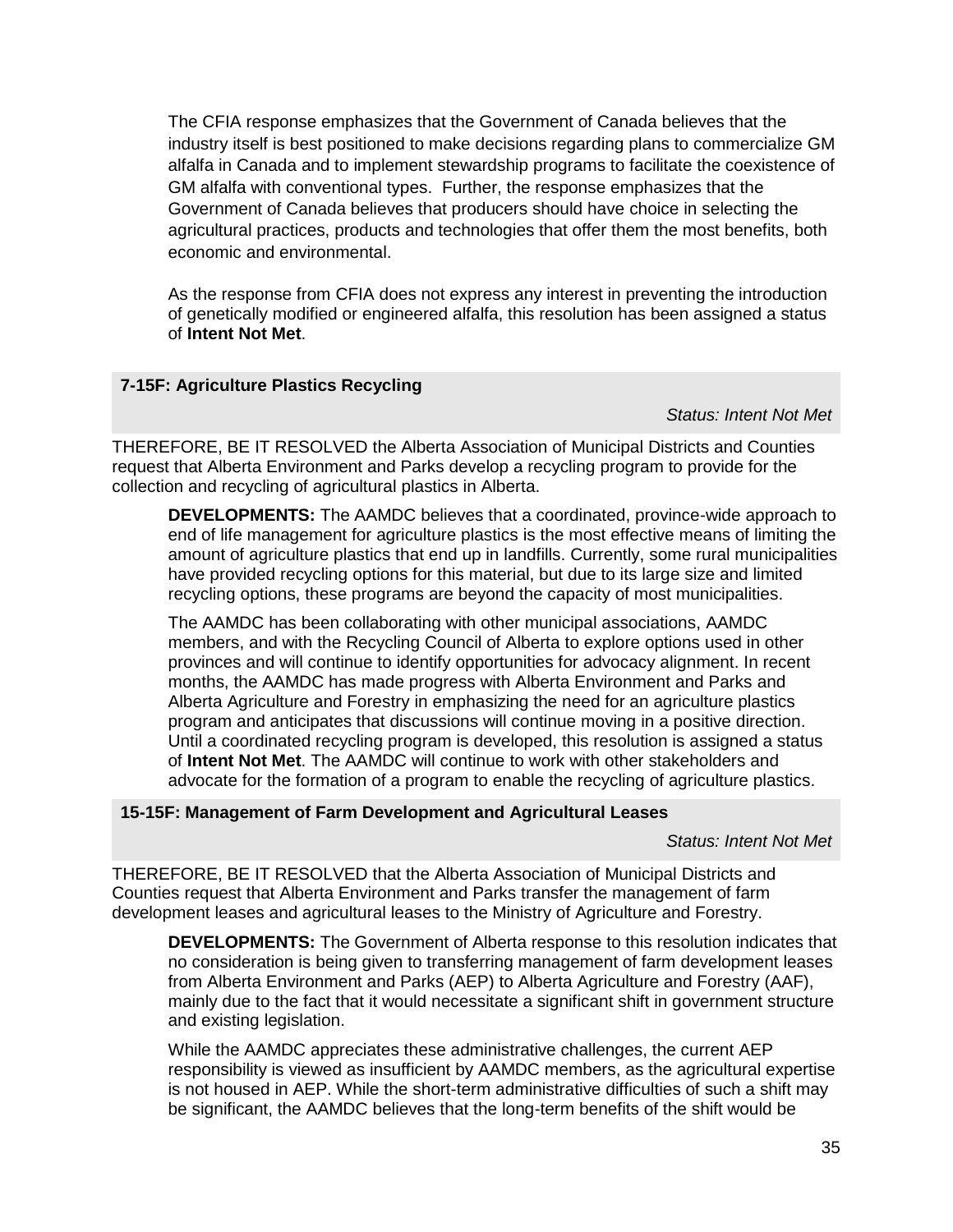significant for agricultural producers and rural municipalities. This resolution is assigned a status of **Intent Not Met** and the AAMDC will continue to advocate on this issue.

#### **6-15S: Management of Farm Development and Agricultural Leases**

#### *Status: Intent Not Met*

THEREFORE, BE IT RESOLVED that the Alberta Association of Municipal Districts and Counties request that Alberta Environment and Sustainable Resource Development transfer management of farm development leases and agricultural leases to the Ministry of Agriculture and Rural Development.

**DEVELOPMENTS:** The government response indicates no willingness to transfer management of farm development leases and agricultural leases from Alberta Environment and Parks to Alberta Agriculture and Forestry. Although the AAMDC appreciates that the government of Alberta takes an integrated approach to public land management that involves collaboration between Environment and Parks and Agriculture and Forestry staff, AAMDC members believe that the agriculture expertise necessary to understand how market changes impact the financial ability of producers to operate is best understood by Alberta Agriculture and Forestry. As a result, this resolution is assigned a status of **Intent Not Met**.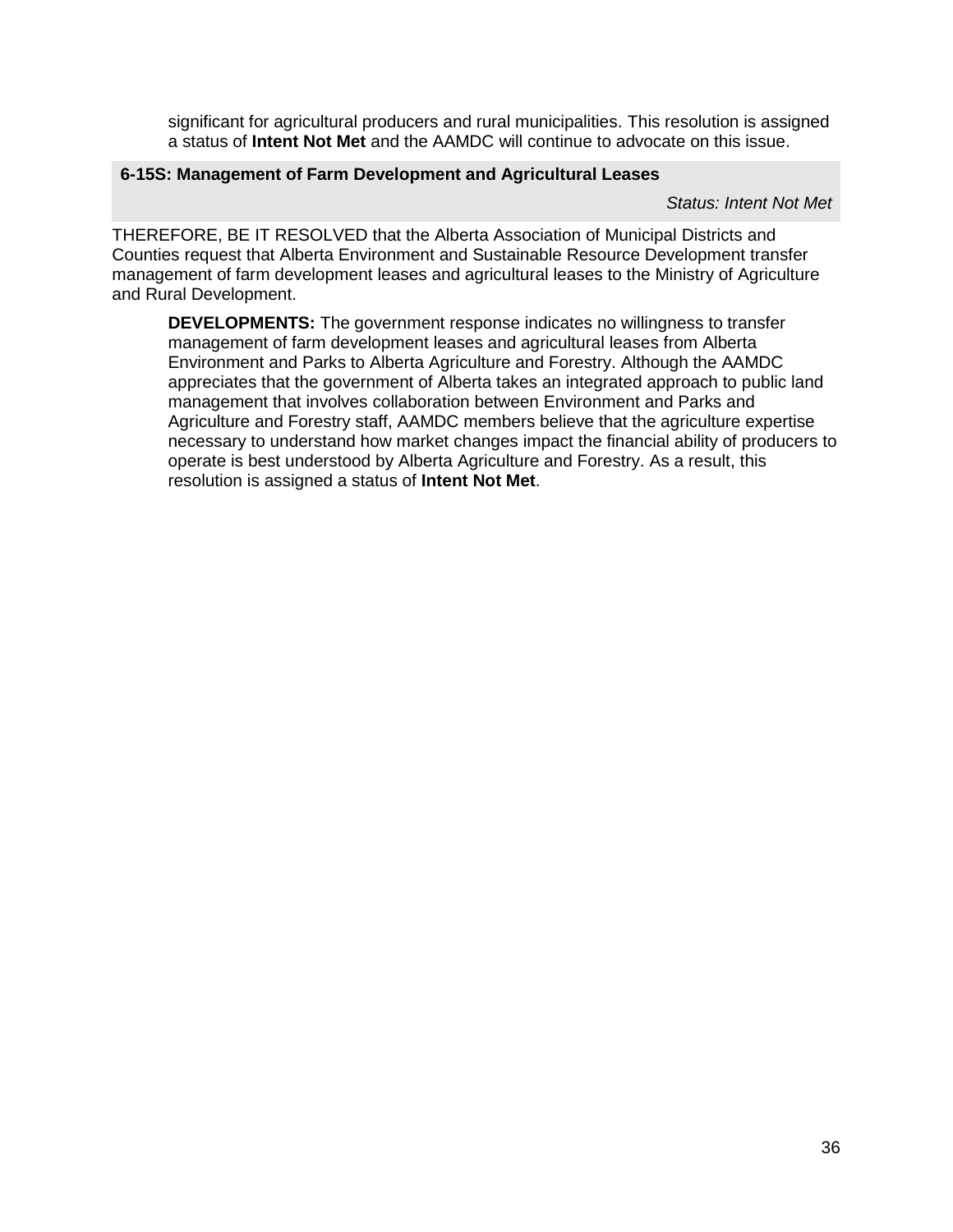#### <span id="page-36-0"></span>**COMMUNITY SERVICES**

#### **11-16F: Stakeholder Participation in the Future of the Alberta SuperNet**

*Status: Intent Not Met*

THEREFORE, BE IT RESOLVED that the Alberta Association of Municipal Districts and Counties lobby the Government of Alberta to establish a multi-stakeholder advisory committee to participate in a review of the existing agreement which expires on June 30, 2018 and make recommendations for the new agreement that would be effective July 1, 2018.

**DEVELOPMENTS:** The Government of Alberta's response indicates that they are not able to form a formal multi-stakeholder working group to inform the development of a new SuperNet operating agreement, mainly due to time constraints and the pace at which the process is moving. The AAMDC appreciates the willingness with which Service Alberta has shared information related to the new operating agreement, as well as the consideration that Service Alberta has shown for the importance of improving rural broadband access. The AAMDC hopes that this recognition is reflected in the new operating agreement. Despite the positive relationship that the AAMDC has with Service Alberta related to the SuperNet, it is disappointing that a working group that more directly integrates the perspectives of individual rural municipalities cannot be formed to better inform the process. This resolution is assigned the status of **Intent Not Met**, although the AAMDC looks forward to continuing to collaborate with Service Alberta on this matter.

#### **22-16F: Security of Canada Post Community and Super Mailboxes**

#### *Status: Accepted in Principle*

THEREFORE, BE IT RESOLVED that the Alberta Association of Municipal Districts and Counties request that Canada Post work to increase efforts to enhance the security of community and super mailboxes including siting them in open and plainly visible locations in consultation with municipalities, increasing their ability to resist break-in attempts, and implementing a strategy to reduce illegal access and theft of mail from Community and Super Mailboxes.

**DEVELOPMENTS:** Canada Post's response indicates an intent to take action on relocating mailboxes, installing new, more secure mailboxes, and retrofitting existing mail boxes to increase their security and resistance to break-ins and tampering. The response also provides examples of current community engagement actions being taken by Canada Post to work with local law enforcement in Alberta.

The AAMDC is pleased with the planned activities and will follow up with Canada Post in the future to confirm that they are completed and to determine their effectiveness in preventing mail theft. At this point, this resolution is assigned a status of **Accepted in Principle**..

#### **11-16S: Provincial Funding for Municipal Public Libraries and Regional Library Systems**

#### *Status: Accepted*

THEREFORE, BE IT RESOLVED that the Alberta Association of Municipal Districts and Counties request the Government of Alberta increase its funding for public libraries and regional library systems.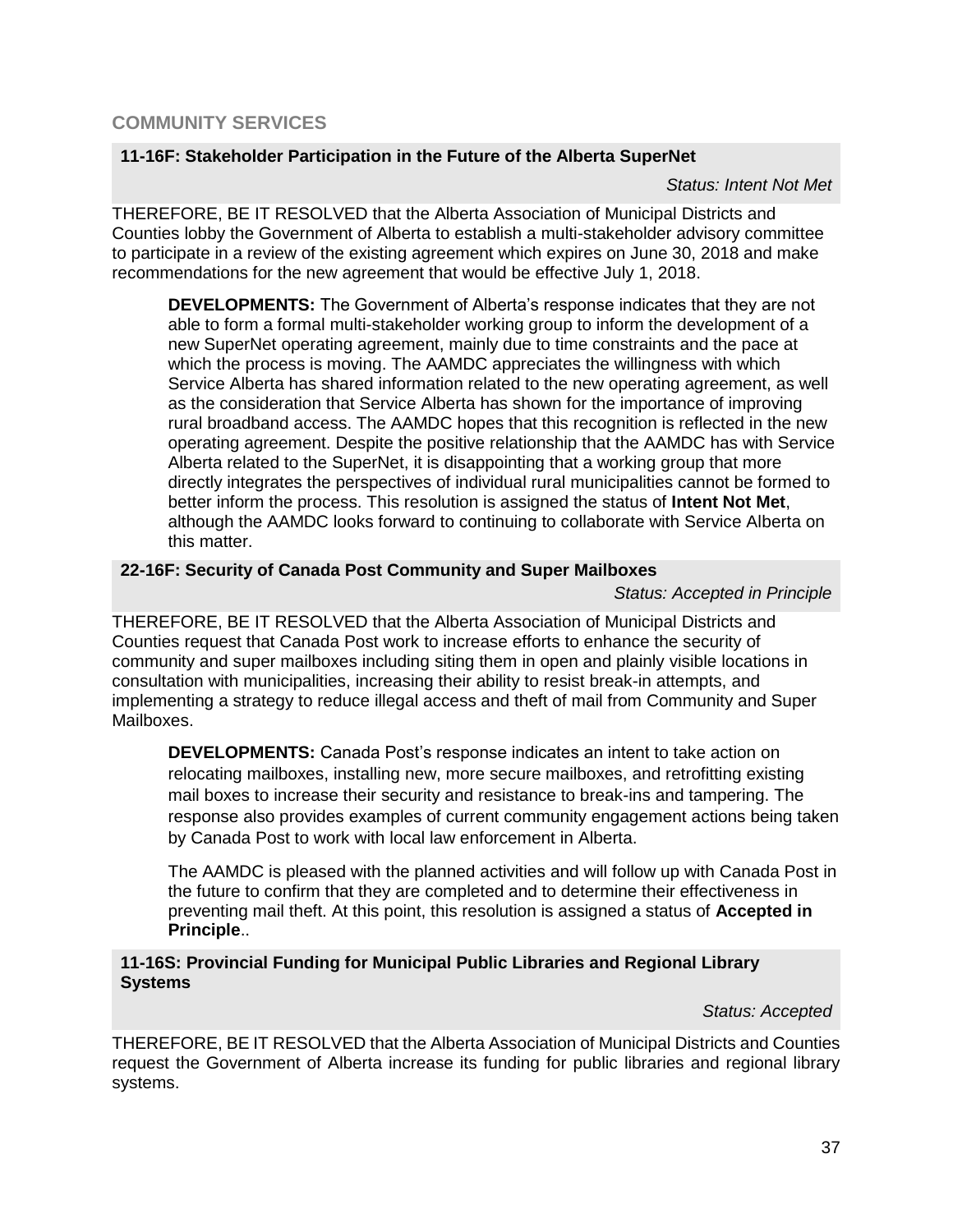**DEVELOPMENTS:** The Government of Alberta response indicates an increase to library funding in the previous budget year as well as a smaller increase in the 2016/17 budget targeted to improve library services to on-reserve and on-settlement Indigenous populations at public libraries. While this contribution is appreciated, its specific nature may not address broader operating challenges faced by rural libraries and regional library systems.

The Budget 2017 Capital Plan includes \$11 million dedicated to enhance Alberta's regional library system. As a result of this funding influx, this resolution is assigned a status of **Accepted** and will continue to be reviewed in future provincial budgets.

#### **21-15F: Minimum Wage Increase**

#### *Status: Intent Not Met*

THEREFORE, BE IT RESOLVED that the Alberta Association of Municipal Districts and Counties request the Government of Alberta to reconsider its intention to increase the minimum wage in Alberta.

**DEVELOPMENTS**: While the Government of Alberta response to this resolution indicates a willingness to consider and attempt to mitigate negative economic impacts that a minimum wage increase may have on businesses and public sector employers such as municipalities, it has recently passed the regulation that will schedule additional increases in the minimum wage that will rise to \$15/h by 2018. As a result, this resolution is assigned a status of **Intent Not Met**, and the AAMDC seeks to work with Alberta Labour to ensure that the increase does not negatively impact municipalities and businesses in rural Alberta.

#### **5-15S: Review of Alberta Supernet Agreement with Axia Supernet Ltd.**

#### *Status: Accepted in Principle*

THEREFORE, BE IT RESOLVED that the Alberta Association of Municipal Districts and Counties request that Service Alberta not renew the Axia SuperNet Ltd. agreement until a complete examination of how the Alberta SuperNet can be managed in such a way as to promote a cost competitive, reliable, sustainable and Alberta-based solution for fibre optic internet services which meets the increasing demand for high speed internet service within the Province of Alberta with sufficient emphasis to rural connectivity.

**DEVELOPMENTS**: The Government of Alberta has developed an RFP for a new SuperNet operator when Axia's contract expires in 2018, and is in the process of developing a new operating agreement to ensure that the SuperNet better supports both pubic sector connectivity and rural development. As part of this process, Service Alberta has engaged the AAMDC and other stakeholders to better understand the current weaknesses of the SuperNet in connecting public sector institutions and supporting the development of rural broadband connectivity. At this point, the RFP has been distributed to three pre-approved vendors: Bell, Telus, and Axia. Service Alberta plans to have a new contract in place by the end of 2017.

Because Service Alberta has acknowledged flaws in the current SuperNet and challenges in how it is operated by Axia, and has expressed a commitment to improving SuperNet in the future, this resolution is assigned a status of **Accepted in Principle**, and will be reviewed when a new operating agreement is signed.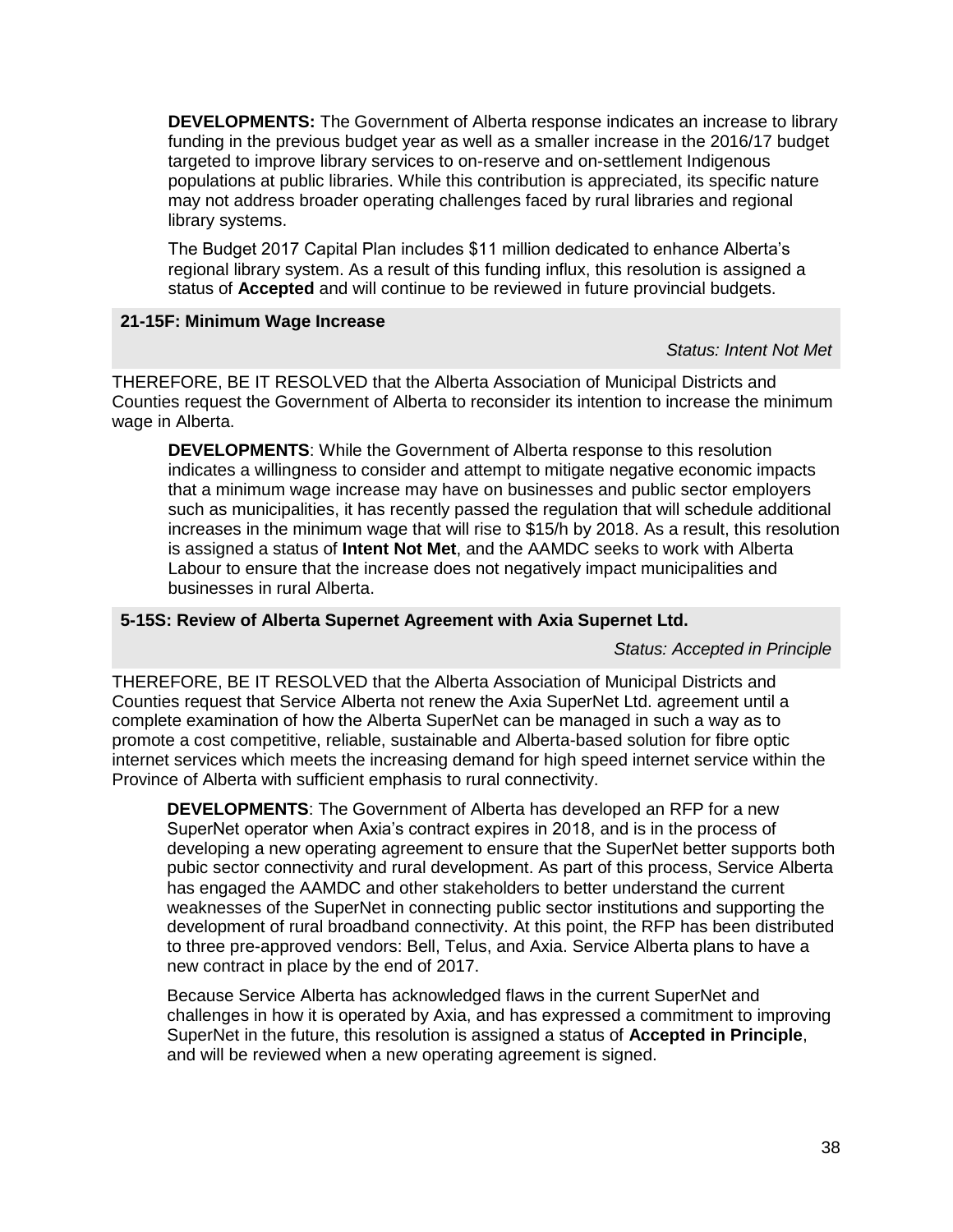#### <span id="page-38-0"></span>**EDUCATION**

#### **12-16S: Provincial Funding for School Resource Officers**

*Status: Intent Not Met*

#### **THEREFORE, BE IT RESOLVED that the Alberta Association of Municipal Districts and Counties request the Government of Alberta to provide dedicated funding for school resource officers in rural area schools for the benefit of families and communities.**

**DEVELOPMENTS:** The Government of Alberta's response indicates that providing school resource officers is a local school board decision for which existing provincial funding can be used. While the AAMDC appreciates the Government of Alberta's commitment to supporting local autonomy in relation to decisions on how provincial funding resources are allocated, rural school boards often struggle to fund core services and therefore, rely on cooperative agreements to provide school resource officers. Dedicated provincial funding would support the consistent presence of school resource officers in schools of all sizes across the province, and ultimately make for safer and more inclusive schools. As no dedicated funding was provided in Budget 2017 to support school resource officers in rural areas, this resolution is assigned a status of **Intent Not Met**, and the AAMDC will continue to advocate on this issue.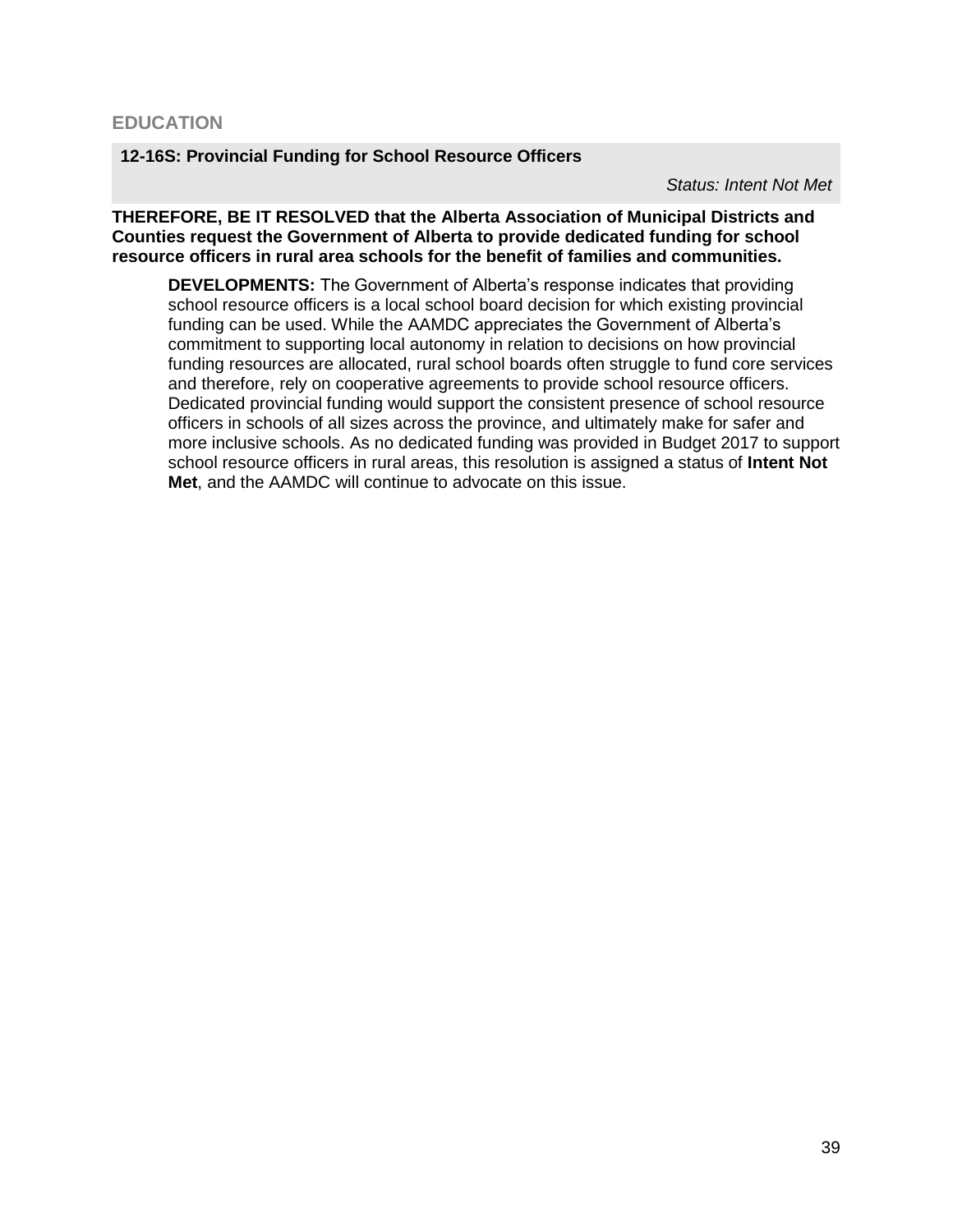#### <span id="page-39-0"></span>**12-16F: Wildland Fire Fighting Costs**

 *Status: Intent Not Met*

THEREFORE, BE IT RESOLVED that the Alberta Association of Municipal Districts and Counties urge the Government of Alberta to enter into mutual aid agreements with municipalities outside of the Forest Protection Area that do not involve a fee for service for provincially-controlled and paid-for wildland fire fighting resources.

**DEVELOPMENTS:** The Government response highlights two important programs that municipalities have outside of the Fire Protection Area (FPA) but does indicate that the Minister is not obligated to reimburse costs to municipalities when they incur firefighting related costs from wildfires. Though Mutual Aid Resource Sharing Agreements may be widespread and the government response indicated that it is standard practice for Alberta Agriculture and Forestry to reimburse for wildfire suppression costs outside the FPA, AAMDC staff have interpreted the intent of the resolution to guarantee that the Government of Alberta enter into mutual aid agreements with municipalities to ensure all costs are properly reimbursed. Though there are programs to support the costs associated with wildfire suppression, the government response does not meet this intent and therefore, this resolution is assigned a status of **Intent Not Met.** 

#### **18-16F: Provincial Responsibility for Fire Costs on Occupied Public Lands**

#### *Status: Intent Not Met*

THEREFORE, BE IT RESOLVED that Alberta Association of Municipal Districts and Counties request that the Government of Alberta amend Section 8 of the *Forest and Prairie Protection Act* by including occupied public lands to enable the reimbursement of firefighting costs on those lands.

**DEVELOPMENTS:** The Government of Alberta response indicates that because existing mechanisms allow municipalities to apply for partial reimbursement of wildfire suppression costs on occupied lands through the Municipal Wildfire Assistance Program. The AAMDC is concerned that this program does not guarantee municipalities reimbursement, and only reimburses up to 75% of their costs. As the resolution requests an amendment to provide municipalities with assurances that they will have these costs reimbursed, this resolution is assigned a status of **Intent Not Met**.

#### **8-16S: Provincial Funding for Regional Air Ambulance Services**

#### *Status: Intent Not Met*

THEREFORE, BE IT RESOLVED that the Alberta Association of Municipal Districts and Counties request that the Government of Alberta provide funds to local and regionally operated emergency response air ambulance services at the same ratio as Shock Trauma Air Rescue Society (STARS) funding.

**DEVELOPMENTS:** The Government of Alberta's response and continued inequity in funding for these services fails to address the request for equitable funding ratios between STARS and other air ambulance services. This resolution is assigned a status of **Intent Not Met** and the AAMDC will continue to advocate on this issue.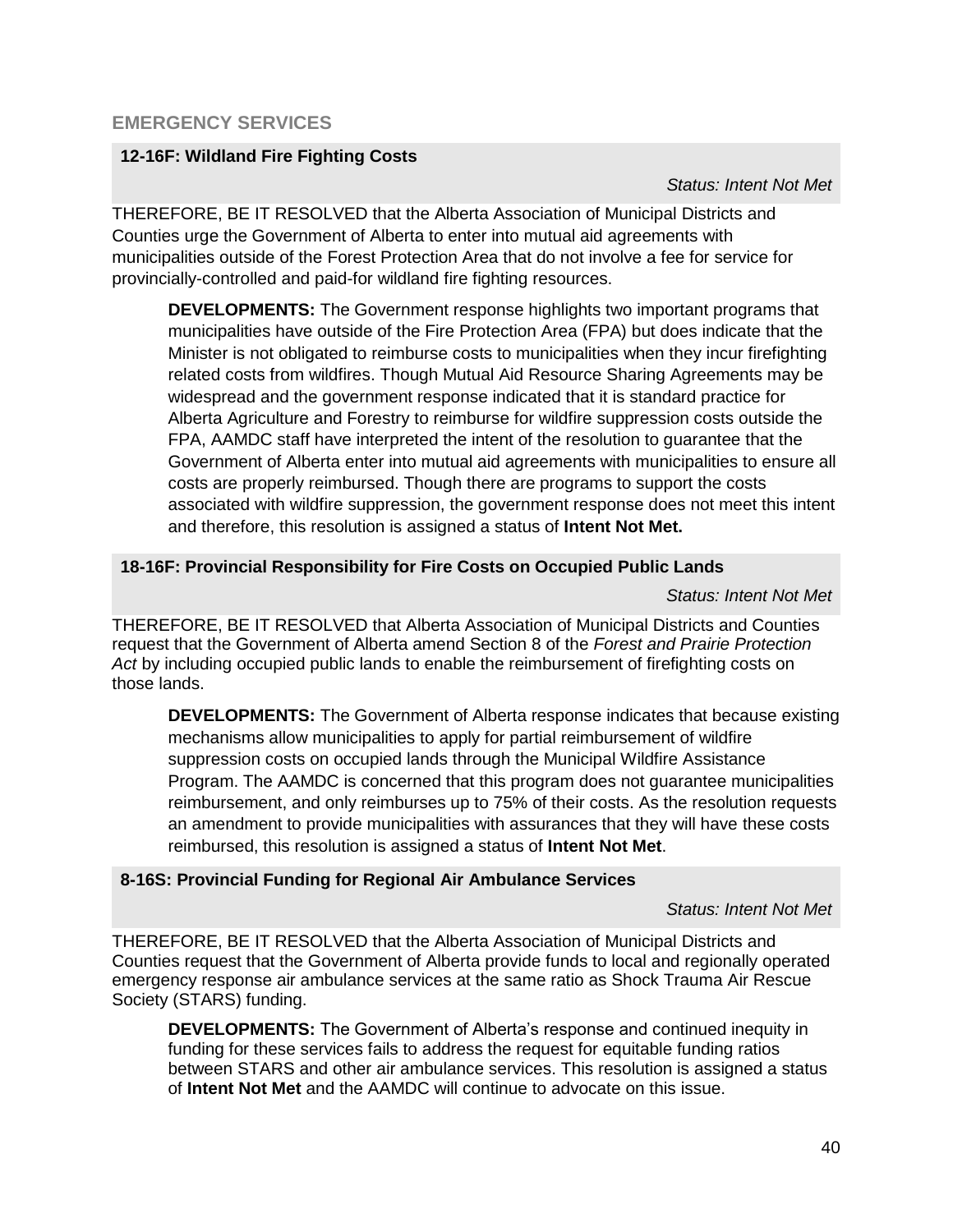#### <span id="page-40-0"></span>**ENERGY**

#### **5-16F: Continued Operation of Coal-fired Power Generation Plants**

#### *Status: Intent Not Met*

THEREFORE, BE IT RESOLVED that the Alberta Association of Municipal Districts and Counties requests the Government of Alberta to allow the continued operation of coal fired power generation plants while encouraging the coal industry and the electricity producers to explore alternate methods of utilizing coal for power generation and alternate uses for coal.

**DEVELOPMENTS:** The response from the Government of Alberta indicates that the transition away from coal fired power generation will continue forward as outlined in the Alberta Climate Leadership Plan. Though electricity generating companies are exploring the opportunity to convert existing coal fired units to natural gas, the extent to which this occurs is unclear and ultimately up to the electricity generating companies to decide. Even if this does occur, it is unclear how this will impact those communities that currently rely on coal fired electricity generation for employment and the tax base. Although the phase out of these facilities will continue over the next 12 years and impact will not be fully known until after that time, the Government of Alberta's response does not satisfy the intent of the resolution and therefore, it has been assigned a status of **Intent Not Met**.

#### **13-16F: Northern Gateway Pipelines Support**

*Status: Intent Not Met*

THEREFORE, BE IT RESOLVED that the Alberta Association of Municipal Districts and Counties advocate to the Government of Canada in support of the Northern Gateway Project and market access; and

FURTHER BE IT RESOLVED that the Alberta Association of Municipal Districts and Counties collaborate with the Government of Alberta and other municipal associations to request that the Government of Canada conduct new consultations with Indigenous communities along the pipeline route prior to approving or denying the Northern Gateway Project; and

FURTHER BE IT RESOLVED that the Alberta Association of Municipal Districts and Counties collaborate with the Government of Alberta and other municipal associations emphasizing the local, provincial, and national benefits that the Northern Gateway Project would provide and encourage support for the Project to be shared publicly.

**DEVELOPMENTS:** The AAMDC appreciates the Government of Alberta's response to this resolution, particularly their recognition of the importance of pipelines to support market access for Alberta's oil and gas industry. Unfortunately, as the government response indicates, the Government of Canada exercised their jurisdiction and directed the National Energy Board to dismiss the Northern Gateway Pipeline project application. Although the Government of Alberta's response is appreciated and an encouraging sign for future collaborative advocacy efforts related to market access, this resolution is assigned a status of **Intent Not Met** due to the Government of Canada's decision.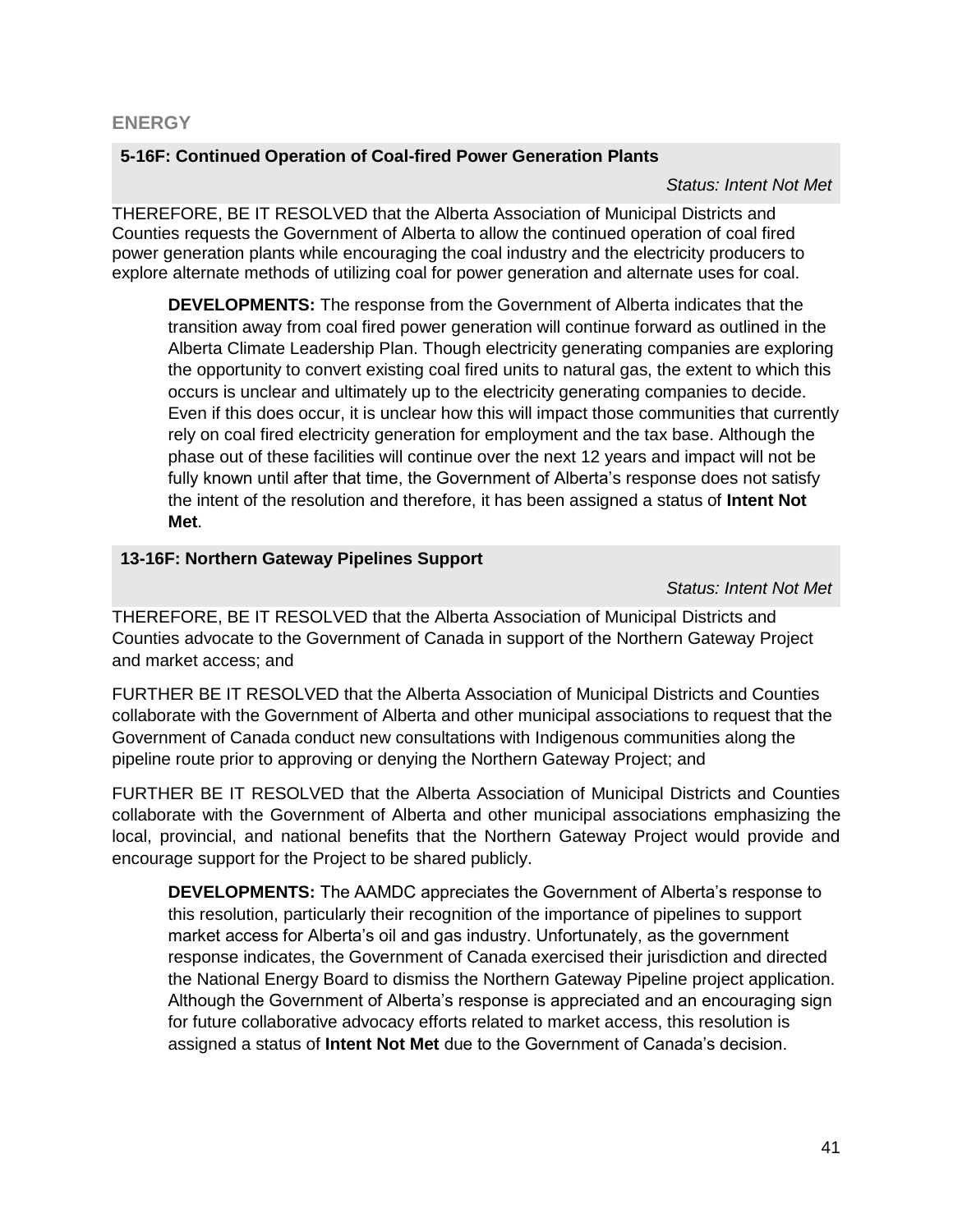#### **19-16F: Support for Multi-Stakeholder Task Force to explore Value-Added Oil and Gas Opportunities**

#### *Status: Accepted in Principle*

THEREFORE, BE IT RESOLVED that the Alberta Association of Municipal Districts and Counties urge the Government of Alberta to create a multi-stakeholder task force composed of representatives from industry, academia, non-governmental organizations, Indigenous communities, municipal government, the provincial government and the public no later than April 1, 2017 to make recommendations on how to grow and enhance value-added development in the oil and gas sector.

**DEVELOPMENTS:** The Government of Alberta response indicates a strong interest in prioritizing value-added opportunities associated with Alberta's energy sector. As it relates to the intent of the resolution, the formation of the Energy Diversification Advisory Committee (EDAC) appears to be an encouraging step towards embracing a multistakeholder approach to diversifying Alberta's oil energy industry.

For this reason, the AAMDC has assigned this resolution a status of **Accepted in Principle**, and will revisit it after determining the extent to which municipalities and other groups listed in the resolution are engaged in the EDAC's processes. According to the committee's website, the EDAC will provide recommendations to the Minister of Energy by fall 2017.

#### **ER2-16S: Support for the Energy East Pipeline Project**

*Status: Accepted*

THEREFORE, BE IT RESOLVED that the Alberta Association of Municipal Districts and Counties demonstrate their support for the Energy East pipeline and inform the National Energy Board of this support;

FURTHER BE IT RESOLVED that the Alberta Association of Municipal Districts and Counties collaborate with the Government of Alberta and other municipal associations to emphasize the local, provincial, and national benefits that the Energy East pipeline would provide.

**DEVELOPMENTS:** The AAMDC and the Government of Alberta stand in support of the Energy East Pipeline and through various channels, the AAMDC has brought this issue to the attention of our municipal counterparts in other provinces as well as the Federation of Canadian Municipalities. The Government of Alberta's response indicates the delicate need to balance the development of Alberta's energy resources with our responsibility to be both social and environmental stewards. The Government of Alberta's support of the Energy East Pipeline makes them an important advocate of this energy project. Though the Energy East Pipeline's future remains uncertain, the AAMDC will continue to advocate for greater market access for Alberta's resources. This resolution is assigned the status of **Accepted**.

#### **24-15F: Alternative Energy Source – Solar Power**

#### *Status: Accepted*

THEREFORE, BE IT RESOLVED that the Alberta Association of Municipal Districts and Counties urge the Government of Alberta to provide initiatives in the way of subsidies or grants for solar energy technologies, and provide attractive micro generation rates to promote the transition from using fossil fuels to solar energy.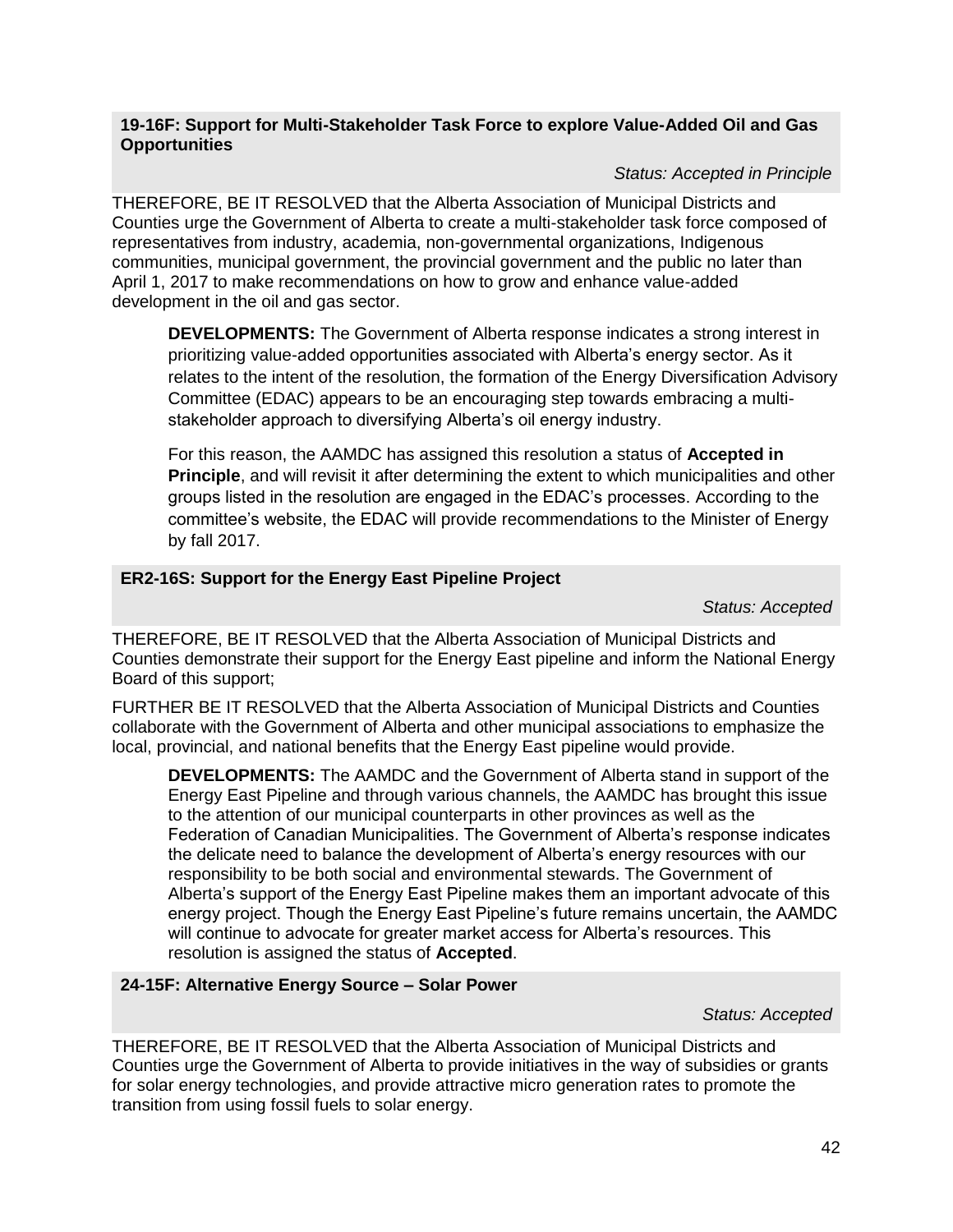**DEVELOPMENTS**: The initiatives outlined in the Government of Alberta's Climate Leadership Plan and highlighted in the response to this resolution indicate a willingness from the province to develop policies and initiatives that will encourage municipalities to be leaders in solar power generation. Particularly encouraging is the commitment to funding allocated through the Municipal Climate Change Action Centre (MCCAC).

The Government of Alberta also released an updated version of the *Micro-Generation Regulation* in early 2017 which made generation from renewable technologies easier to install. Though not specific to municipalities, the province also released the Growing Forward 2 Program which funding towards solar photovoltaics on Alberta farms. This enables producers to conserve non-renewable fossil fuels and reduce carbon emissions, ultimately reducing the environmental footprint of Alberta's agriculture industry.

Energy Efficiency Alberta (EEA) was launched in January 2017, and will provide programs and funding to support transition to solar energy. The EEA recently announced a residential and commercial solar program that was made available in summer 2017 and provides rebates for the installation of solar photovoltalic systems.

This resolution is assigned a status of **Accepted**.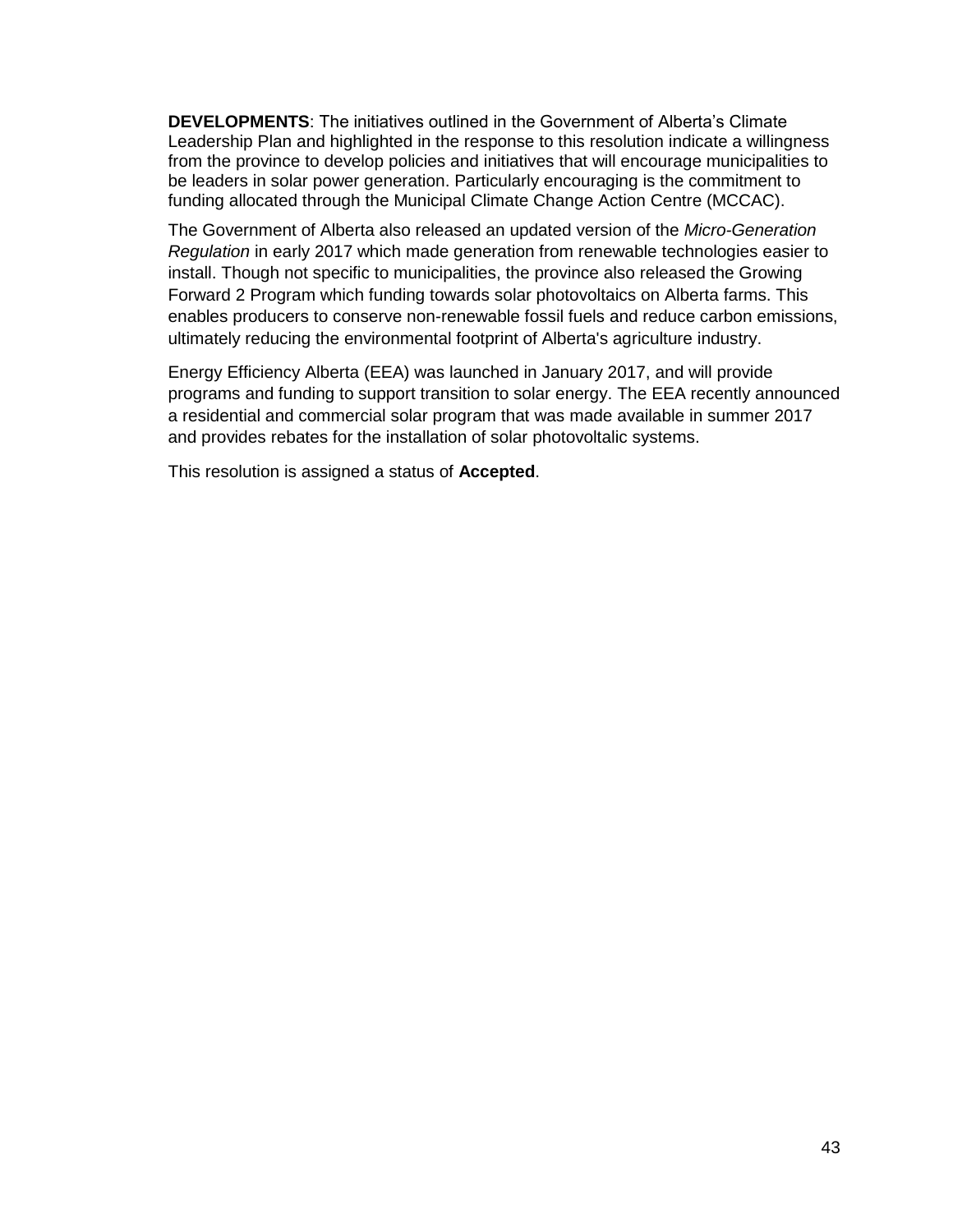#### <span id="page-43-0"></span>**ENVIRONMENT**

#### **1-16F: Alberta Environment and Parks Approvals for Construction Projects**

*Status: Accepted in Principle*

THEREFORE, BE IT RESOLVED that the Alberta Association of Municipal Districts and Counties requests that consideration be given to safety concerns related to delayed environmental approval processing and supports the creation of a process for municipalities to receive timely approvals from Alberta Environment and Parks with regard to construction projects.

**DEVELOPMENTS:** The Government of Alberta response acknowledges the challenges that municipalities are facing in receiving timely approvals of works related to wetlands. The AAMDC is encouraged that Alberta Environment and Parks has identified this as a problem and is in the process of developing an updated regulatory process for road works impacting wetlands which will balance provincial and municipal needs regarding regulatory compliance and timeliness. The Government of Alberta has indicated that an Alberta Wetland Construction Directive and Alberta Wetland Construction Guide will be released in fall 2017. The AAMDC assigns this resolution a status of **Accepted in Principle**, and will monitor progress made.

#### **2-16F: Exemption of Municipalities from Carbon Levy**

*Status: Intent Not Met*

THEREFORE, BE IT RESOLVED that the Alberta Association of Municipal Districts and Counties request the Government of Alberta to exempt all municipalities in Alberta from the carbon levy.

**DEVELOPMENTS:** The Government of Alberta response indicates that municipalities will not be provided an exemption from the carbon levy. Although the AAMDC appreciates the Government of Alberta's willingness to collaborate with municipalities to ensure that programs provided through Energy Efficiency Alberta and other bodies provide benefits to municipalities, there is still a concern that imposing the levy on municipalities will force an increase in municipal taxes and fees to maintain levels of service. The AAMDC's Climate Change Advisory Committee supported the need for a municipal exemption from the carbon levy, and as such, this resolution is assigned a status of **Intent Not Met**.

#### **6-16F: Carbon Levy Exemption on Natural Gas and Propane Used for Agricultural Operations**

#### *Status: Intent Not Met*

THEREFORE, BE IT RESOLVED that the Alberta Association of Municipal Districts and Counties request that the Government of Alberta amend the *Climate Leadership Implementation Act* to exempt farming operations from the carbon levy on natural gas and propane.

**DEVELOPMENTS:** The Government of Alberta response indicates that natural gas and propane used for agricultural purposes will not be exempted from carbon levy payments. The AAMDC appreciates the exemptions applied to marked gasoline and diesel for agricultural use, as well as other current and future tools implemented by the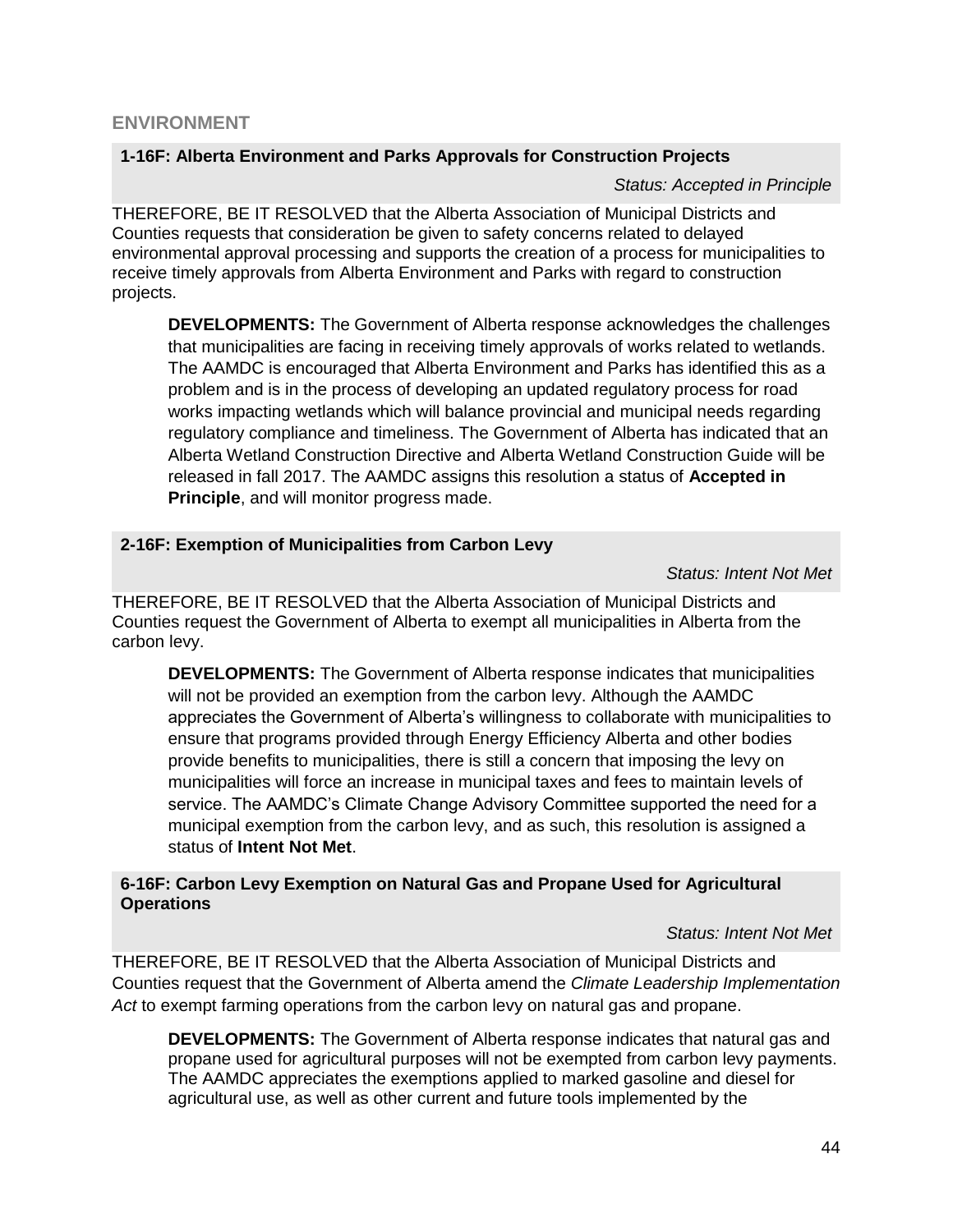Government of Alberta to assist agriculture producers in balancing energy efficiency with operational viability. However, as the response does not indicate a willingness to meet the intent of the resolution, this resolution is assigned a status of **Intent Not Met.** The AAMDC's Climate Change Advisory Committee explored the impacts of the carbon levy on the agriculture industry and identified the need for continued advocacy for an exemption from the carbon levy on natural gas and propane used for food production. Advocacy on this issue will continue.

#### **15-16F: Species at Risk and the Need for an Overall Socio-Economic Impact Assessment**

#### *Status: Intent Not Met*

THEREFORE, BE IT RESOLVED that the Alberta Association of Municipal Districts and Counties works with the Government of Alberta in a timely fashion, to complete an overall Socio-Economic Impact Assessment based on all the species at risk recovery plans and retention plans currently affecting the operations of all industries in the Province of Alberta, including but not limited to oil and gas, forestry, agriculture, tourism and mineral exploration.

**DEVELOPMENTS:** The Government of Alberta response summarizes the work done to date to develop strategies to comply with SARA as it impacts Alberta's caribou population, and acknowledges that socio-economic impacts of habitat protection formed a component of the recovery planning process. However, the response does not indicate a willingness to conduct a broad socio-economic impact assessment on all species at risk recovery plans in the province. Therefore, this resolution is assigned a status of **Intent Not Met**, and the AAMDC will continue to advocate the need for a socioeconomic impact assessment on species at risk recovery plans.

#### **7-16S: Wildlife Damage Compensation Program**

#### *Status: Accepted in Principle*

THEREFORE, BE IT RESOLVED that the Alberta Association of Municipal Districts and Counties (AAMDC) requests Alberta Environment and Parks, Alberta Justice and Solicitor General, and all other relevant government ministries to review the current staffing situation, program administration, budgets and funding source of the Wildlife Damage Compensation Program to ensure its effectiveness; and

FURTHER BE IT RESOLVED that the AAMDC request the Government of Alberta to compensate producers for confirmed cases of wildlife predation when livestock are missing and wolves, bears or cougars have been observed in area.

**DEVELOPMENTS:** The Government of Alberta's response indicates that Alberta Environment and Parks (AEP) is aware of the weaknesses of the current Wildlife Predator Compensation Program identified in the resolution and are undertaking a program review to address issues related to funding and to proving wildlife predation. The review will involve the participation of other ministries involved in administering the Program. In following up with AEP on this resolution, the AAMDC was advised that the ministry works collaboratively with Fish and Wildlife Officers in Justice and Solicitor General and the Alberta Conservation Association to deliver the Wildlife Predator Compensation Program. Compensation formulas for sheep and pigs have been adjusted to better reflect actual market values and are more responsive to market value changes. AEP noted that recent successes in reducing wolf predation of cattle on a provincial grazing reserve highlights the value of cooperation with stakeholders and that continued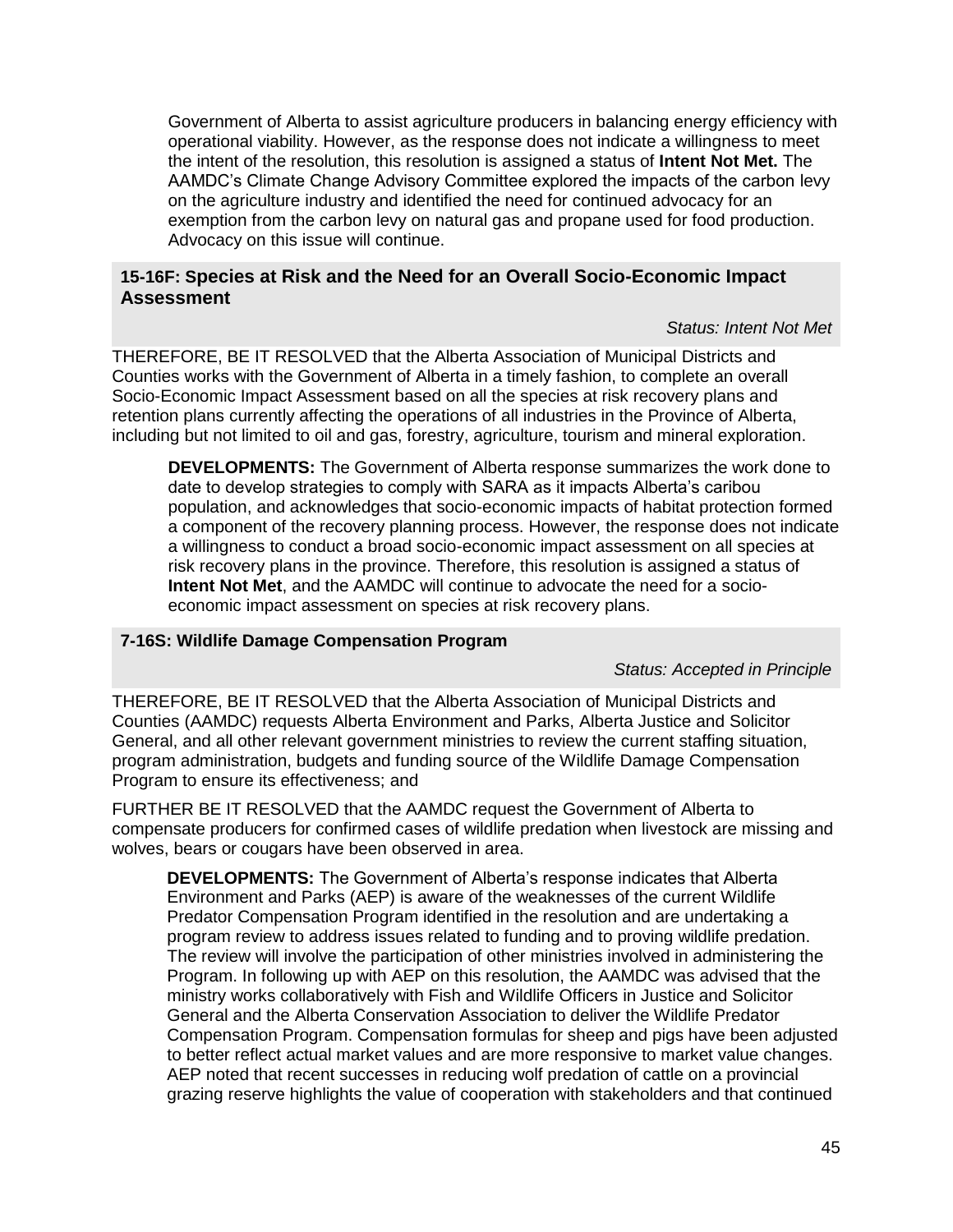work with the Alberta Beef Producers, grazing reserves, the Waterton Biosphere Association will ensue. This resolution is assigned a status of **Accepted in Principle**, and the AAMDC will continue to monitor the issue.

#### **12-15F: Survey Requirements for Recreation Lease Renewals**

*Status: Intent Not Met*

THEREFORE, BE IT RESOLVED that the Alberta Association of Municipal Districts and Counties lobby the Government of Alberta to remove the requirement for municipalities to provide surveys of provincially owned land in order to renew recreational leases and to streamline the process for renewing recreational leases for municipalities.

**DEVELOPMENTS:** The AAMDC appreciates that that Alberta Environment and Parks will examine ways to reduce the costs of recreation lease surveys. However, the resolution requests a change to the legislation that requires the lease holder or applicant to pay for a survey. As the government has not expressed interest in reviewing this legislative requirement, this resolution is assigned a status of **Intent Not Met**, and will continue to be advocated on by the AAMDC.

#### **16-15F:** *Species at Risk Act* **(SARA)**

#### *Status: Incomplete Information*

THEREFORE, BE IT RESOLVED that the Alberta Association of Municipal Districts and Counties facilitate a round table discussion with representation from the federal Environment Minister and provincial Environment Minister to rebuild the current *Species at Risk Act* to improve it in a way that seeks a balanced and cooperative approach (economic, environmental, and social) to species protection that focuses on ecosystem protection; limiting impact on agriculture, industry, rural development, and land use in Alberta.

**DEVELOPMENTS:** The Government of Alberta response indicates a willingness to work with the AAMDC and the federal government to take a collaborative approach to aligning species at risk protection with the need to address social and economic impacts. This is encouraging and will be followed up on by the AAMDC. The AAMDC also provided input into the draft Species at Risk Act (SARA) policies that were released in 2016, noting that a balanced approach to protect species and their habitats needs to be considered to consider the social, economic and environmental impacts of these efforts.

Until a formal response from the Government of Canada is received, this resolution holds a status of **Incomplete Information.** The AAMDC is continuing advocacy efforts at the provincial and federal levels to move this issue forward.

#### **2-15S: Elk Quota Hunt**

#### *Status: Accepted in Principle*

THEREFORE, BE IT RESOLVED that the Alberta Association of Municipal Districts and Counties request that the Minister of Environment and Sustainable Resource Development implement an Elk Quota Hunt, based upon the principles of the former Chronic Wasting Disease Quota Hunt.

**DEVELOPMENTS:** The AAMDC appreciates the willingness of Alberta Environment and Parks to implement elk quota hunts and extend hunting seasons in order to address elk population growth. As the resolution specifically asks for an elk quota hunt based upon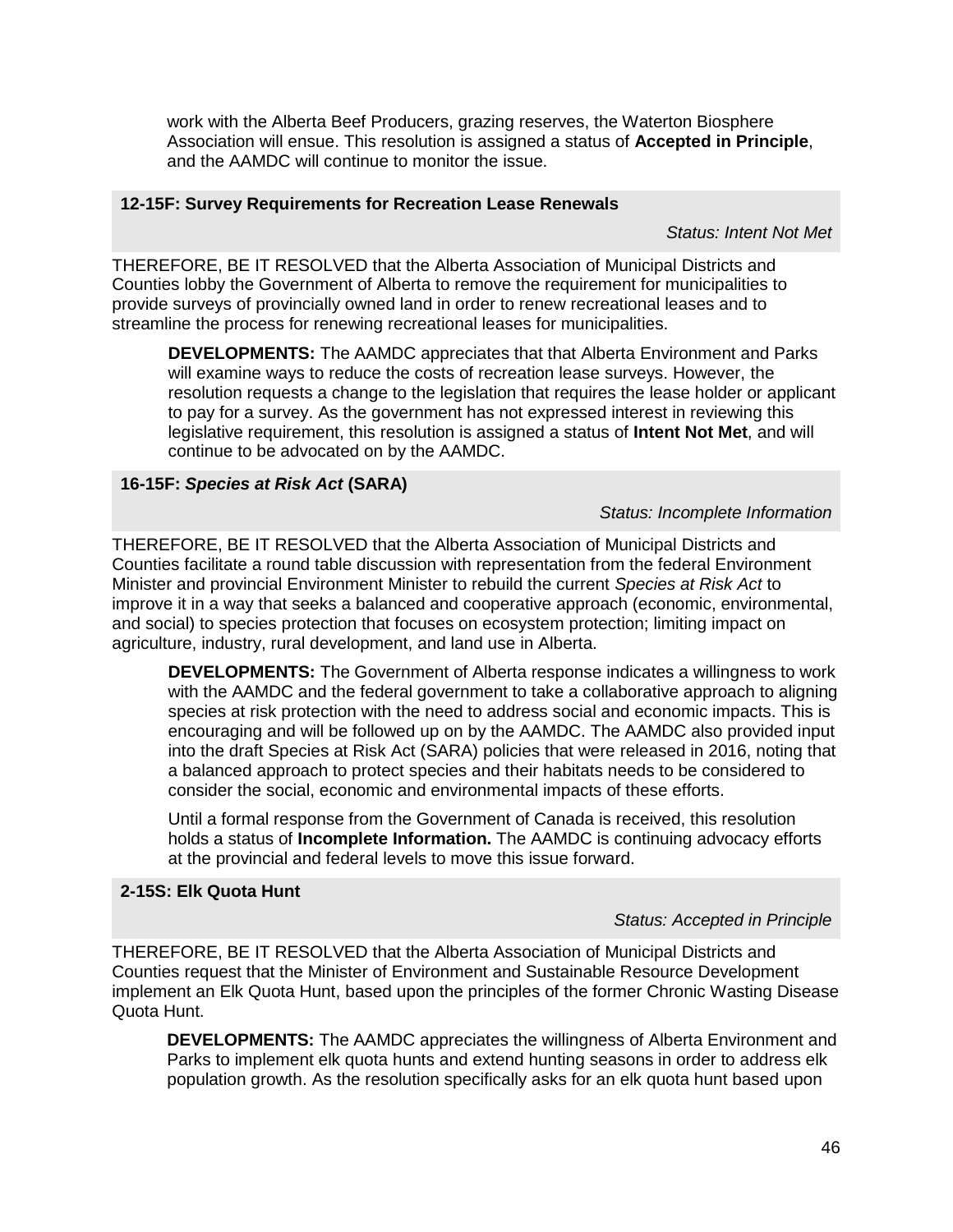the principles of the former Chronic Wasting Disease Quota Hunt, and this has not yet occurred, this resolution is assigned a status of **Accepted in Principle**.

#### **4-15S: Landowner Special License for Elk**

*Status: Intent Not Met*

THEREFORE, BE IT RESOLVED that the Alberta Association of Municipal Districts and Counties request that Alberta Environment and Sustainable Resource Development (ESRD) amend the Landowner Special License criteria to remove the requirement to enter in the draw process and that landowners of agricultural property with less than 160 acres qualify for the special license; and

FURTHER BE IT RESOLVED that ESRD permit Landowner Special Licenses to be used in any declared season within that Wildlife Management Unit.

**DEVELOPMENTS:** Although the response indicates a willingness to address the issue of landowner special licenses through a new game allocation policy, at this point there has been no policy change to address the resolution request. As such, this resolution has been deemed **Intent Not Met**, and will be revisited as the collaborative process for developing a new game allocation policy takes place.

#### **7-15S: Reinstatement of Commercial Fishing Quotas in Alberta**

*Status: Intent Not Met*

THEREFORE, BE IT RESOLVED that the Alberta Association of Municipal Districts and Counties urge Alberta Environment and Sustainable Resource Development (ESRD) to reinstate the commercial fish quotas on all lakes that were not assessed by the Colby Report, and commence an assessment of each individual Zone, with stakeholder input, to determine the sustainability of Alberta's commercial fishing industry, to ensure that the lakes, the industry, and the food source are sustainable in the future for all Albertans; and

FURTHER BE IT RESOLVED that ESRD engages the stakeholders of Zone E, and reassesses the Commercial Fishing Industry and practices in Zone E.

<span id="page-46-0"></span>**DEVELOPMENTS:** The government response asserts that the closure of Alberta's commercial fishing industry will not be reconsidered or evaluated on a zone by zone basis. As stakeholders in all zones were not provided an adequate opportunity to provide input in to the decision prior to closure, the AAMDC has deemed this resolution **Intent Not Met**, and will continue to advocate for a discussion on the viability of Alberta's commercial fishing industry that includes input from stakeholders in all zones.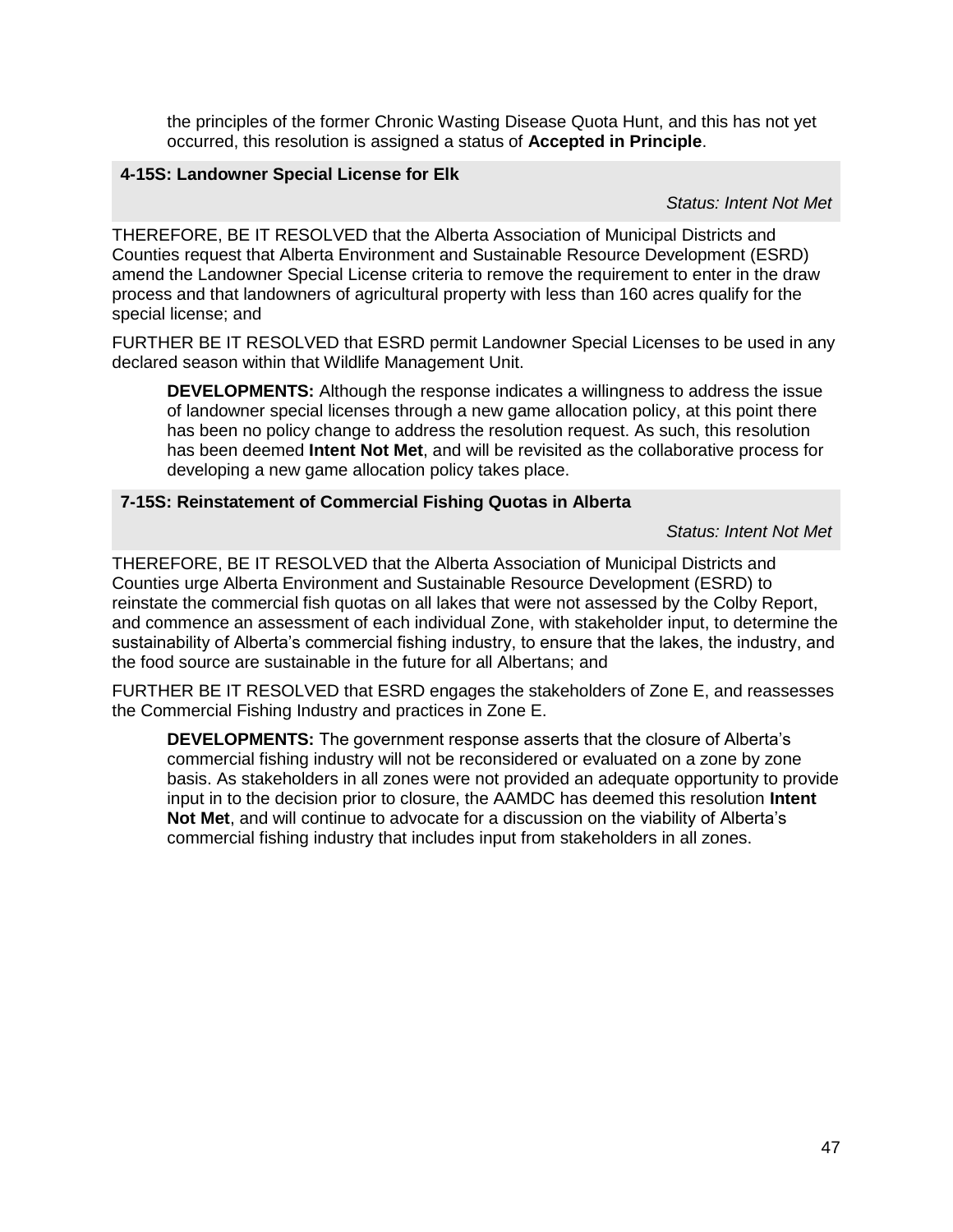#### **ER1-16S: Rural Physician Action Plan Funding**

*Status: Accepted*

THEREFORE, BE IT RESOLVED THAT the Alberta Association of Municipal Districts and Counties advocate that the Government of Alberta maintain the current provincial funding which is being provided to the Rural Physician Action Plan / Health Workforce for Alberta initiative.

**DEVELOPMENTS:** The Government of Alberta response indicates that RPAP will continue to be funded by Alberta Health and will continue to serve its mandate to the benefit for rural Albertans. This message is consistent with information received by the AAMDC through other advocacy avenues and the AAMDC would like to thank the AAMDC members for their direct advocacy on this issue as well.

In addition to the continuation of RPAP, Alberta Health has indicated that, as part of the RPAP review, the mandate of RPAP may be expanded to include other health professionals to ensure the full suite of health care professionals are available in rural communities. The AAMDC welcomes this tentative step and will take all additional opportunities to engage with Alberta Health on this issue.

This resolution is assigned a status of **Accepted**.

#### **10-15F: Maintenance of Provincial Funding for Seniors' Lodging**

*Status: Accepted in Part*

THEREFORE, BE IT RESOLVED that the Alberta Association of Municipal Districts and Counties lobby the Government of Alberta to return to review and finalize its review of the seniors lodge program, including increasing funding to the lodge program and removing or increasing its funding cap.

**DEVELOPMENTS:** This resolution has two purposes: to request the Government of Alberta to review and finalize the seniors lodge program review, and to increase funding to the seniors lodge program. As the program review has been provided to Alberta Seniors and Housing for finalization, the first request in the resolution has been met. However, the government's response gave no indication of any imminent plan to increase funding to the seniors lodge program, though funding levels for seniors housing in general saw an increase in the 2016-17 budget from \$177 million to \$324 million. This increase came largely through additional assistance to the Alberta Social Housing Corporation which provides affordable housing for both seniors and non-seniors. Budget 2017-18 budget saw a decrease of funding to the Alberta Social Housing Corporation to \$262 million. Of this \$262 million, however, \$100 million is dedicated to seniors housing. This resolution is assigned a status of **Accepted in Part**.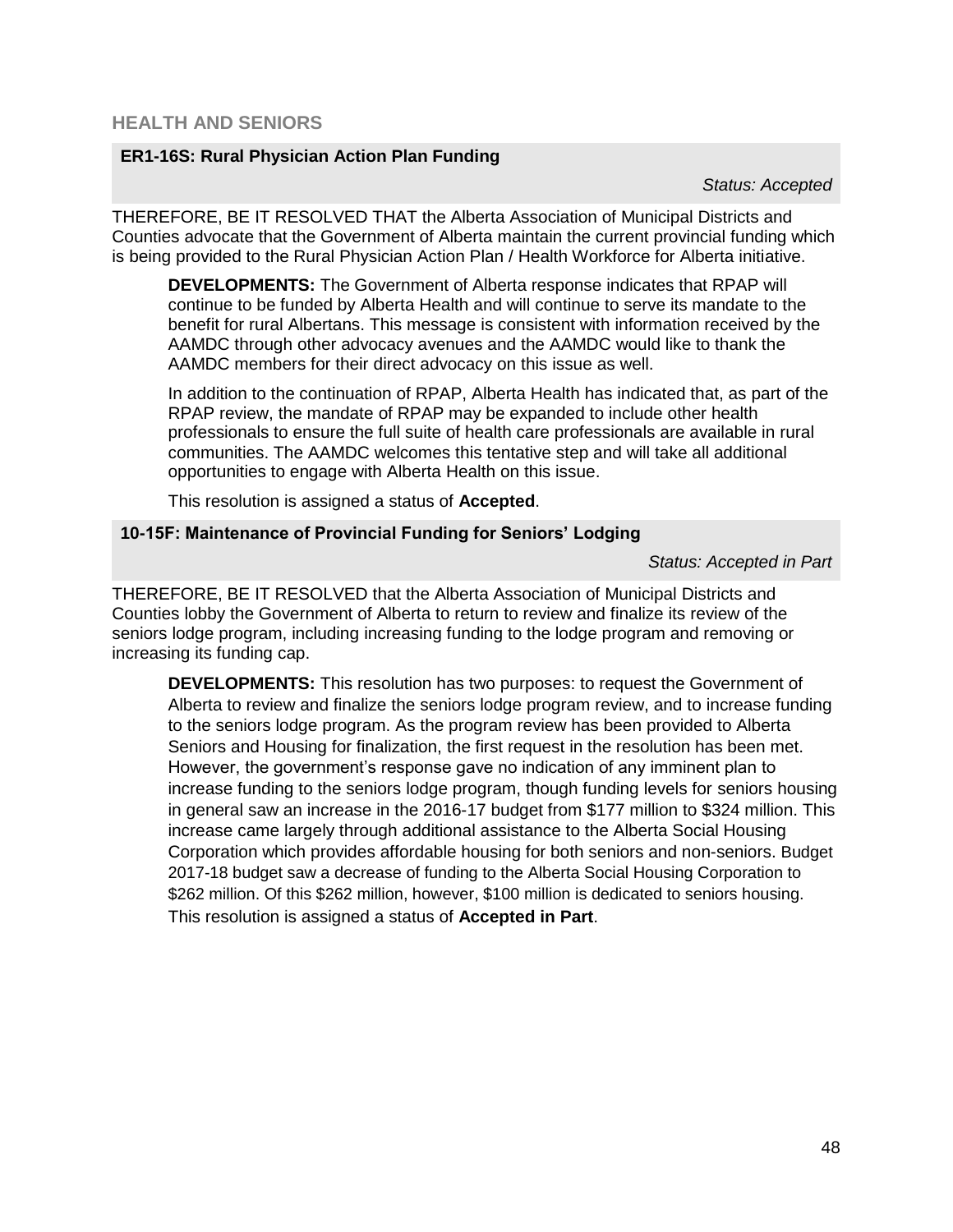#### <span id="page-48-0"></span>**INDUSTRY AND RESOURCE DEVELOPMENT**

#### **10-16F: Funding Model for Sand and Aggregate Pit Reclamation**

#### *Status: Intent Not Met*

THEREFORE, BE IT RESOLVED that the Alberta Association of Municipal Districts and Counties encourage the Government of Alberta, in reviewing the *Community Aggregate Payment Levy Regulation*, to explore opportunities to allocate a portion of future provincial funds received from the levy towards reclamation of orphaned and abandoned sites, should the current levy amount be adjusted to reflect current conditions and should provincial legislation be revised to better enforce the reclamation of gravel pits.

**DEVELOPMENTS:** The AAMDC is pleased by the Government of Alberta's willingness to improve management and regulations related to aggregate. In support of the regulatory review to support the review of the *Municipal Government Act*, the revised *Community Aggregate Payment Levy Regulation* was released in summer 2017 for public consultation, to which the AAMDC provided input. However, the government has not addressed the possibility of increasing provincial funding to municipalities to address reclamation of abandoned pits. Therefore, this resolution is assigned a status of **Intent Not Met** and the AAMDC will continue to advocate on the need for funding to support reclamation of abandoned and orphaned pits.

#### **14-16F: Conservation and Reclamation of Class 1 Gravel Pits**

*Status: Accepted in Principle*

THEREFORE, BE IT RESOLVED that the Alberta Association of Municipal Districts and Counties request the Government of Alberta amend the *Code of Practice for Pits* to:

- 1. include an obligation for timely progressive reclamation including obligation deadlines that are enforceable; and
- 2. ensure securities reflect liability and provide sufficient incentive for progressive reclamation; and
- 3. ensure municipal land use and development approvals are obtained prior to the Province issuing pit registrations or accepting changes to existing pit registrations;

FURTHER BE IT RESOLVED that the Alberta Association of Municipal Districts and Counties request that the Government of Alberta maintain inspection and enforce compliance with the *Conservation and Reclamation Regulations* and the *Code of Practice for Pits*; and

FURTHER BE IT RESOLVED that the Alberta Association of Municipal Districts and Counties request that the Government of Alberta amend the *Code of Practice for Pits* to put into place enforceable reclamation requirements for gravel pits established prior to August 15, 1978 so as to enhance the quality of life and opportunities for rural residents.

**DEVELOPMENTS:** The AAMDC appreciates the opportunity to be involved with other stakeholders through the engagement sessions offered by Alberta Environment and Parks (AEP) to discuss pit reclamation and compliance requirements in early 2017. Recognizing that AEP will be drafting revisions to improve Alberta's pits program to address compliance and regulatory issues, the AAMDC assigns this resolution as a status of **Accepted in Principle** pending the results of this review. This resolution will continue to support AAMDC's advocacy efforts as revisions to the Code for Practice for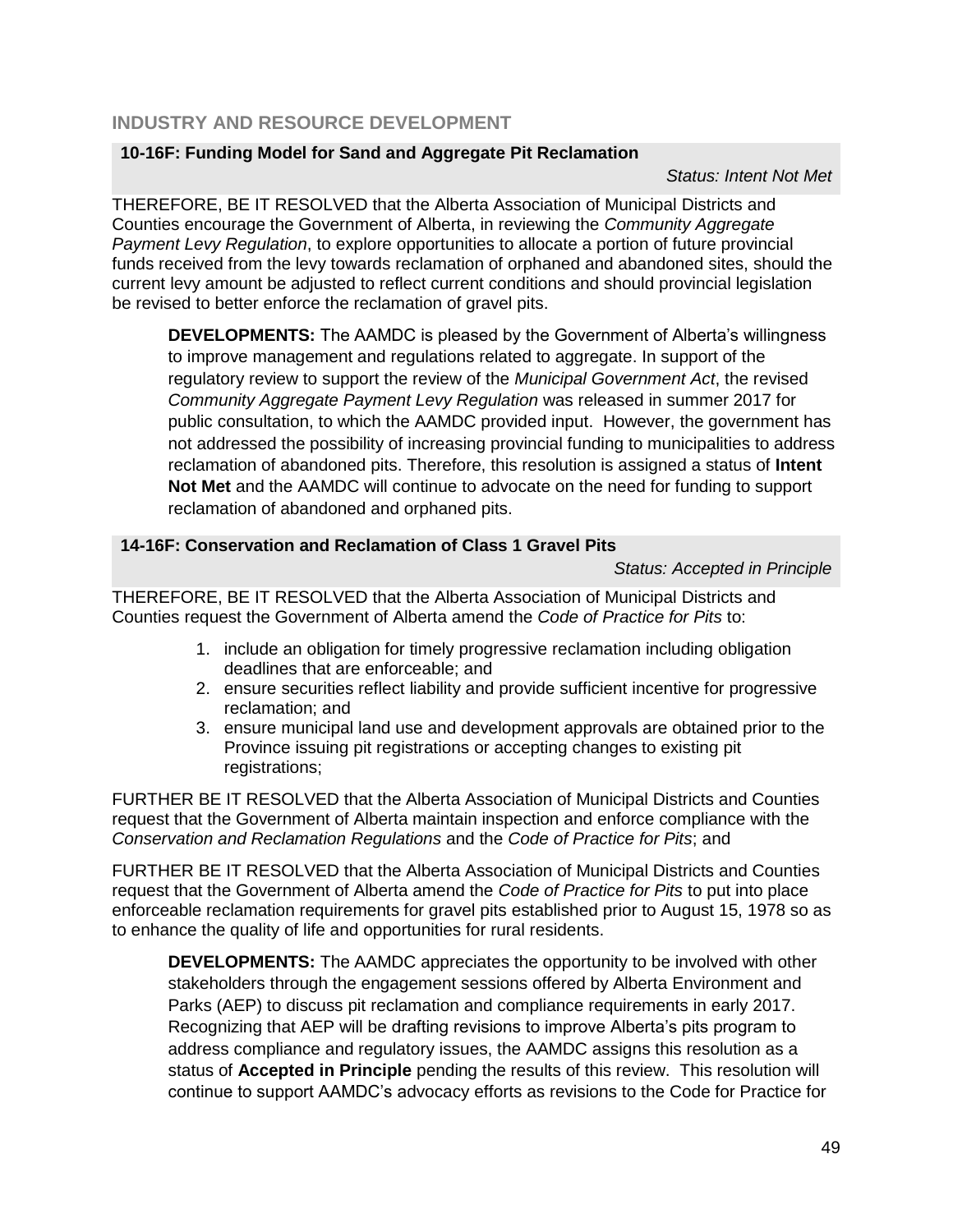Pits are undertaken. This resolution status will be reviewed as additional information becomes available.

#### **11-15F: Provincial Support for Municipal Aggregate Acquisition**

*Status: Intent Not Met*

THEREFORE, BE IT RESOLVED that the Alberta Association of Municipal Districts and Counties request the Government of Alberta to use its existing tools, statutes, and regulations to deal with disputes between municipalities sourcing aggregate and other Crown lessees to expedite municipal aggregate exploration.

**DEVELOPMENTS:** While the AAMDC appreciates the commitment made by Alberta Environment and Parks (AEP) to review regulatory programs for sand and gravel pits it does not address the resolution request to better utilize existing policy and regulatory tools to protect municipal aggregate needs.

The Government of Alberta recently announced the *[Alberta Aggregate \(Sand and](http://aep.alberta.ca/land/land-management/surface-material-applications/documents/AggregateAllocationDirective-Sep01-2017.pdf)  [Gravel\) Allocation Directive for Commercial Use on Public](http://aep.alberta.ca/land/land-management/surface-material-applications/documents/AggregateAllocationDirective-Sep01-2017.pdf) Land*, and a new [Aggregate](http://aep.alberta.ca/land/land-management/surface-material-applications/documents/AggregateLandReviewRequest-Sep01-2017.pdf)  [Land Request Process,](http://aep.alberta.ca/land/land-management/surface-material-applications/documents/AggregateLandReviewRequest-Sep01-2017.pdf) which are effective as of September 1, 2017. The Directive outlines how aggregate resources will be allocated on public land and notes that the highest priority for allocation includes aggregate needed for public works such as public roads and projects constructed and maintained by or on behalf of the province or municipality. Provincial ministries and municipalities can submit aggregate requests, supported by aggregate requirements for the next ten years, which will be reviewed by Alberta Environment and Parks (AEP). Provincial agencies and municipalities will be expected to share their aggregate requirements with AEP, other municipalities and provincial agencies who are working in a specific area. This information will be used to develop a strategy to address the immediate and medium term needs for the broader aggregate public works in the specific area.

The AAMDC participated in engagement sessions offered by AEP to discuss pit reclamation and compliance requirements in early 2017, and emphasized the need for a provincial strategy to support the allocation of aggregate resources. Though there has been progress made to clarify access on public lands, until such time that tools are in place to support effective municipal aggregate exploration and a process to address disputes between municipalities and other Crown lessees, this resolution is assigned a status of **Intent Not Met**.

#### **17-15F: Community Aggregate Payment Levy Rate Amendment**

#### *Status: Accepted in Principle*

THEREFORE, BE IT RESOLVED that the Alberta Association of Municipal Districts and Counties request the Government of Alberta to renew the *Community Aggregate Payment Levy Regulation* and to update the maximum levy rate to reflect inflation and the increased cost of infrastructure upgrading and maintenance.

**DEVELOPMENTS:** The Government of Alberta underwent a review of the Community Aggregate Payment Levy (CAPL) regulation alongside other regulations as part of the Municipal Government Act Review process in 2016. During this review, the AAMDC advocated for an increase in the maximum levy rate to reflect increased costs of infrastructure upgrading and maintenance. The revised *Community Aggregate Payment*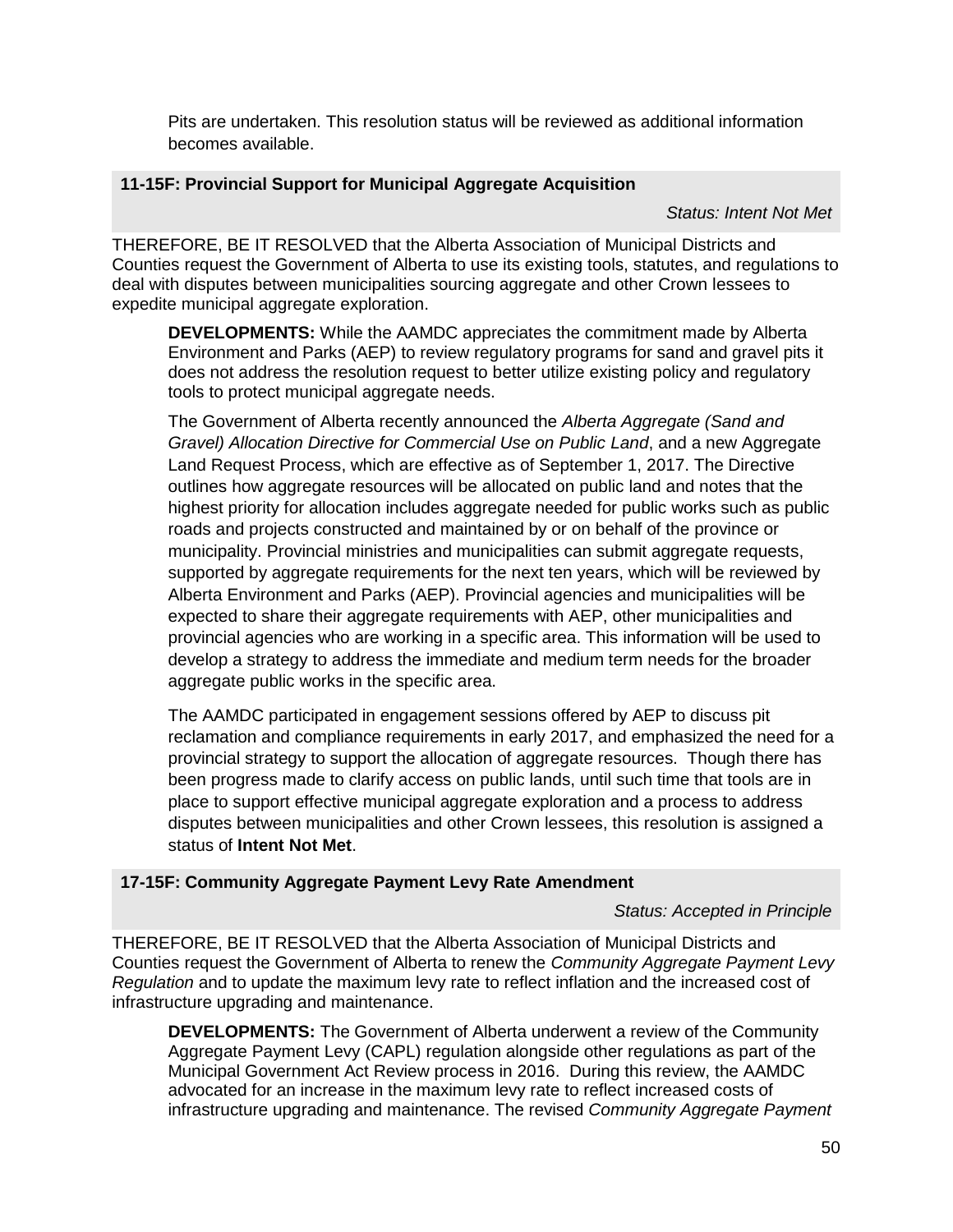*Levy Regulation* was released in summer 2017 for public consultation, which included a proposed increase to the maximum levy rate. The AAMDC provided input regarding the proposed increase and will revisit the status of the resolution once the regulation is finalized. Until that time, this resolution is assigned a status of **Accepted in Principle** to recognized the proposed rate increase.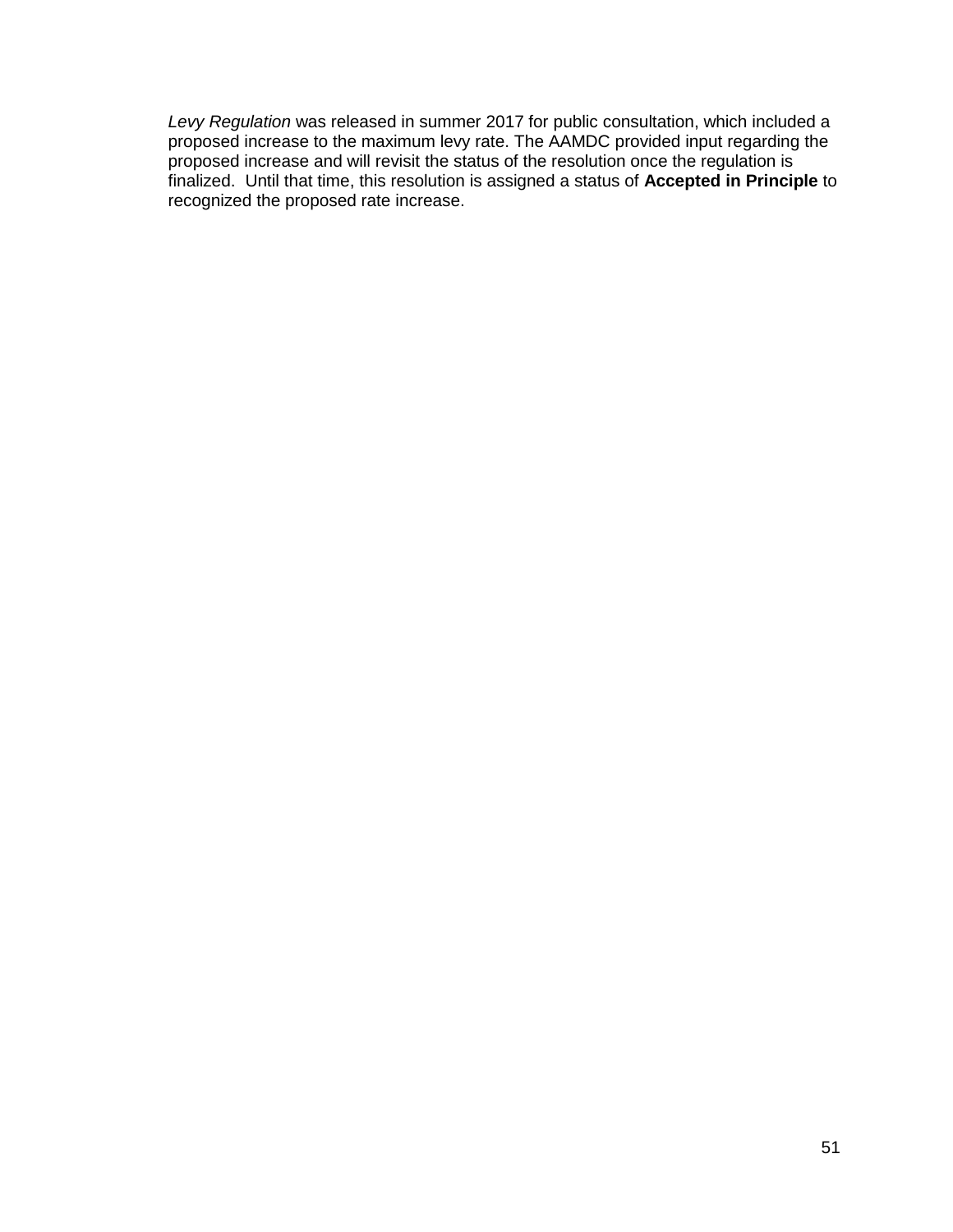#### <span id="page-51-0"></span>**MUNICIPAL GOVERNANCE AND FINANCE**

#### **3-16F: Implementation of the Centralized Industrial Property Assessment**

*Status: Intent Not Met*

THEREFORE, BE IT RESOLVED that the Alberta Association of Municipal Districts and Counties call upon the Government of Alberta to delay or repeal the establishment of the Centralized Industrial Property Authority and the creation of the Provincial Assessor until such time as the appropriate studies, pilot projects, and consultation with all effected property owners has been completed and analyzed so the effectiveness of such a policy may be fully understood;

FURTHER BE IT RESOLVED that the Alberta Association of Municipal Districts and Counties call upon the Government of Alberta to consult with the Alberta Association of Municipal Districts and Counties and the Alberta Assessors Association in order to answer the numerous procedural, policy and legal questions which arise from the decision to create the Centralized Industrial Property Authority under the newly created position of Provincial Assessor.

**DEVELOPMENTS:** The Government of Alberta response does not indicate a willingness to delay or repeal the process of transitioning to centralized assessment for designated industrial property. The response indicates that the Government of Alberta received sufficient feedback in favor of the move to centralized assessment during previous MGA consultation opportunities to warrant the decisions being final. The AAMDC appreciates the Government of Alberta's willingness to share as much information as possible with municipalities related to procedural changes, but this does not address the intent of the resolution. With this in mind, this resolution is assigned a status of **Intent Not Met**, and the AAMDC will continue to advocate on this issue.

The AAMDC and several AAMDC members have been involved in the planning of the transition to centralized industrial property assessment with the intent to minimize the disturbance to municipalities and assessors.

#### **4-16F: Centralized Industrial Assessment**

#### *Status: Intent Not Met*

THEREFORE, BE IT RESOLVED that the Alberta Association of Municipal Districts and Counties lobby the Government of Alberta to leave the responsibility of industrial assessment with municipal governments and to provide local assessors with updated manuals and regulations required to perform the services they currently provide to municipalities for industrial assessment.

**DEVELOPMENTS:** The Government of Alberta response does not indicate a willingness to leave the assessment of industrial property as the responsibility of municipal assessors. The AAMDC appreciates the Government of Alberta's willingness to share as much information as possible with municipalities related to procedural changes associated with centralization, but this does not address the intent of the resolution. With this in mind, this resolution is assigned a status of **Intent Not Met**, and the AAMDC will continue to advocate on this issue.

#### **17-16F: Capital Region Board Mandate Expansion**

#### *Status: Incomplete Information*

THEREFORE, BE IT RESOLVED that the Alberta Association of Municipal Districts and Counties urge the Government of Alberta to direct the Capital Region Board to preserve their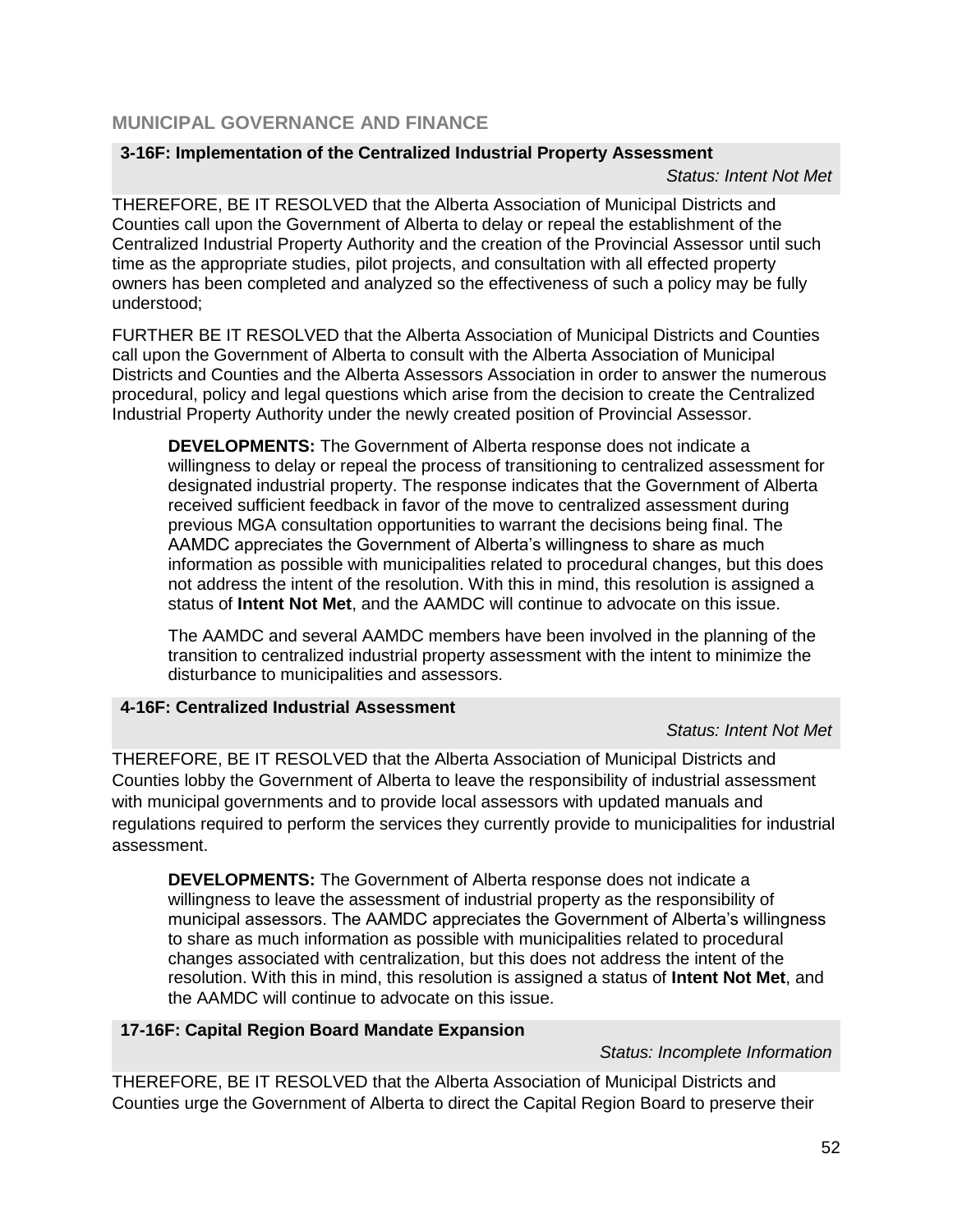current mandate as any mandate expansion beyond that mandate becomes governance that interferes with the governance of local elected officials and their roles.

**DEVELOPMENTS:** The Government of Alberta response indicates that the Edmonton region's growth management board as established under the revised *Municipal Government Act* will likely exist with a broadened scope that includes service delivery, infrastructure, environmental issues, and economic prosperity. However, the response does not address the role that a potentially expanded GMB will have on the governance functions of individual municipalities that participate in it. The regulations that will outline the future of Alberta's GMB are currently under internal review by the Government of Alberta and are not expected prior to the October 2017 municipal elections. For these reasons, the AAMDC assigns this resolution a status of **Incomplete Information** and will clarify with the Government of Alberta when the details of GMBs began to be developed.

#### **23-16F: List of Municipal Electors**

*Status: Accepted in Principle*

THEREFORE, BE IT RESOLVED that the Alberta Association of Municipal Districts and Counties request the Government of Alberta to amend the *Local Authorities Election Act* to provide municipalities a practical and economical option to use a list of electors for proof of elector eligibility.

**DEVELOPMENTS:** As outlined in the Government's response, municipalities have the ability to prepare a list of electors and may work with the Chief Electoral Office to prepare that list. However, the extend to which this is considered a 'practical' and 'economical' option is dependent on each individual municipality and their local capacity. Therefore, this resolution has been assigned a status of **Accepted in Principle**, and the AAMDC will follow-up accordingly to communicate options to members.

#### **1-16S: Preservation of Linear Assessment for Rural Municipalities**

*Status: Accepted* 

THEREFORE, BE IT RESOLVED that the Alberta Association of Municipal Districts and Counties continue to request the Government of Alberta to cease any consideration to redistribute linear taxation in any form, and allow rural municipalities the opportunity to continue to build partnerships with their urban neighbours that support services for all Alberta residents.

**DEVELOPMENTS:** The Government of Alberta response indicates that the proposed *Modernized Municipal Government Act (MMGA)* does not include any changes to the distribution of municipal taxes. Under the proposed legislation, municipalities will continue to collect taxes on property types within their jurisdiction, including linear property. Any sharing of municipal tax revenues will take place through mandatory intermunicipal collaboration frameworks developed locally among neighbouring municipalities. As such, the AAMDC assigns this resolution a status of **Accepted.**

#### **2-16S: Notice Period for Adjustments to Linear Assessment Modifiers**

*Status: Accepted in Principle*

THEREFORE, BE IT RESOLVED that the Alberta Association of Municipal Districts and Counties request the Government of Alberta provide municipalities with notice of any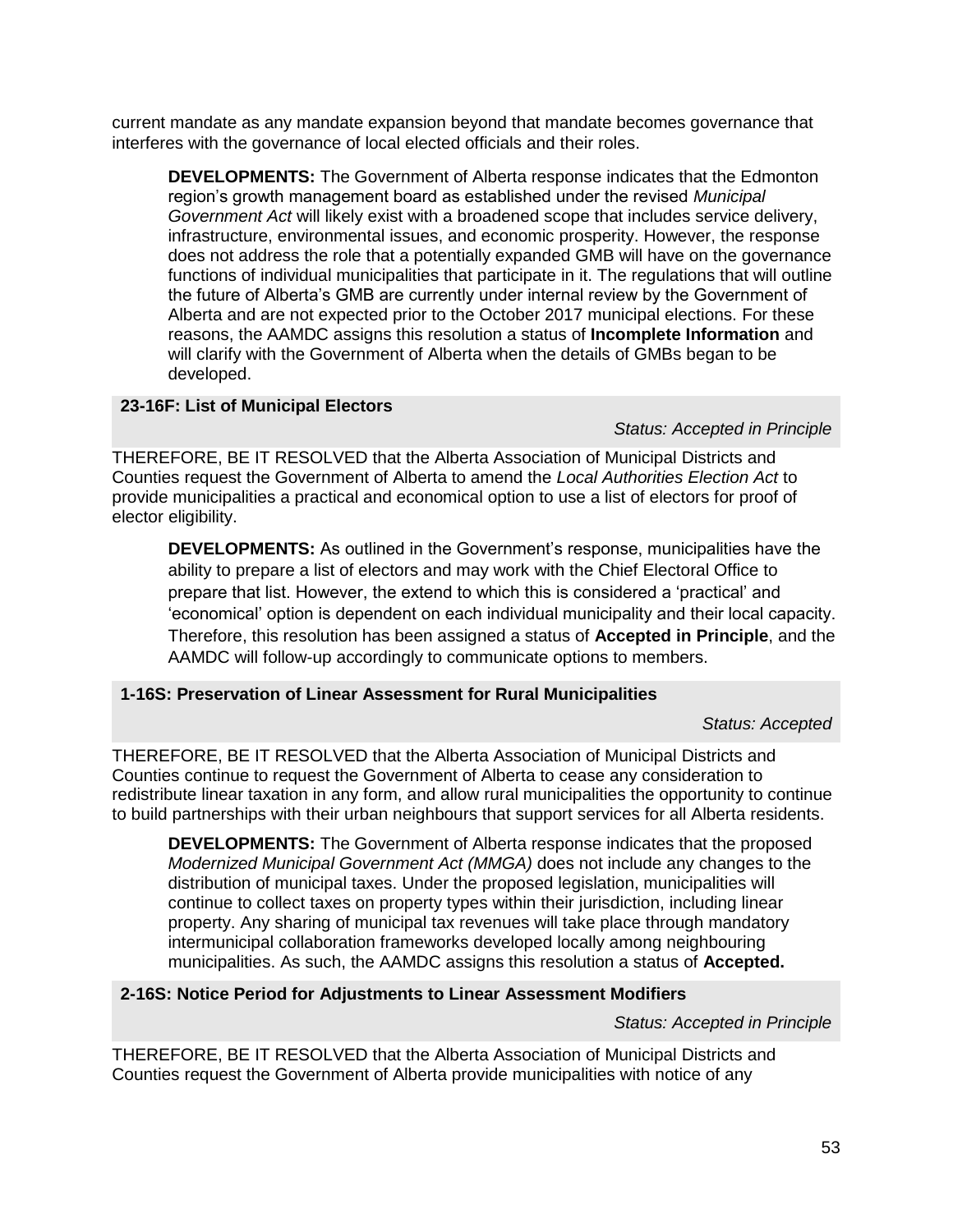adjustments to its linear assessment modifiers well in advance of municipal budgeting processes.

**DEVELOPMENTS:** The Government of Alberta's response indicates an understanding of the concern with the timing of assessment modifier adjustments and is willing to expedite notice of such changes when possible. However, the response gives no commitment to formally changing the provincial process for determining and communicating these adjustments. This resolution is assigned a status of **Accepted in Principle**, and the AAMDC will follow up with members to determine whether the timing of notice has actually changed in upcoming years.

#### **3-16S: Recovery of Linear Property, Commercial Property, and Education Requisition Tax Arrears**

#### *Status: Intent Not Met*

THEREFORE, BE IT RESOLVED that the Alberta Association of Municipal Districts and Counties (AAMDC) request the Government of Alberta to amend the *Municipal Government Act* (MGA), and other provincial legislation to broaden the tax recovery power of municipalities to collect linear property taxes by granting a lien in favour of the municipality as follows:

A lien equivalent to that granted to the Alberta Energy Regulator (AER) by s. 103 of the *Oil and Gas Conservation Act* (OGCA) that being: "on the debtor's interest in any well, facilities, and pipelines, land or interests in land, including mines and minerals, equipment and petroleum substances" and the power to garnish funds owed to the debtor;

A lien which ranks in priority (or equivalent) to the lien granted in favour of the AER by s. 103(2) of the OGCA;

FURTHER BE IT RESOLVED that the AAMDC requests the Government of Canada to amend the federal *Bankruptcy and Insolvency Act* to recognize municipal linear property taxes and other municipal non-property taxes as a secured interest in priority to other unsecured interests;

FURTHER BE IT RESOLVED that the AAMDC request the Government of Alberta to provide a credit reimbursement to compensate for the education property taxes that become uncollectable due to linear and commercial property bankruptcy.

**DEVELOPMENTS:** In 2016, Alberta Municipal Affairs had convened an inter-ministry working group consisting of representatives from Municipal Affairs, Energy, Treasury Board and Finance, Education, and the AER. The purpose of this working group was to address the concerns identified in resolution 3-16S and resolution 5-15F. More specifically, the working group explored how the suite of tools available to municipalities to recover unpaid linear property taxes could be expanded, as well as possible legislative or regulatory solutions to relieve or exempt municipalities from paying provincial education property tax requisitions on linear properties in which the municipality has not been able to gather tax revenues from the property owner.

Early in 2017, the working group completed their research and Government of Alberta staff internally developed options for the Minister of Municipal Affairs based on the working group's findings. At this point, the AAMDC has been informed that the options are still being considered by the Minister and decision-makers in other related ministries such as Energy and Education. The AAMDC is concerned that as the Government of Alberta continues to evaluate options, rural municipalities throughout the province face increasing financial challenges caused by unpaid linear taxes.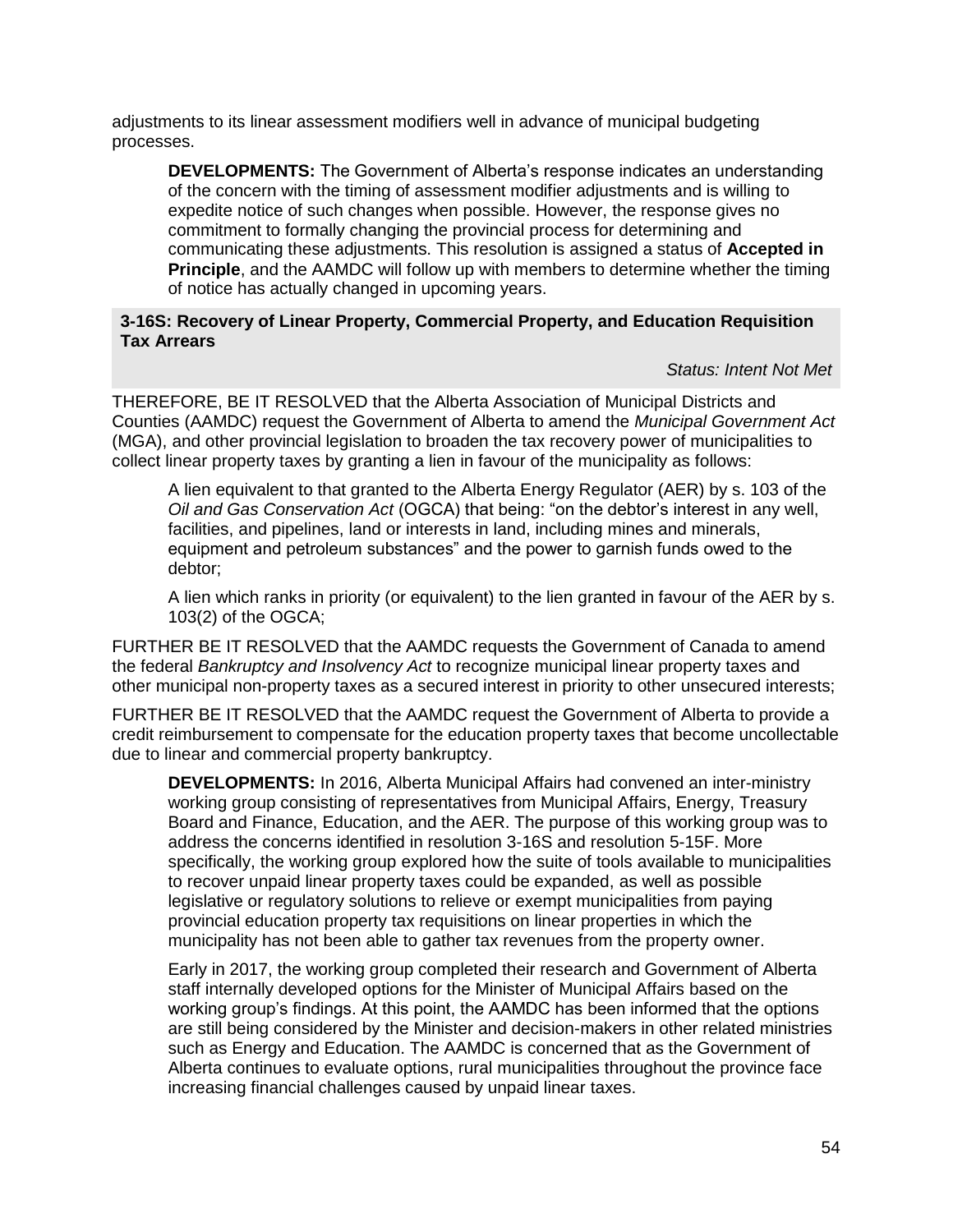The AAMDC assigns this resolution a status of **Intent Not Met**, but will continue advocating for a Ministerial response to the working group's recommendation, and will consider amending this status if a response is received prior to the next round of resolution updates.

#### **1-15F: Continued Provincial Funding Support for Municipalities**

*Status: Accepted in Principle*

THEREFORE, BE IT RESOLVED that the Alberta Association of Municipal Districts and Counties advocate for continued financial support to municipalities through the continuation of the Municipal Sustainability Initiative or similar program beyond 2018.

**DEVELOPMENTS:** The Government of Alberta response indicates a dedication of MSI funding beyond the 2018 timeline identified in the resolution; however, there is no clear long-term MSI strategy at this point though the program is currently under review. The AAMDC will continue to work with the province as the MSI program is renewed and will advocate for municipal funding to serve the wide range of municipal needs. This resolution is assigned a status of **Accepted in Principle**.

#### **4-15F: AAMDC Participation in City Charter Discussions**

*Status: Intent Not Met*

THEREFORE, BE IT RESOLVED that the Government of Alberta invites participation of the Alberta Association of Municipal Districts and Counties in city charter discussions.

**DEVELOPMENTS:** Through the review of the *Municipal Government Act*, the Government of Alberta has committed to working with Edmonton and Calgary to develop city charters that reflect their unique needs as metropolitan areas. The AAMDC has supported this process with the understanding that any additional tools or powers allotted to the two metropolitan areas would not come at the cost of the local autonomy of the neighboring rural municipalities.

The AAMDC believes that the development of city charters and the unique powers and responsibilities they will afford Edmonton and Calgary will impact surrounding municipalities in ways not anticipated by the cities and the Government of Alberta. The impacts of decision-making and planning within one municipality regularly spills across municipal boundaries, and the implementation of city charters will be no exception.

The AAMDC has taken the opportunity to provide comment on the proposed City Charter Regulations released in the summer of 2017. There are a number of additional powers and tools presented in the regulation that the AAMDC feels should be expanded to all municipalities in Alberta.

Other than this action, the AAMDC has not been involved in the city charter discussions, and assigns this resolution a status of **Intent Not Met**.

#### **5-15F: Recovery of Linear Property Tax Arrears**

#### *Status: Accepted in Principle*

THEREFORE, BE IT RESOLVED that the Alberta Association of Municipal Districts and Counties (AAMDC) requests the Government of Alberta to amend the *Municipal Government Act* (MGA), and other provincial legislation to broaden the tax recovery power of municipalities to collect linear property taxes by granting a lien in favour of the municipality as follows: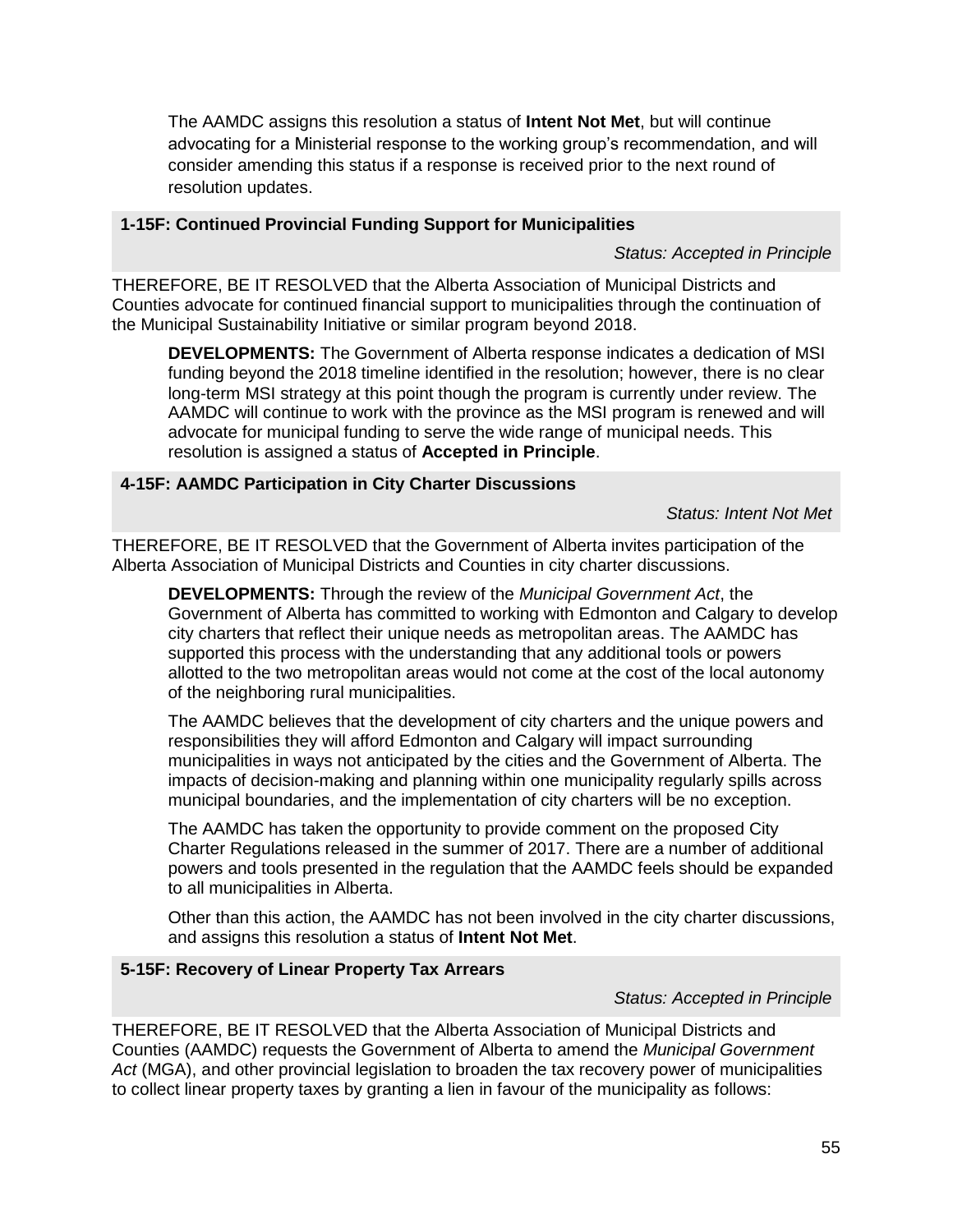- a) A lien equivalent to that granted to the Alberta Energy Regulator (AER) by s. 103 of the *Oil and Gas Conservation Act* (OGCA) that being: "on the debtor's interest in any well, facilities, and pipelines, land or interests in land, including mines and minerals, equipment and petroleum substances" and the power to garnish funds owed to the debtor;
- b) A lien which ranks in priority (or equivalent) to the lien granted in favour of the AER by s. 103(2) of the OGCA; and

FURTHER BE IT RESOLVED that the AAMDC requests the Federation of Canadian Municipalities to request the Government of Canada to amend the federal *Bankruptcy and Insolvency Act* to recognize municipal linear property taxes and other municipal non-property taxes as a secured interest in priority to other unsecured interests;

FURTHER BE IT RESOLVED that the AAMDC request the Province of Alberta to provide a credit reimbursement to compensate for the Education Property Taxes that becomes uncollectable due to linear property bankruptcy.

**DEVELOPMENTS:** In 2016, Alberta Municipal Affairs had convened an inter-ministry working group consisting of representatives from Municipal Affairs, Energy, Treasury Board and Finance, Education, and the AER. The purpose of this working group was to address the concerns identified in resolution 3-16S and resolution 5-15F. More specifically, the working group explored how the suite of tools available to municipalities to recover unpaid linear property taxes could be expanded, as well as possible legislative or regulatory solutions to relieve or exempt municipalities from paying provincial education property tax requisitions on linear properties in which the municipality has not been able to gather tax revenues from the property owner.

Early in 2017, the working group completed their research and Government of Alberta staff internally developed options for the Minister of Municipal Affairs based on the working group's findings. At this point, the AAMDC has been informed that the options are still being considered by the Minister and decision-makers in other related ministries such as Energy and Education. The AAMDC is concerned that as the Government of Alberta continues to evaluate options, rural municipalities throughout the province face increasing financial challenges caused by unpaid linear taxes.

The AAMDC assigns this resolution a status of **Intent Not Met**, but will continue advocating for a Ministerial response to the working group's recommendation, and will consider amending this status if a response is received prior to the next round of resolution updates.

#### **13-15F: Non-Profit Housing Organizations Borrowing from the Alberta Capital Finance Authority**

#### *Status: Intent Not Met*

THEREFORE, BE IT RESOLVED that the Alberta Association of Municipal Districts and Counties lobby the Government of Alberta to allow housing foundations and other provincial and local non-profit affordable housing organizations to directly borrow from the Alberta Capital Finance Authority without impacting a local authority's borrowing capacity.

**DEVELOPMENTS:** The Government of Alberta response does not indicate any willingness to consider the possibility of allowing non-profit housing authorities to borrow directly from ACFA, which is the request made in the resolution. Under the current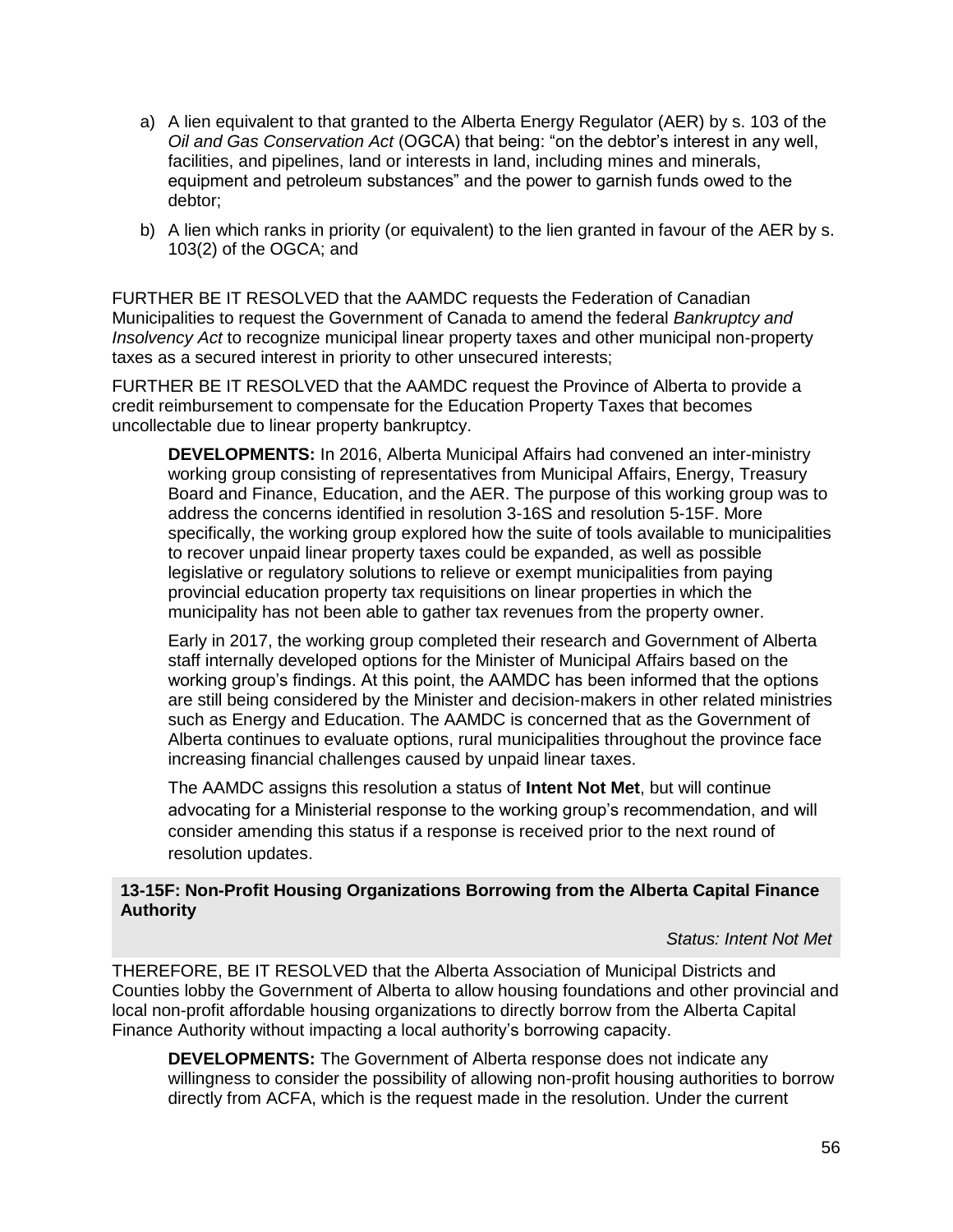framework, municipalities are unnecessarily included in the borrowing process for nonprofit housing authorities, causing unnecessary administrative burdens, liability risk, and impacts to municipal borrowing limits. This resolution has been assigned a status of **Intent Not Met**.

#### **22-15F: Amendment to the** *Municipal Government Act* **Regarding Joint and Several Liability**

*Status: Intent Not Met*

THEREFORE, BE IT RESOLVED that the Alberta Association of Municipal Districts and Counties lobby the Government of Alberta to amend the *Municipal Government Act* to reflect one of the following regimes:

- a) a system of pure proportionate liability; or
- b) limit joint and several liability to only certain types of losses; or
- c) limit joint and several liability to defendants whose fault exceeds a specified threshold or;
- d) eliminate joint and several liability where the plaintiff is contributory negligent.

**DEVELOPMENTS:** In Bill 21: Modernized Municipal Government Act, no changes were made to joint and several liability. When addressed to the province though Alberta Municipal Affairs, Alberta Municipal Affairs indicated that this issue would be best addressed through Alberta Justice and Solicitor General but there has been no indication of further progress on this issue. This resolution will be assigned a status of **Intent Not Met.**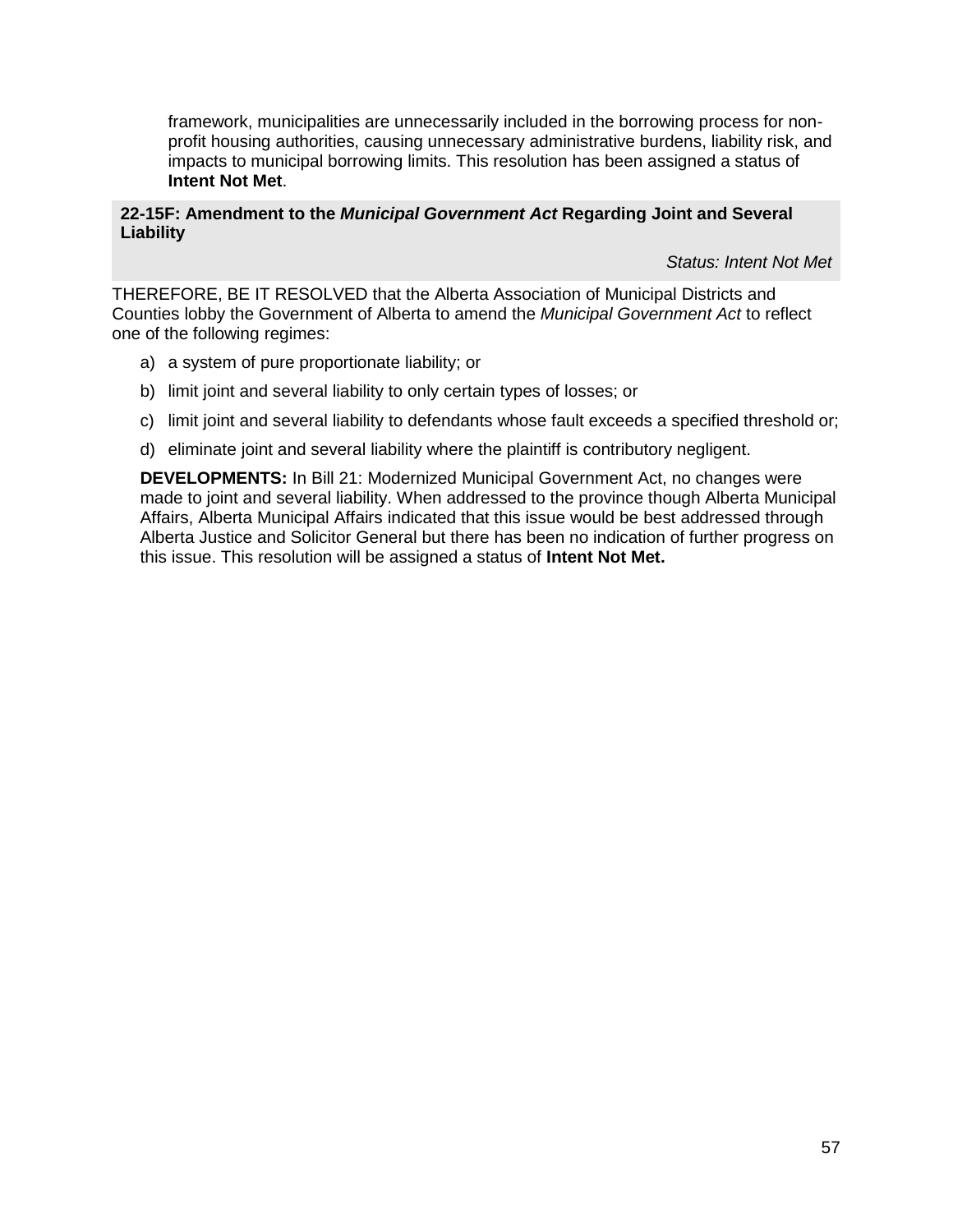#### <span id="page-57-0"></span>**PLANNING AND DEVELOPMENT**

#### **6-15F: Re-introduction of Bill 204 to Address the Matter of Adverse Possession**

*Status: Accepted in Principle*

THEREFORE, BE IT RESOLVED that the Alberta Association of Municipal Districts and Counties requests the Government of Alberta to place legislation before the Assembly, to amend the *Land Titles Act* to prevent the acquisition of lands acquired by adverse possession.

**DEVELOPMENTS:** The AAMDC is encouraged by Service Alberta's response, which supports the resolution and the need to eliminate the concept of adverse possession from the *Land Titles Act*. Further encouraging is a recent government motion calling for the abolishment of adverse possession in Alberta. The motion was unanimously approved by the all-party resource stewardship committee, and recommends that the government act to eliminate adverse possession in Alberta.

However, the resolution requests the reintroduction of specific legislation that would eliminate adverse possession, which has not occurred. As such, this resolution is assigned a status of **Accepted in Principle**, and the AAMDC will monitor developments such as the reintroduction of Bill 204 or similar legislation.

#### **9-15F: Referrals on the Sale of Public Lands**

*Status: Intent Not Met*

THEREFORE, BE IT RESOLVED that the Alberta Association of Municipal Districts and Counties lobby the Government of Alberta to ensure that municipalities receive full compensation from the Government of Alberta, which would include proceeds from the sale of said public lands, in order to provide the required infrastructure to those said lands.

**DEVELOPMENTS:** The Government of Alberta response makes no reference to the issue of costs incurred by municipalities to service previous Crown land that is purchased through public auction and developed. As such, this resolution is assigned a status of **Intent Not Met**, and the AAMDC will continue to advocate on this issue.

#### **19-15F: Amendment to the** *Municipal Government Act* **for the Dedication of Environmental Reserves in Specific Cases**

*Status: Intent Not Met*

THEREFORE, BE IT RESOLVED that the Alberta Association of Municipal Districts and Counties advocate to the Minister of Municipal Affairs to amend Section 663 of the *Municipal Government Act* by the following addition:

(e) except when, in the case of when one lot is to be created from a quarter section of land or land is to be subdivided into lots of 16.0 hectares or more and is to be used only for agricultural purposes, the land to be subdivided is adjacent to the bed and shore of a water body where the municipality has adopted by bylaw a statutory plan that identifies the future development adjacent to the bed and shore of the water body for the purpose of providing public access, in which case the subdivision authority may require environmental reserve dedication pursuant to Section 664(1)(c)(ii)."

**DEVELOPMENTS:** The revisions to the *Municipal Government Act* do not include this specific wording nor the intent of the language. This resolution is assigned a status of **Intent Not Met**.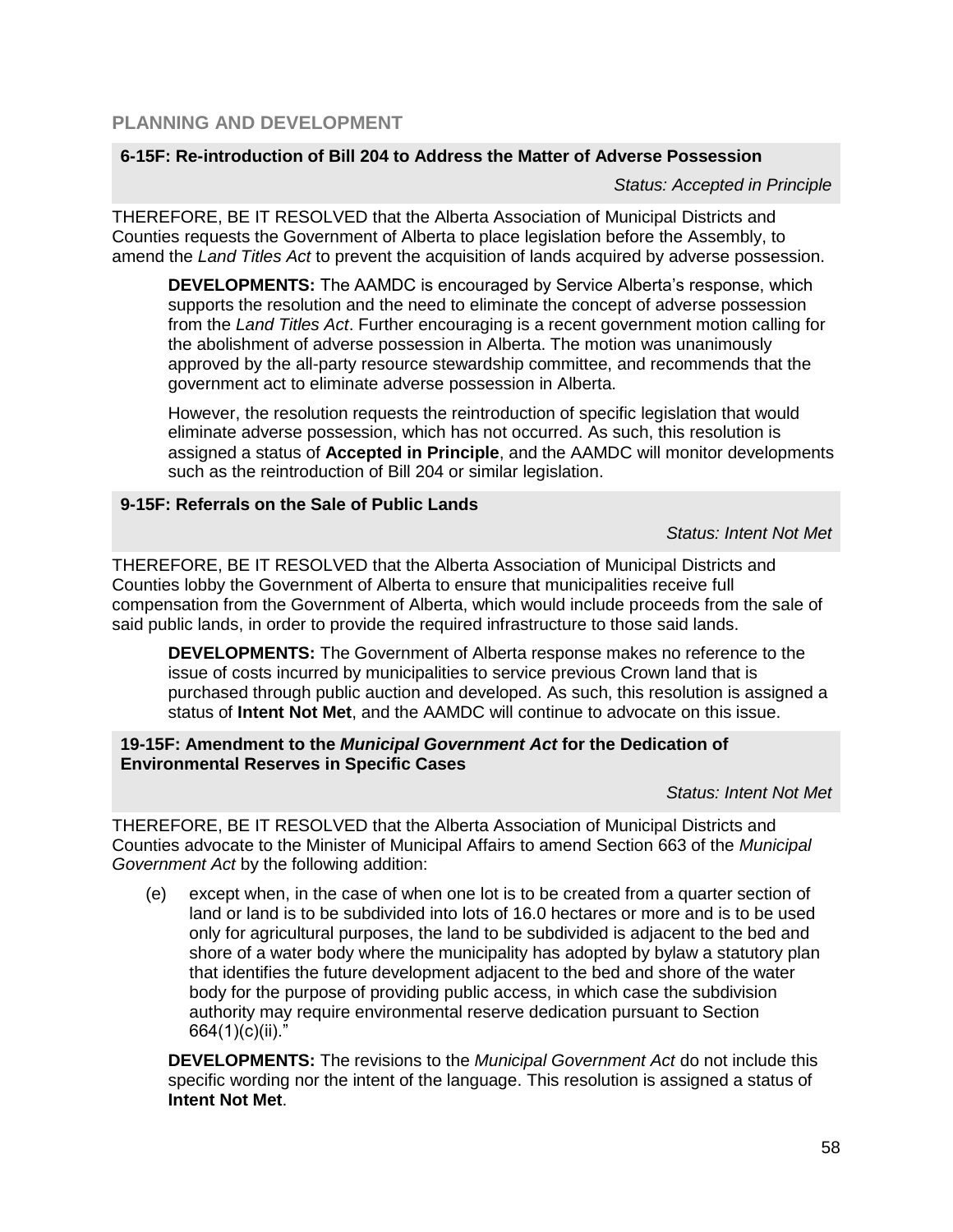### <span id="page-58-0"></span>**TRANSPORTATION AND INFRASTRUCTURE**

#### **7-16F: Vegetation Management on Alberta Provincial Highways**

*Status: Accepted in Part* 

THEREFORE, BE IT RESOLVED that the Alberta Association of Municipal Districts and Counties urge the Government of Alberta to restore funding for summer maintenance programs for its vegetation management (weed control and mowing) along provincial highways; and

FURTHER BE IT RESOLVED that the Alberta Association of Municipal Districts and Counties request the Government of Alberta to deliver a more effective maintenance program for vegetation management (weed control and mowing) along one, two and three digit highways in the province, which includes the herbicide application and other measures to control noxious weeds, prohibited noxious weeds and any unsafe vegetation on the full right of way; and

FURTHER BE IT RESOLVED that the Alberta Association of Municipal Districts and Counties request Alberta Transportation give the option in all districts of the province to enter into service agreements with municipalities for weed control.

**DEVELOPMENTS:** The Government of Alberta response indicates a plan to resume full vegetation management practices along provincial highways in the summer of 2017. This response meets the first "ask" of the resolution, which is to restore previous vegetation management funding.

The second "ask" in the resolution calls for not only the return of funding, but an improved vegetation management program compared to that previously utilized prior to the reduction in funding. At this point the Government of Alberta response indicates only a return to previous levels, and therefore does not meet the resolution's second "ask."

The third "ask" in the resolution calls for Alberta Transportation to enter service agreements with municipalities for the actual delivery of vegetation management. The government of Alberta response indicates that this option will be considered, and may move forward based on further analysis of capacity and standards. The AAMDC is encouraged by this and will follow up with Alberta Transportation in the future.

As the Government of Alberta response meets part of the resolution's intent, the AAMDC assigns this resolution a status of **Accepted in Part**, and will continue advocating on it in the future.

#### **16-16F: Support for Continuation of Crude Oil Tanker Activity Along the Northern Coast of British Columbia**

#### *Status: Intent Not met*

THEREFORE, BE IT RESOLVED that the Alberta Association of Municipal Districts and Counties advocate to the Government of Canada expressing support for continued tanker activity along the northern coast of British Columbia.

**DEVELOPMENTS:** Shortly after the AAMDC's Fall 2016 Convention, during which this resolution was endorsed, the Government of Canada formally announced that they would introduce legislation to establish a moratorium on tanker traffic along B.C.'s north coast. According to the Government of Canada's website, "the moratorium will cover the Great Bear Rainforest/Great Bear Sea area: an area from the Alaska/B.C. border down to the point on B.C.'s mainland adjacent to the northern tip of Vancouver Island, and this includes Haida Gwaii. The new legislation will prohibit oil tankers carrying crude oil or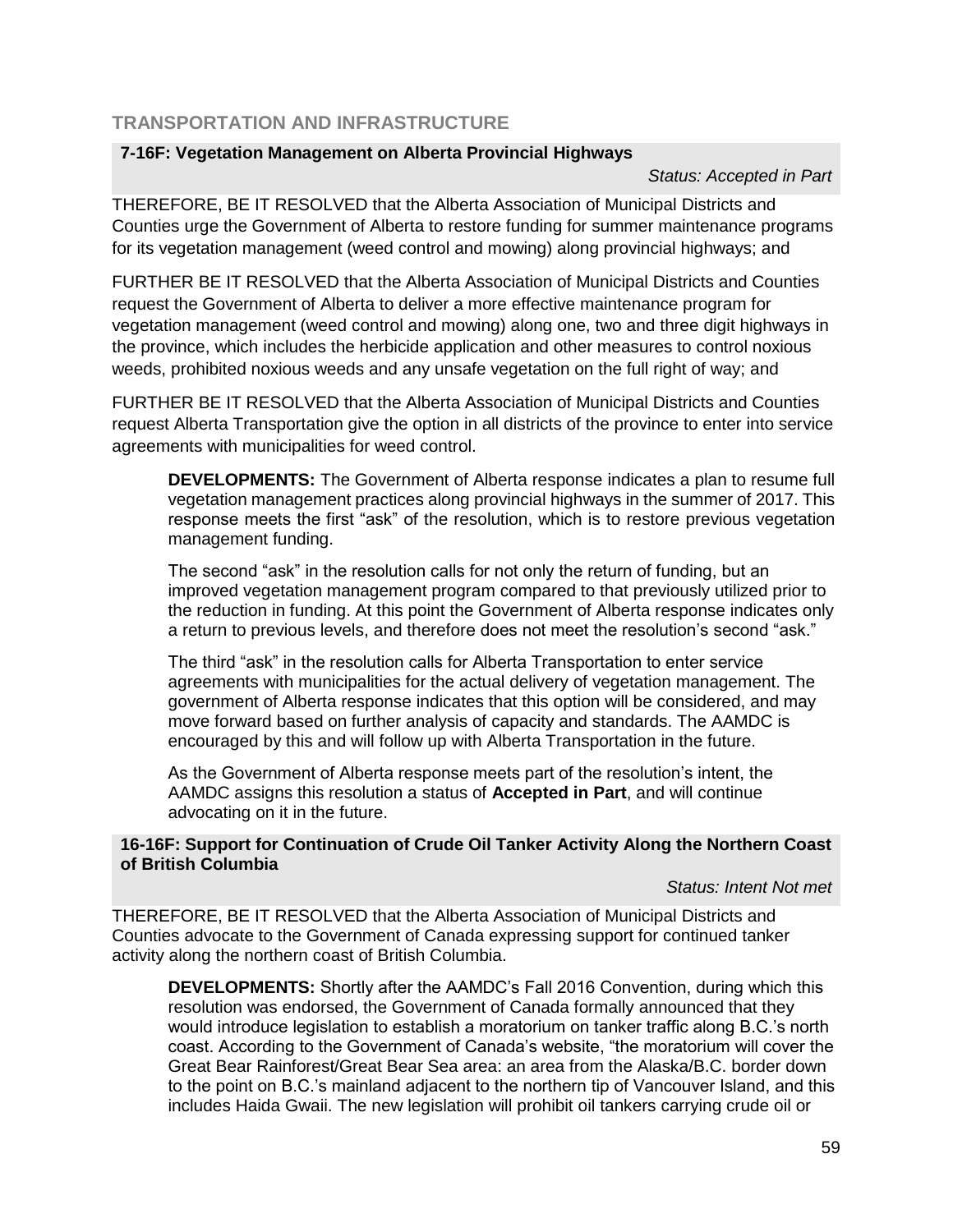persistent oil products as cargo from entering or leaving ports and marine installations in this area."

Due to the this announcement, the AAMDC elected not to submit formal correspondence to the Government of Canada calling for the continuation of tanker traffic in the area, as the Govenrment of Canada made it clear that the matter was closed and a decision had been reached. Earlier in 2016, the AAMDC provided input to the Government of Canada on this issue by responding to this question that the Government of Canada posed to stakeholders:

*What do you believe are the most important issues the Government should address in its plan to formalize a crude oil tanker moratorium?*

The AAMDC's response was as follows:

*Placing a moratorium on any transportation mode or route is a drastic decision and should not be made without intensive analysis of local and national implications, projected future transportation needs and opportunities, and potential changes in technology that may render the moratorium unnecessary. Based on the discussion material that Transport Canada has shared with stakeholders, it is difficult to know the extent or level of analysis that has been undertaken to his point.* 

*The AAMDC understands the importance of considering and mitigating local environmental impacts of tanker traffic on BC's north coast. However, such a significant decision must consider both local issues and upstream/indirect issues that may be caused by a moratorium. While the intent of a moratorium is to protect a relatively localized ecosystem, the potential social and economic impacts may spread much farther. For example, the tanker moratorium effectively eliminates the development of Enbridge's proposed Northern Gateway pipeline from Bruderheim, Alberta to Kitimat, BC. For rural Alberta, the development of a pipeline to move crude oil from Alberta to a port facility for tanker transport to foreign markets is very important for the long-term sustainability of the oil and gas industry. While the moratorium is not directly related to the sustainability of the industry, it should not be placed into effect without considering the long-term impacts it may have on the industry. The formalization of a moratorium should be accompanied by a commitment from the Government of Canada to approve and facilitate the development of an alternative pipeline corridor from Alberta to a coastal port facility.* 

This input was provided prior to the submission or endorsement of resolution 16-16F, as the AAMDC Board of Directors identified the potential tanker moratorium and the associated consultations as an emerging issue worthy of AAMDC input.

Due to the moratorium, this resolution is assigned a status of **Intent Not Met**.

#### **6-16S: Creating a Residential Exemption to Roadside Developments**

*Status: Intent Not Met*

THEREFORE, BE IT RESOLVED the Alberta Association of Municipal Districts and Counties request the Government of Alberta to amend legislation and/or regulations, including the *Highway Development Act* and the *Highway Development and Protection Regulations*, to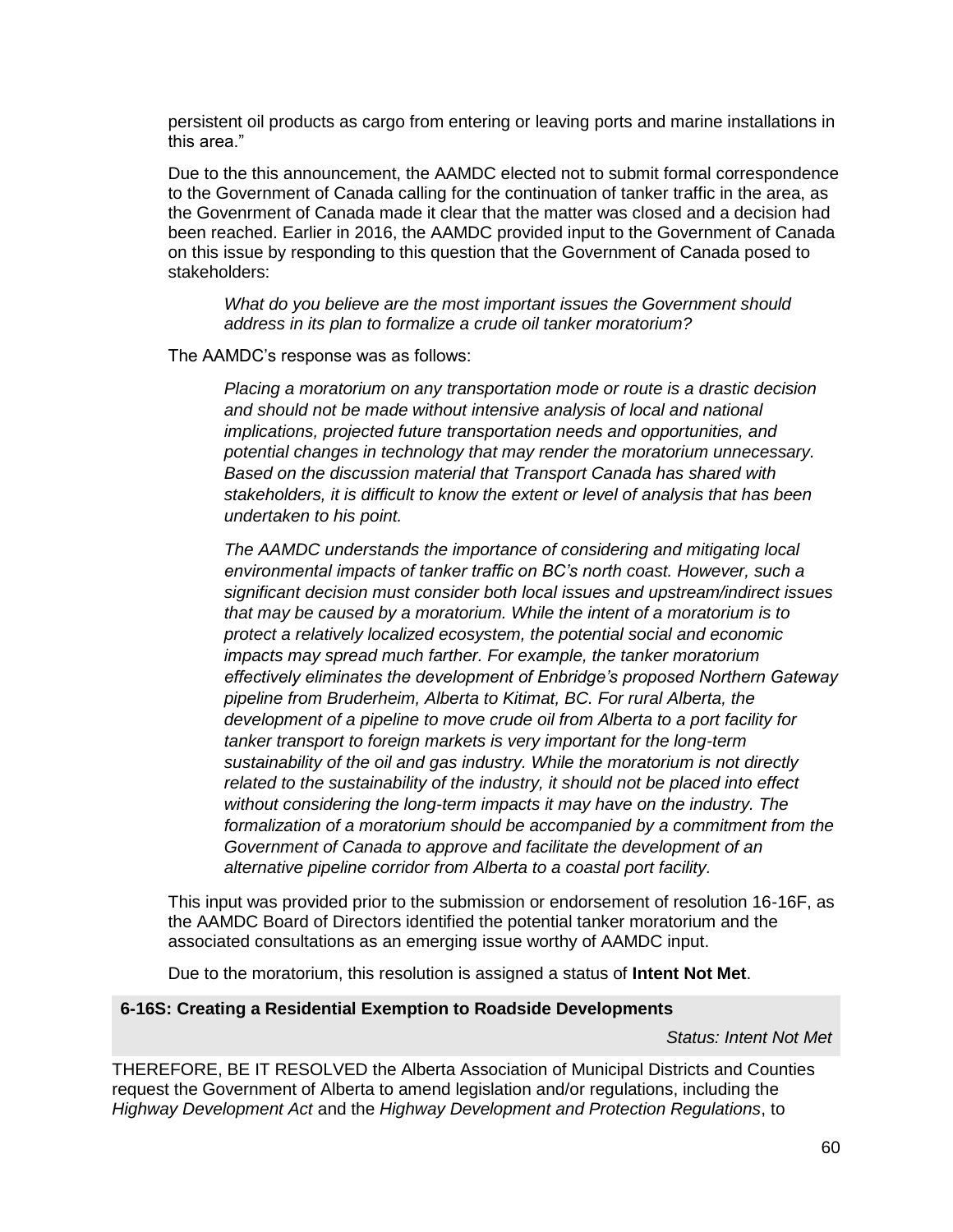exempt the erection of fences, primary single family residences and associated residential property upgrades such as accessory buildings, under 200 square feet, and pools in subdivisions that have already been approved by Alberta Transportation from requiring roadside development permits in residential multi parcel subdivisions that have received Alberta Transportation approval at subdivision stage.

**DEVELOPMENTS:** The Government of Alberta response indicates that the need for roadside development permits on parcels of land that have already been approved at the subdivision stage is necessary to ensure Alberta Transportation is apprised of development in the proximity of roads that may otherwise not be adequately communicated due to requirements in existing legislation. While the AAMDC appreciates Alberta Transportation's willingness to attempt to streamline the permitting process, the unwillingness of the Ministry to consider an exemption results in this resolution being assigned a status of **Intent Not Met**.

#### **2-15F: Enhance Funding for Roads, Highways and Local Bridges in Rural Municipalities**

*Status: Accepted*

THEREFORE, BE IT RESOLVED that the Alberta Association of Municipal Districts and Counties lobby the Government of Alberta to increase and accelerate funding for rural road and highway construction and maintenance;

FURTHER BE IT RESOLVED that the Alberta Association of Municipal Districts and Counties lobby the Government of Alberta to reinstate funding for the maintenance and reconstruction of local bridges in the 2016 provincial budget, and sustain this funding in future budgets.

**DEVELOPMENTS:** The AAMDC is pleased by the Government of Alberta's commitment to restore Strategic Transportation Infrastructure Program (STIP) funding in the 2017-18 budget year, as well as their targeted STIP funding for the 2018-19 and 2019-20 budget years. The inclusion of a Local Road Bridge Program and the Resource Road Program sub-components within the STIP meets the intent of request for increased rural road funding in this resolution.

Additionally, the Government of Alberta's 2017-18 Capital Plan identifies a steady projected increase in annual capital funding for provincial roads and bridges, from \$450 million in 2017-18, culminating at \$588 million in 2020-21. While this funding is not specifically targeted towards rural roads and highways, it is likely that rural funding will see a proportional increase as well. As such this resolution is assigned a status of **Accepted.**

#### **3-15F: Local Road Bridge Opt-Outs Under** *Navigation Protection Act*

*Status: Accepted*

THEREFORE, BE IT RESOLVED that the Alberta Association of Municipal Districts and Counties support the Government of Alberta's request to opt all existing local road bridges built prior to April 1, 2014 out of the Navigation Protection Act;

FURTHER BE IT RESOLVED that Alberta Transportation allow ninety days from the endorsement of this resolution for municipalities not wishing to have their local road bridges opted out of the Navigation Protection Act to communicate this request to Alberta Transportation.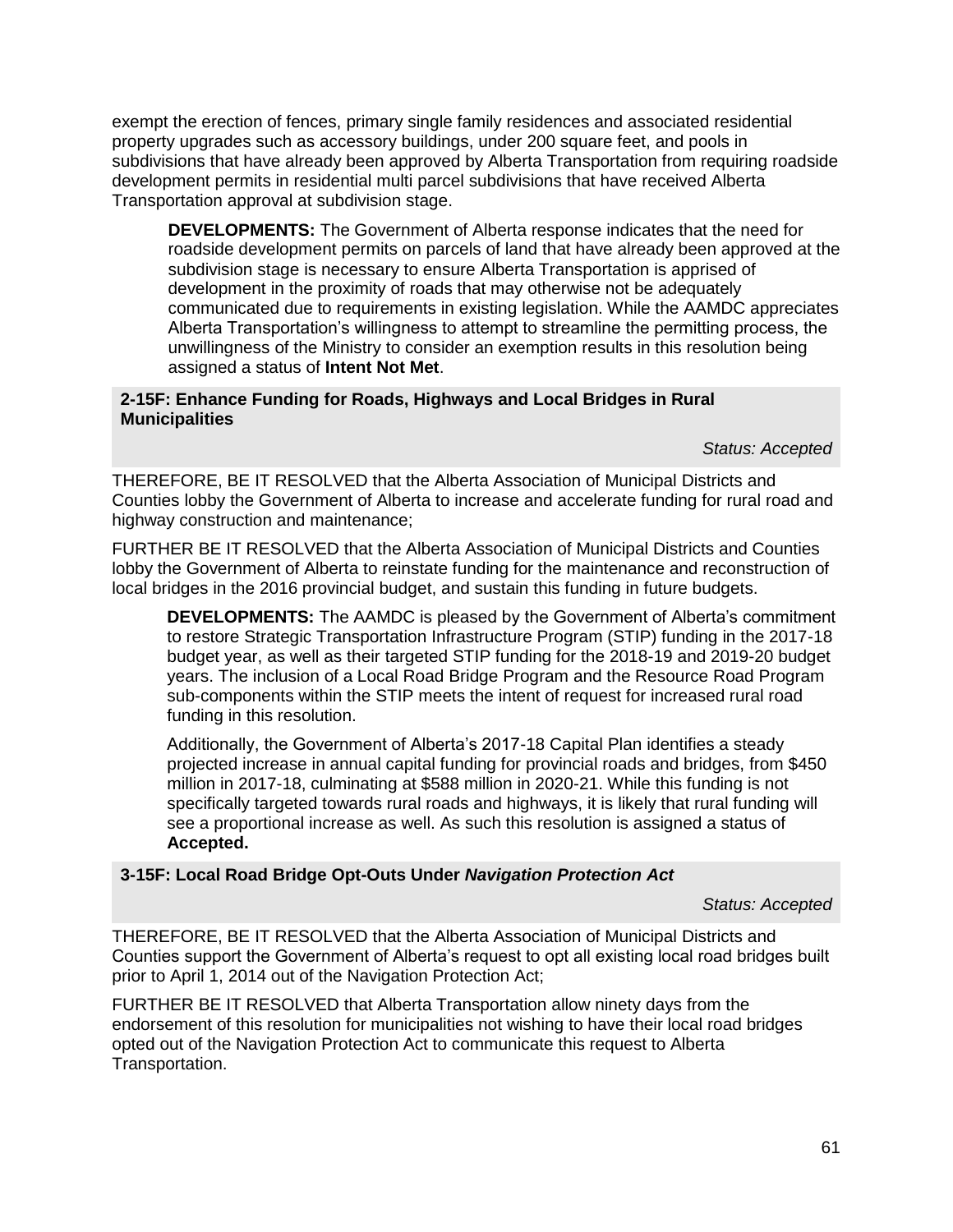**DEVELOPMENTS:** The AAMDC appreciated the opportunity to collaborate with the Government of Alberta in ensuring bridges managed by AAMDC members complied with the new *Navigation Protection Act*. This resolution is assigned a status of **Accepted**.

The AAMDC is concerned with the federal government's review of changes made to the *Navigation Protection Act and* whether these will have impacts on municipalities. The AAMDC will be monitoring the review and providing input when possible.

#### **8-15F: Land Acquisition Process for Crown Land**

*Status: Intent Not Met*

THEREFORE, BE IT RESOLVED that the Alberta Association of Municipal Districts and Counties urge the Government of Alberta to transfer care and control of all Crown lands required for construction of public roadways to the municipality at no charge and with no other consultations required.

**DEVELOPMENTS:** The government response indicates that revenue gathered through the sale of public lands is not accessible to municipalities for the purposes of roadbuilding. This is somewhat unrelated to the purpose of the resolution, which is to provide municipalities with Crown land at no charge when it is needed to acquire rights of way to build or expand municipal roads. This resolution is assigned a status of **Intent Not Met**, and the AAMDC will advocate to Alberta Transportation and Alberta Environment and Parks on this issue.

#### **20-15F: Capital Funding for Community Airports**

*Status: Accepted* 

THEREFORE, BE IT RESOLVED that the Alberta Association of Municipal Districts and Counties urge the Government of Alberta to reinstate funding for the Community Airport Program to a level that reflects the needs of municipalities to implement necessary and timely capital upgrades for community-owned public-use airports.

**DEVELOPMENTS:** The return of the Strategic Transportation Infrastructure Program (STIP) in the 2017-18 budget year has allocated a \$2 million for the Community Airport Program (CAP). During the process of redesigning STIP, the Government of Alberta consulted with both urban and rural municipalities to determine priority infrastructure types for funding. Rural municipalities that participated in the survey indicated that a relatively small proportion of overall STIP funding (approximately 10%) should be directed towards CAP. The \$2 million allocated in 2017-18 is roughly aligned with this input. While this is slightly less than the amounts suggested in the survey, it is reasonably similar, particularly considering the high level of funding needed for roads and bridges which is also addressed in other STIP components. The AAMDC is also pleased that eligibility criteria under CAP has been expanded to include lighting. As such, this resolution is assigned a status of **Accepted.**

#### **23-15F: Alberta Transportation Highway Signage**

*Status: Intent Not Met*

THEREFORE, BE IT RESOLVED that the Alberta Association of Municipal Districts and Counties request that Alberta Transportation enforce third party sign regulations within the development control zone;

FURTHER BE IT RESOLVED that the Alberta Association of Municipal Districts and Counties request that Alberta Transportation provide all municipalities with the sole authority to permit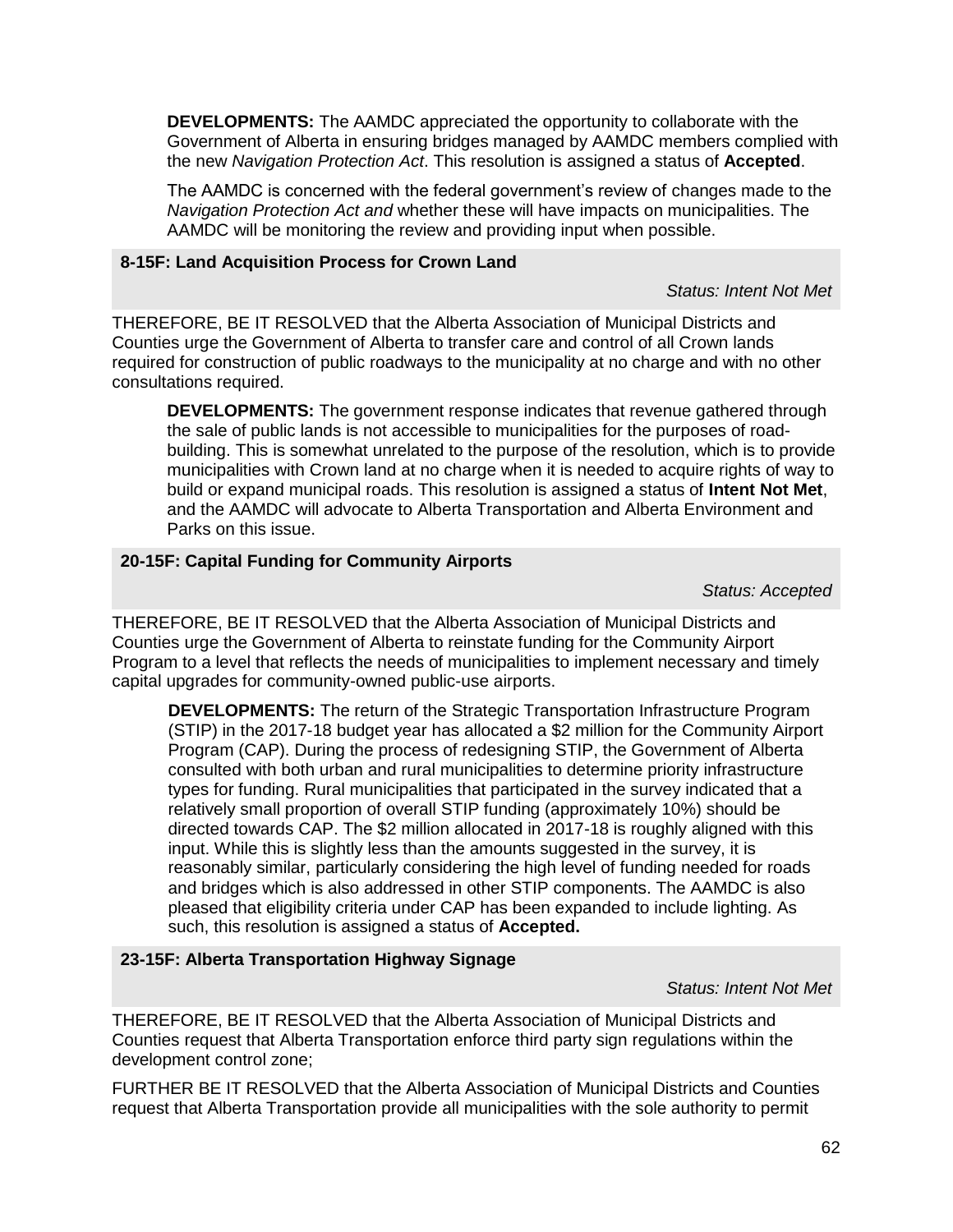and regulate electronic signs that are within the Alberta Transportation development control zone.

**DEVELOPMENTS:** The Government of Alberta response to this resolution indicates that there is limited interest in addressing municipal concerns with unlicensed third-party signage within development zones. The AAMDC hopes that the Government of Alberta reviews these regulations to ensure they properly balance the interests of businesses, municipalities and road users and would look forward to participating in such a process. At a recent meeting with the AAMDC, the minister of Transportation committed to examining the issue in more detail and following up with the AAMDC on possible solutions. At this point, this resolution is assigned a status of **Intent Not Met**.

#### **3-15S: Legal Opinion on the Jurisdiction of the Weed Control Act on All Railways**

*Status: Accepted*

THEREFORE, BE IT RESOLVED that the Alberta Association of Municipal Districts and Counties obtain a legal opinion on the jurisdiction of the *Weed Control Act of Alberta* for all railways, and that the opinion be shared with all of its member municipalities.

**DEVELOPMENTS:** The AAMDC obtained a legal opinion on the jurisdiction of the *Weed Control Act of Alberta* (WCA) for all railways. Generally speaking, the legal opinion indicates that federal railways within Alberta and provincially regulated railway lands must comply with the weed control requirements of the WCA. The legal opinion identifies that municipal inspectors have broad authority to enforce and monitor compliance under the WCA within geographical boundaries of each municipality and that activity undertaken by a federal railway company on its lands that are not integral to federal undertakings are subject to provincial legislation. Further, the legal opinion expresses that complying with the WCA will not impair the operation of any federal railways nor is there a federal law which directly conflicts with the provisions of the WCA in this regard. This resolution has been assigned the status of **Accepted**.

#### **8-15S: Government Prioritizing Rural Alberta Highways**

*Status: Intent Not Met*

THEREFORE, BE IT RESOLVED that the Alberta Association of Municipal Districts and Counties lobby the Government of Alberta to improve the condition of highway infrastructure in rural Alberta by setting them as a highest priority level for the province.

**DEVELOPMENTS:** While the Government of Alberta response acknowledges that a number of technical factors are taken into consideration when prioritizing highway maintenance and improvements, the response does not address the link between heavy industrial traffic and premature deterioration of rural highways highlighted in the resolution.

Provincial funding tools for municipally-managed rural roads such as the Well Drilling Equipment Tax and the Resource Road Program indicate that industrial activity in rural areas does rapidly strain rural roads. A similarly focused approach to addressing provincially-managed rural roads damaged by industrial traffic would strengthen the province's transportation system. This resolution is assigned a status of **Intent Not Met**.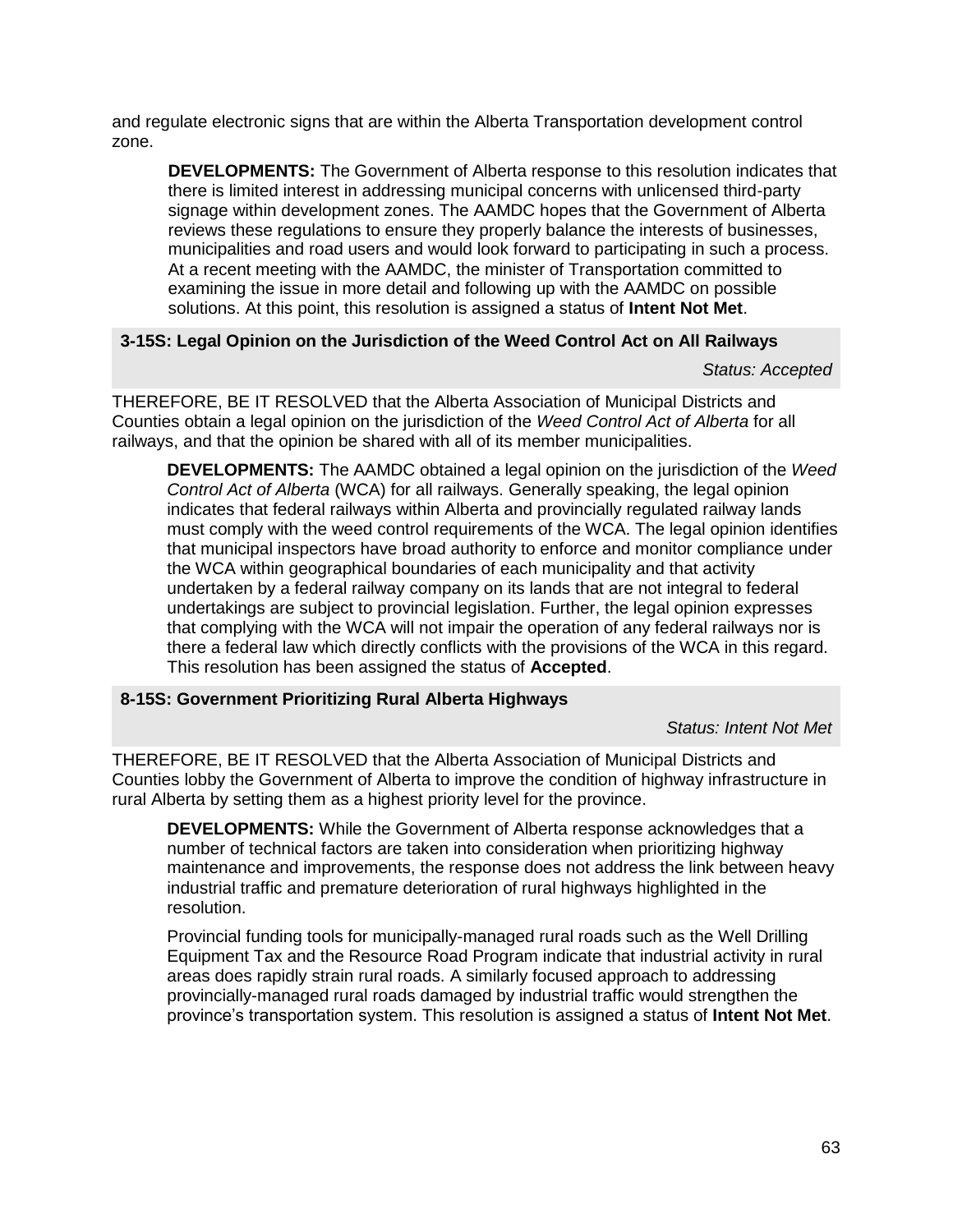### <span id="page-63-0"></span>**WATER**

There are no active resolutions specifically focused on this topic.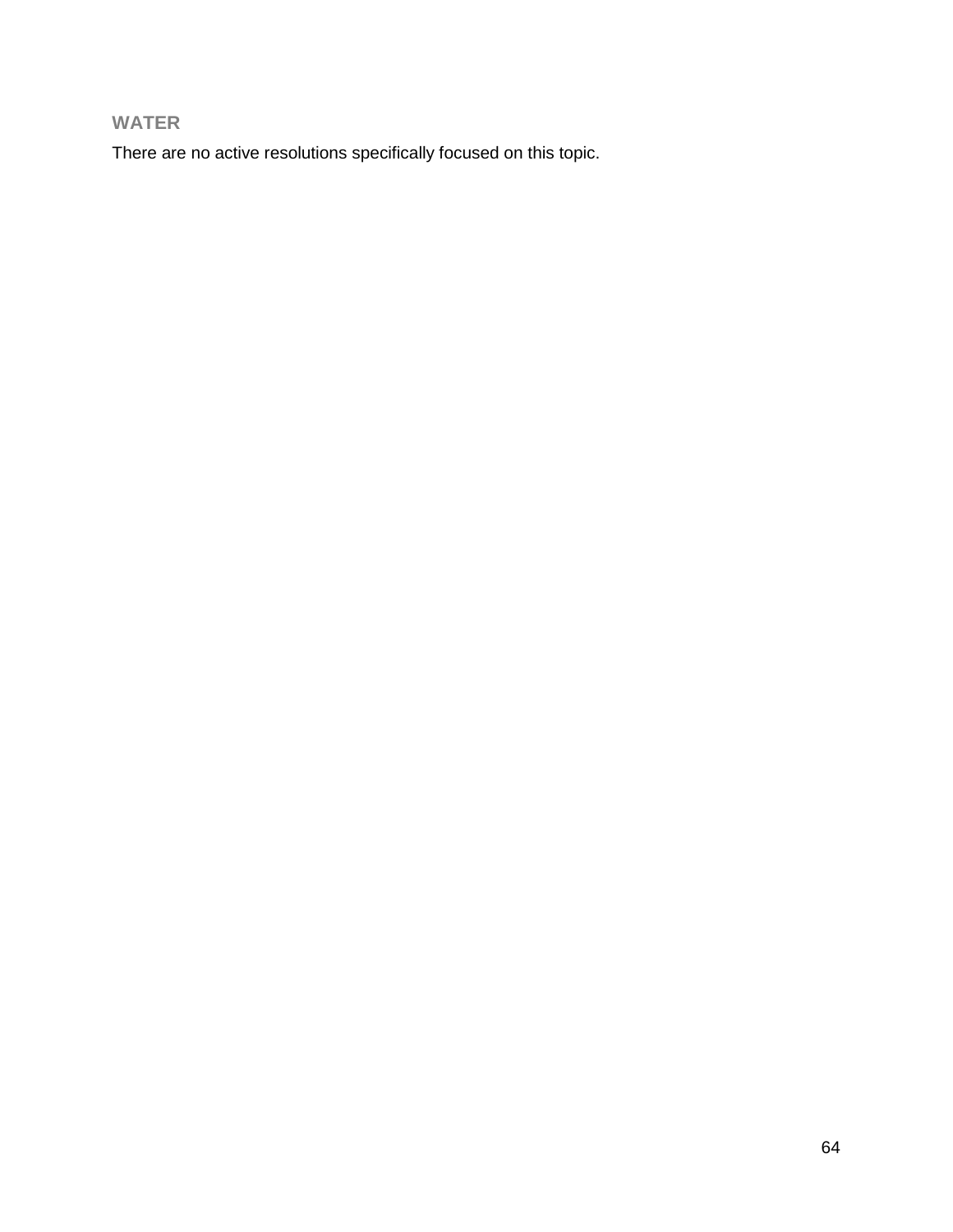#### <span id="page-64-0"></span>**OTHER**

#### **8-16F: Resolution Process – Frequency of Similar or Duplicate Resolutions**

#### *Status: Accepted*

THEREFORE, BE IT RESOLVED the Association of Alberta Municipal Districts and Counties (AAMDC) Board of Directors review the AAMDC Resolution Process Policy with the objective of limiting the frequency in which resolutions that duplicate previously endorsed resolutions or deal with subject matter recently addressed through endorsed resolution are presented to the convention floor.

**DEVELOPMENTS:** The AAMDC initiated a thorough review of the AAMDC Resolution Process Policy in the spring of 2017 which involved engagement with the AAMDC's resolutions committee, members, board of directors, and parliamentarian. Based on input received, the policy has been amended and includes clarification on the process the Resolutions Committee can used to address the frequency of similar or duplicate resolutions being brought forward. The AAMDC Board of Directors approved the revised policy in summer 2017. The revised policy was shared with members notifying of the key changes, and is being implemented effective immediately. As the policy reflects the request outlines in this resolution, the AAMDC assigns this resolution a status of **Accepted**.

#### **20-16F: Casino Opportunities for Charitable Organizations**

#### *Status: Accepted in Principle*

THEREFORE, BE IT RESOLVED that the Alberta Association of Municipal Districts and Counties urge the Government of Alberta to change Alberta's charitable gaming model so as to provide equity to all charitable organizations in Alberta, by addressing the disparity between the funding provided, and the frequency of opportunities available to charitable organizations in major urban centers compared with those in rural communities.

**DEVELOPMENTS:** The Alberta Gaming and Liquor Commission (AGLC) response indicates an acknowledgement that the current charitable gaming model is disadvantageous to charities operating in rural Alberta. The AAMDC is pleased that the AGLC is planning to revise the current model and hopes to be a part of the process. As such, this resolution is assigned a status of **Accepted in Principle** and will be reevaluated based when the review of the current model begins.

#### **ER1-16F: Save Vegreville's Case Processing Center**

#### *Status: Intent Not Met*

THEREFORE, BE IT RESOLVED that the Alberta Association of Municipal Districts and Counties urge the federal department of Immigration, Refugees and Citizenship reconsider their decision to close the Case Processing Centre (CPC) in Vegreville.

**DEVELOPMENTS:** The Government of Canada response provides the rationale under which Immigration, Refugees and Citizenship Canada made the decision to relocate their case processing centre from Vegreville to Edmonton. Unfortunately, the letter does not indicate whether the Government of Canada conducted a local impact analysis on Vegreville and the surrounding rural areas, or whether potential community impacts were considered as a component of their decision-making process. Most importantly, the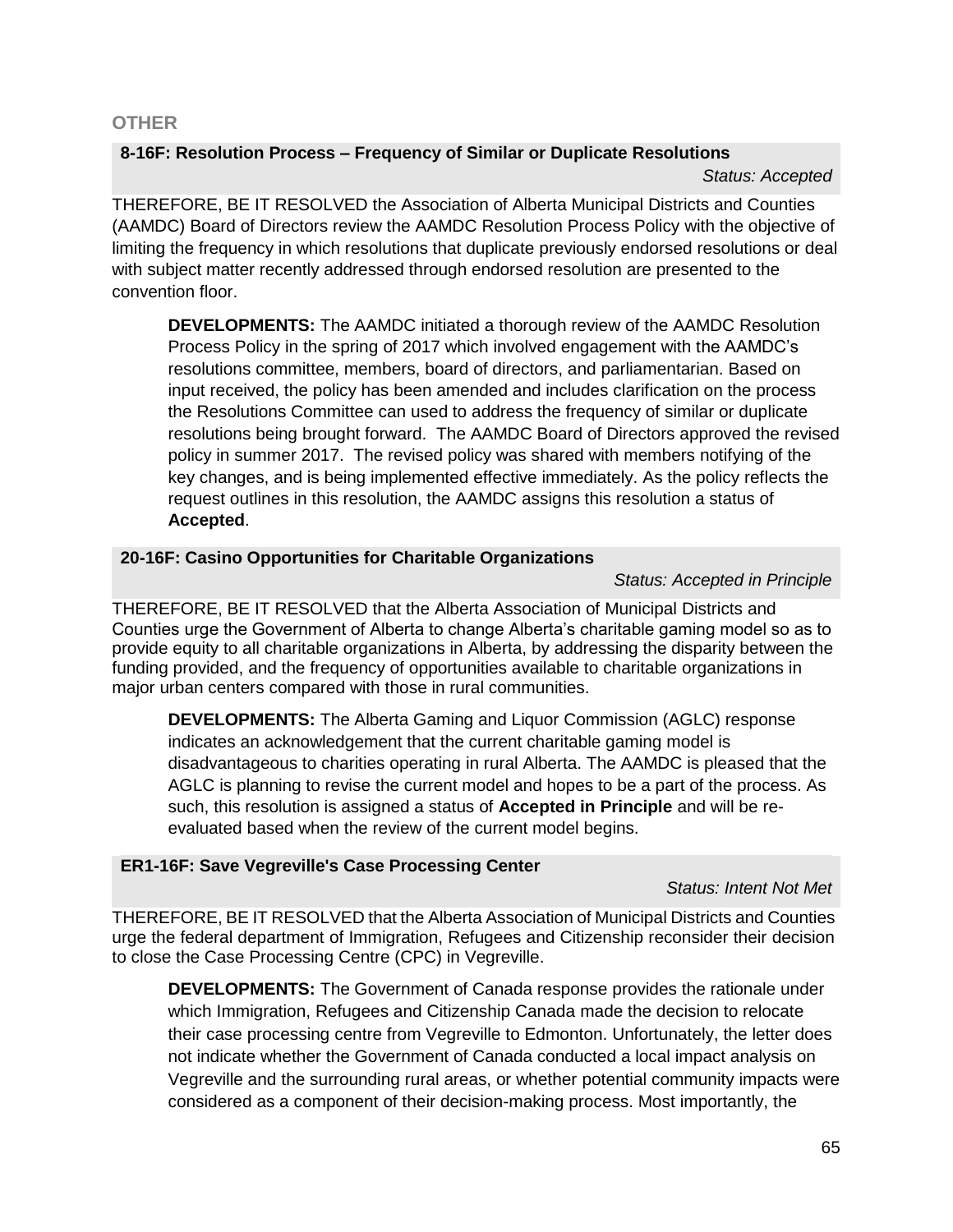response does not indicate a willingness to reconsider the final relocation decision. As a result, this resolution is assigned a status of **Intent Not Met**.

#### **4-16S: Improving Oversight of Delegated Legislation**

*Status: Intent Not Met*

THEREFORE, BE IT RESOLVED that the Alberta Association of Municipal Districts and Counties request the Government of Alberta to enact a legislative requirement that all delegated legislation including regulations, orders in council, ministerial orders and codes, that are essential to the implementation of new or amending legislation, be submitted for review to the public and the legislature before final reading of the enabling legislation takes place.

**DEVELOPMENTS:** The Government of Alberta response is not supportive of expanding the review of delegated legislation to the public and legislature. The AAMDC appreciates the government's willingness to consult on the MGA review and other recent legislation, but as the resolution requests an expansion of current consultation processes, this resolution is assigned a status of **Intent Not Met**.